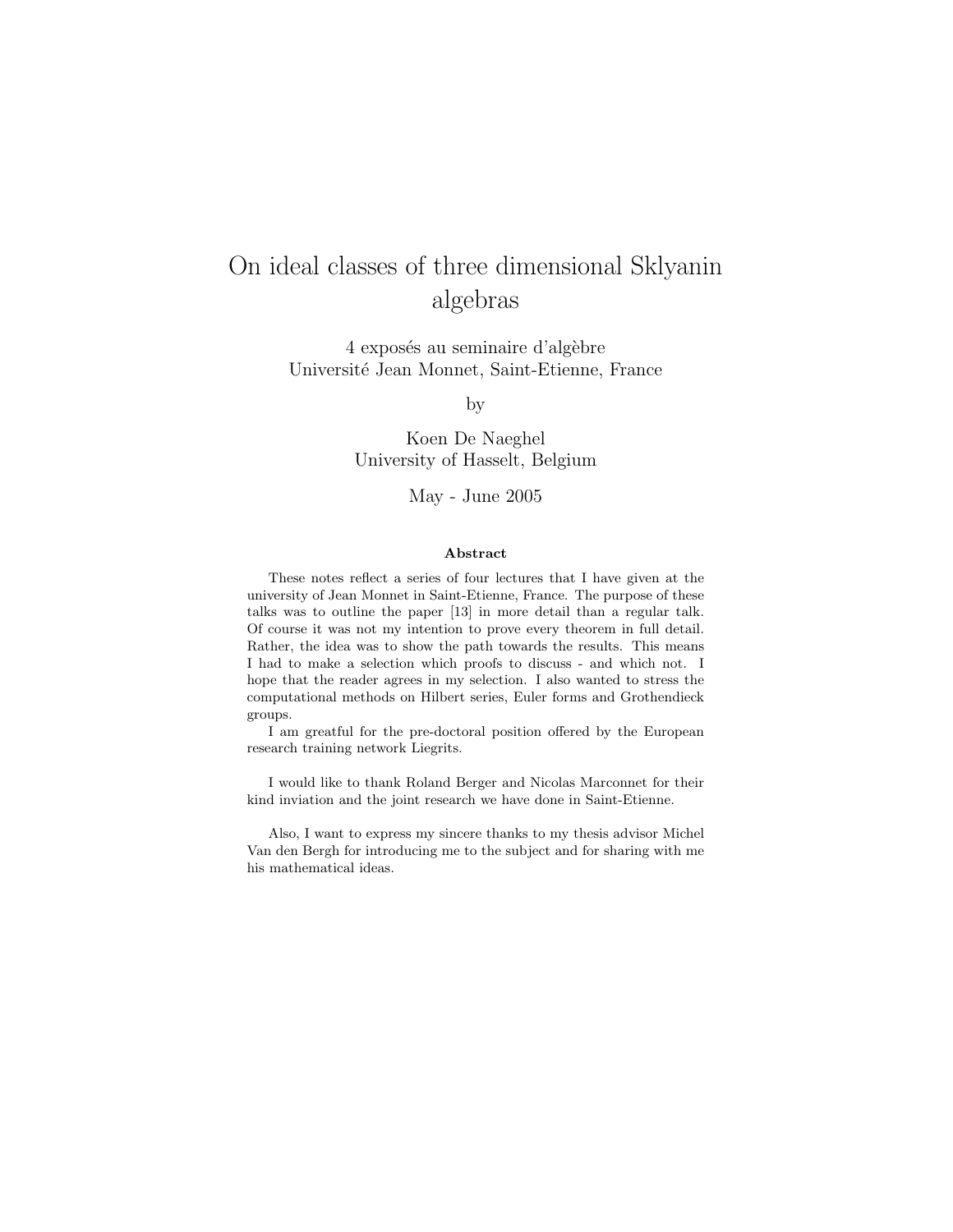# Contents

| 1        | Introduction and motivation |                                                                                  |                 |  |  |  |  |
|----------|-----------------------------|----------------------------------------------------------------------------------|-----------------|--|--|--|--|
|          | 1.1                         |                                                                                  | $\overline{3}$  |  |  |  |  |
|          |                             | The commutative polynomial algebra $k[x, y] \dots \dots \dots$<br>1.1.1          | 3               |  |  |  |  |
|          |                             | 1.1.2<br>The first Weyl algebra $\dots \dots \dots \dots \dots \dots \dots$      | $\overline{4}$  |  |  |  |  |
|          | 1.2                         | Hilbert scheme of projective planes                                              | 6               |  |  |  |  |
|          |                             | 1.2.1<br>The commutative polynomial algebra $k[x, y, z] \dots$ .                 | $6\phantom{.}6$ |  |  |  |  |
|          |                             | The homogenized Weyl algebra<br>1.2.2                                            | 8               |  |  |  |  |
|          |                             | Three dimensional Sklyanin algebras<br>1.2.3                                     | 10              |  |  |  |  |
| $\bf{2}$ |                             | Preliminaries and basic tools                                                    | 12              |  |  |  |  |
|          | 2.1                         | Connected graded algebras and Hilbert series                                     | 12              |  |  |  |  |
|          | 2.2                         | Three dimensional Artin-Schelter regular algebras                                | 13              |  |  |  |  |
|          | 2.3                         | Modules over quadratic Artin-Schelter regular algebras                           | 16              |  |  |  |  |
|          |                             | Hilbert series and gk-dimension<br>2.3.1                                         | 17              |  |  |  |  |
|          |                             | 2.3.2<br>Linear modules $\dots \dots \dots \dots \dots \dots \dots \dots \dots$  | 17              |  |  |  |  |
|          | 2.4                         |                                                                                  | 19              |  |  |  |  |
|          |                             | 2.4.1                                                                            | 19              |  |  |  |  |
|          |                             | 2.4.2<br>The Grothendieck group and the Euler form $\ldots \ldots$               | $20\,$          |  |  |  |  |
|          |                             | 2.4.3<br>Serre duality $\ldots \ldots \ldots \ldots \ldots \ldots \ldots \ldots$ | 21              |  |  |  |  |
|          |                             |                                                                                  |                 |  |  |  |  |
|          |                             |                                                                                  |                 |  |  |  |  |
| 3        |                             | From reflexive modules to the quantum plane                                      | 22              |  |  |  |  |
|          | 3.1                         | Reflexive modules and vector bundles $\ldots \ldots \ldots \ldots \ldots$        | 22              |  |  |  |  |
|          | 3.2                         | The Grothendieck group and the Euler form for $\mathbb{P}^2_q$                   | 23              |  |  |  |  |
|          | 3.3                         | Normalized rank one modules and sheaves $\ldots \ldots \ldots \ldots$            | 24              |  |  |  |  |
|          | 3.4                         | Cohomology of line bundles on the quantum plane $\ldots \ldots$                  | 26              |  |  |  |  |
| 4        |                             | From the quantum plane to the elliptic curve                                     | $27\,$          |  |  |  |  |
|          | 4.1                         | Geometric data associated to quantum planes $\dots \dots \dots$                  | 27              |  |  |  |  |
|          | 4.2                         | Restriction of line bundles to the elliptic curve                                | $30\,$          |  |  |  |  |
| 5        |                             | From the quantum plane to quiver representations                                 | 31              |  |  |  |  |
|          | 5.1                         |                                                                                  | 31              |  |  |  |  |
|          | 5.2                         | The Grothendieck group and the Euler form for $\Delta$                           | 33              |  |  |  |  |
|          | $5.3\,$                     |                                                                                  | 33              |  |  |  |  |
|          | 5.4                         | Line bundles with invariant one $\ldots \ldots \ldots \ldots \ldots \ldots$      | 36              |  |  |  |  |
|          | 5.5                         | Analogy with the homogenized Weyl algebra                                        | 36              |  |  |  |  |
|          | $5.6\,$                     | Induced Kronecker quiver representations                                         | $38\,$          |  |  |  |  |
|          | 5.7                         | Second description of $\mathcal{R}_n(\mathbb{P}_q^2)$                            | $39\,$          |  |  |  |  |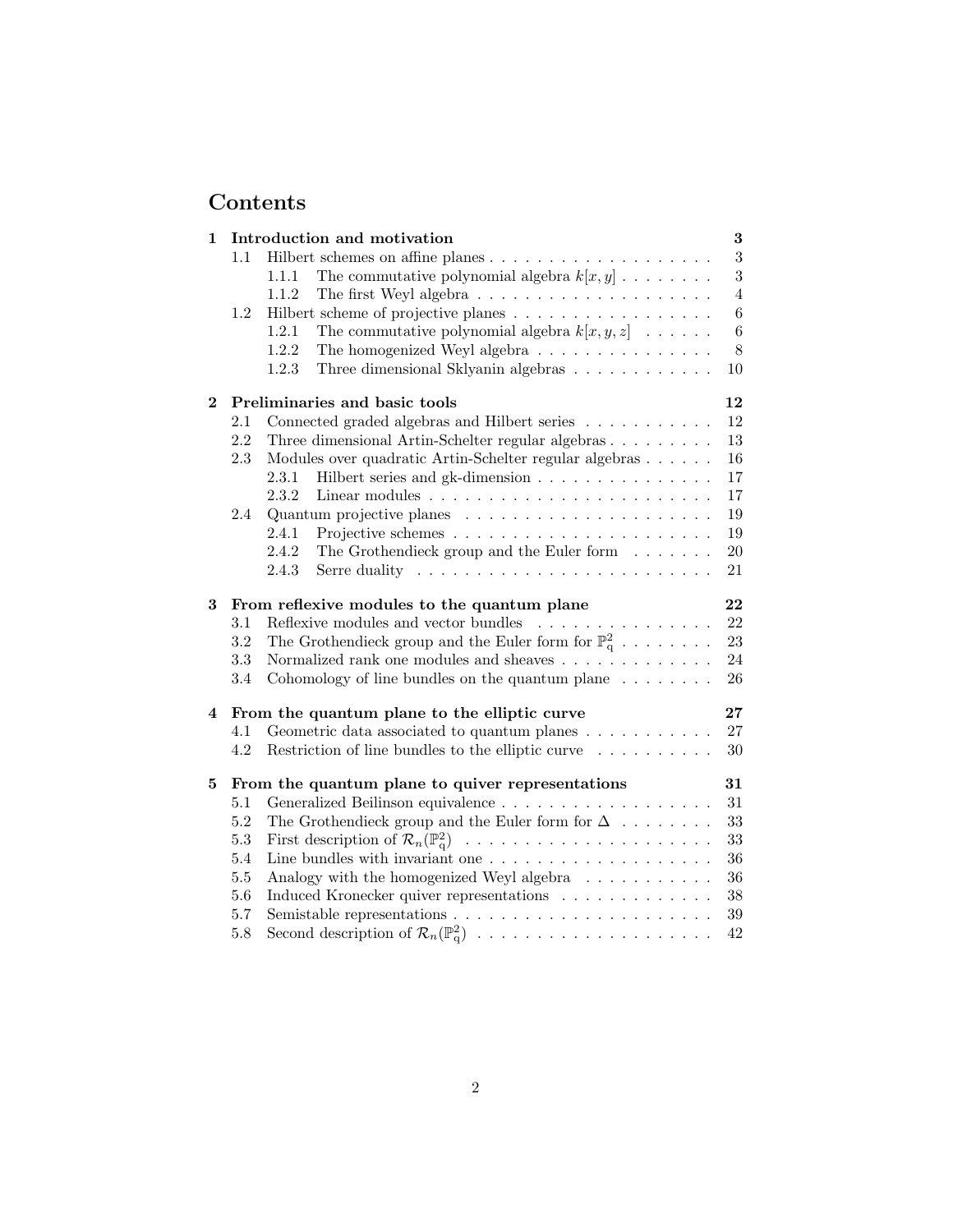Throughout we fix an algebraically closed field k of characteristic 0.

# 1 Introduction and motivation

## 1.1 Hilbert schemes on affine planes

#### 1.1.1 The commutative polynomial algebra  $k[x, y]$

Let  $A_0 = k[x, y]$  denote the commutative polynomial algebra in two variables, which we view as the coordinate ring of the affine plane  $\mathbb{A}^2$ .

The Hilbert scheme of points on  $\mathbb{A}^2$  parametizes the cyclic finite dimensional  $A_0$ -modules

$$
\text{Hilb}_n(\mathbb{A}^2) = \{ V \in \text{mod } A_0 \mid V \text{ cyclic and } \dim_k V = n \} / \text{ iso}
$$
 (1)

For  $V \in \text{Hilb}_n(\mathbb{A}^2)$  its annihilator  $\text{Ann}_{A_0}(V) = \{a \in A_0 \mid a \cdot V = 0\}$  is an ideal of  $A_0$  of finite codimension, and this correspondence is reversible:

$$
\mathrm{Hilb}_{n}(\mathbb{A}^{2}) = \{ I \subset A_{0} \text{ ideal } | \dim_{k} A_{0}/I = n \} / \text{ iso }
$$

Also, Hilb $(\mathbb{A}^2) = \coprod$  Hilb $_n(\mathbb{A}^2)$  parameterizes the isomorphism classes of finitely generated torsion free rank one  $A_0$ -modules:

$$
Hilb(\mathbb{A}^2) = \coprod Hilb_n(\mathbb{A}^2)
$$
  
=  $R(A_0) = \{ f.g. torsion free rank one  $A_0$ -modules \} / iso$  (2)

since every such module is isomorphic to an unique ideal of finite codimension.

Finally, we may rephrase this into the language of quiver representations. Let  $V \in \text{Hilb}_n(\mathbb{A}^2)$  be a cyclic  $A_0$ -module of dimension n. Multiplication by x and y on V induce linear maps on V represented by  $n \times n$  matrices  $X, Y$  for which  $[\mathbb{X}, \mathbb{Y}] = 0$ . We also have a vector  $v \in V$  for which  $v \cdot A_0 = V$ . Thus

$$
V \in \text{Hilb}_n(\mathbb{A}^2) \mapsto \text{ data } \mathbb{X}, \mathbb{Y} \in M_n(k), v \in k^n : \begin{cases} [\mathbb{X}, \mathbb{Y}] = 0 \\ k \langle \mathbb{X}, \mathbb{Y} \rangle \cdot v = k^n \end{cases} \tag{3}
$$

Note that  $k\langle X, Y \rangle = k[X, Y]$  since  $[X, Y] = 0$ . Conversely, such data on the right of (3) determine an  $A_0$ -module structure on  $k^n$  which is cyclic, hence an object in  $\text{Hilb}_n(\mathbb{A}^2)$ . Furthermore, isomorphism classes on the left are in oneto-one correspondence with the orbits of the group  $Gl_n(k)$  acting on the data on the right by (simultaneous) conjugation.

Apparently, the conditions on the right of (3) may be replaced by - at first sight weaker - conditions

$$
V \in \text{Hilb}_n(\mathbb{A}^2) \mapsto \text{ data } \mathbb{X}, \mathbb{Y} \in M_n(k), v \in k^n : \begin{cases} \text{im}([\mathbb{X}, \mathbb{Y}]) \subset k \cdot v \\ k(\mathbb{X}, \mathbb{Y}) \cdot v = k^n \end{cases} \tag{4}
$$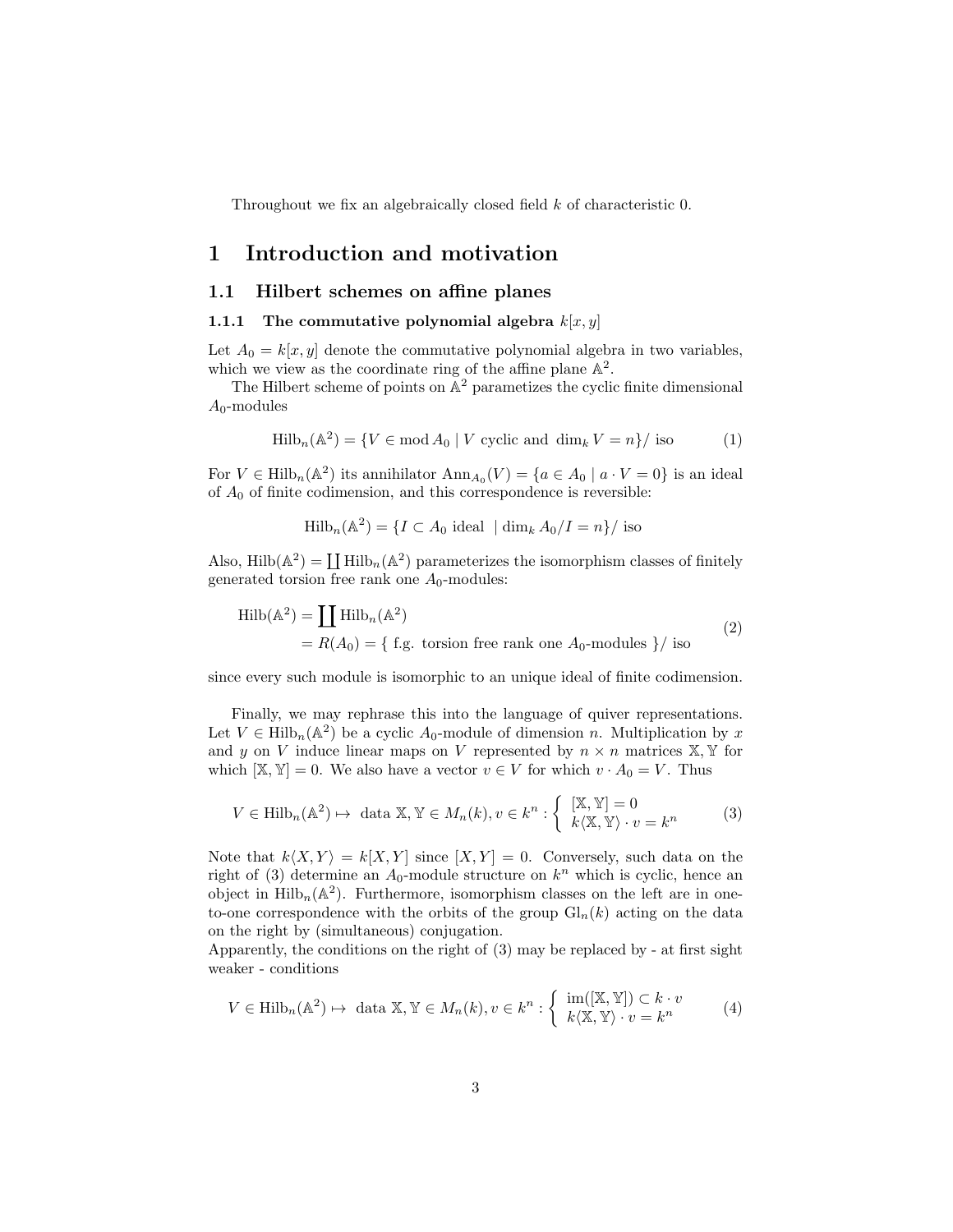Indeed, by standard arguments in linear algebra one shows that such data on the right of (4) imply  $[\mathbb{X}, \mathbb{Y}] = 0$ . See for example [21, §2.2]. Associated with data on the right of (4) are the linear maps

$$
i: k \to k^n : 1 \mapsto v
$$
  

$$
j: k^n \to k: u \mapsto j(u) \text{ such that } [\mathbb{X}, \mathbb{Y}] \cdot u = j(u) \cdot v
$$

Now the quadruple  $(\mathbb{X}, \mathbb{Y}, i, j)$  may be visualized as



which determines a representation of the following quiver  $Q$  with dimension vector  $(n, 1)$ 



Writing rep<sub>(n,1)</sub> Q for the representations of the quiver Q with dimension vector  $(n, 1)$  we find

$$
\text{Hilb}_n(\mathbb{A}^2) \cong \{ (\mathbb{X}, \mathbb{Y}, i, j) \in \text{rep}_{(n,1)} Q \mid [\mathbb{X}, \mathbb{Y}] = ij
$$
  
and  $k \langle \mathbb{X}, \mathbb{Y} \rangle \cdot i(1) = k^n \} / \text{Gl}_n(k)$  (5)

where the group  $\mathrm{Gl}_n(k)$  acts by conjugation

$$
\forall g \in \mathrm{Gl}_n(k) : (\mathbb{X}, \mathbb{Y}, i, j) \mapsto (g\mathbb{X}g^{-1}, g\mathbb{Y}g^{-1}, gi, jg^{-1})
$$

Note again that in fact  $j = 0$ . Also, Hilb<sub>0</sub>( $\mathbb{A}^2$ ) is a point and Hilb<sub>1</sub>( $\mathbb{A}^2$ ) =  $\mathbb{A}^2$ .

## 1.1.2 The first Weyl algebra

Let  $A_1 = k\langle x, y \rangle/(xy - yx - 1)$  be the first Weyl algebra. Thinking of  $A_1$  as a noncommutative version of  $A_0 = k[x, y]$  we would like to have an analogue for the Hilbert scheme of points on  $\mathbb{A}^2$ .

A first (naive) attempt based on (1) would be to consider cyclic finite dimensional right  $A_1$ -modules

 ${V \in \text{mod } A_1 \mid V \text{ cyclic and } \dim_k V = n}$ 

But in contrast with  $A_0$  this is the empty set for  $n > 0$ . Indeed, if there were such a module V then multiplication by x and y induce linear maps on  $V = k^n$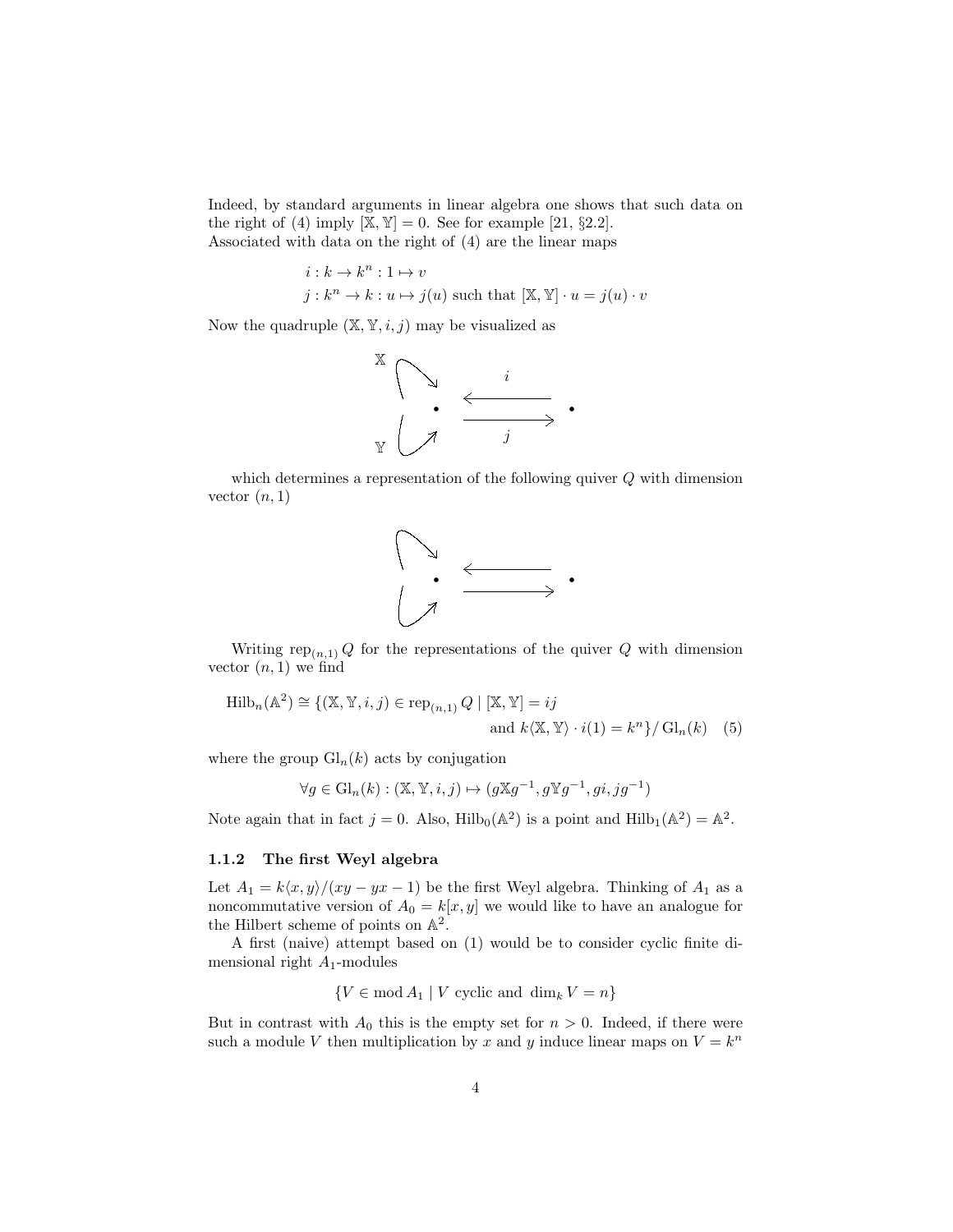represented by  $n \times n$  matrices X, Y. The relation  $xy - yx - 1 = 0$  in  $A_1$  implies  $[\mathbb{Y}, \mathbb{X}] - \mathbb{I} = 0$ . Taking the trace we obtain Tr( $\mathbb{Y}\mathbb{X}$ ) – Tr( $\mathbb{X}\mathbb{Y}$ ) – Tr( $\mathbb{I}$ ) = Tr(0) i.e.  $n = 0$ . Similary,

$$
\{I \subset A_1 \text{ right ideal } | \dim_k A_1 / I = n\} = \emptyset \text{ for } n > 0.
$$

Thus there seems no reason to expect that there should be results for  $A_1$  similar to the ones indicated above for  $A_0$ . But amazingly enough there are. The idea is to consider the alternative description (2) of  $\mathrm{Hilb}_{n}(\mathbb{A}^{2})$ . Define

 $R(A_1) = \{$  finitely generated torsion free rank one  $A_1$ -modules  $\}/$  iso

Note that such modules are automatically reflexive. We recall the basic result.

**Theorem 1.1.** There exist smooth connected affine varieties  $C_n$  of dimension 2n such that there is a natural bijection

 $\prod C_n \leftrightarrow R(A_1) = \{ f.g. \text{ torsion free rank one } A_1 \text{-modules } \} / \text{ iso}$ n

where the variety  $C_n$  is the so-called nth Calogero-Moser space

$$
C_n = \{ (\mathbb{X}, \mathbb{Y}, i, j) \in \text{rep}_{(n,1)}(Q) \mid [\mathbb{X}, \mathbb{Y}] + \mathbb{I} = ij \} / \text{Gl}_n(k)
$$

where  $\mathrm{Gl}_n(k)$  acts by conjugation.

- Remark 1.2. 1. The first proof of Theorem 1.1 used the fact that there is a description of  $R(A_1)$  in terms of the (infinite dimensional) adelic Grassmanian, due to Cannings and Holland [12]. Using methods from integrable systems Wilson [31] established a relation between the adelic Grassmanian and the Calogero-Moser spaces. In fact, the orbits of the natural  $Aut(A_1)$ action on  $R(A_1)$  are indexed by N, and the orbit corresponding to n is in natural bijection with the *n*th Calogero-Moser space  $C_n$ . The fact that  $R(A_1)/\text{Aut}(A_1) \cong \mathbb{N}$  has also been proved by Kouakou in his (unpublished) PhD thesis [16]. For more details on Calogero-Moser spaces, adelic Grassmanians, ideals of the first Weyl algebra and their interactions we also refer to [18].
	- 2. At first dight the description for  $C_n$  is not quite analogous as the commutative situation (5) since the stability condition is missing. But one may prove (see for example [18]) that the representations in  $C_n$  automatically satisfy  $k\langle X, Y \rangle \cdot i(1) = k^n$ . The fundamental reason for this is that the torsion free right ideals in  $A_1$  are automatically reflexive, while in the case of  $A_0$  they are not.
	- 3. Note that we may simplify the description of the nth Caloger-Moser space  $C_n$  as

 $C_n = \{(\mathbb{X}, \mathbb{Y}) \in M_n^2(k) \mid \text{rank}([\mathbb{Y}, \mathbb{X}] - \mathbb{I}) \leq 1\} / \mathrm{Gl}_n(k)$ 

where  $\mathrm{Gl}_n(k)$  acts by simultaneous conjugation. From this description we see that  $C_n \subset M_n(k)^2$  is a closed subvartiety of an affine space, hence affine. Also note that  $C_0$  is a point and  $C_1 = \mathbb{A}^2$ .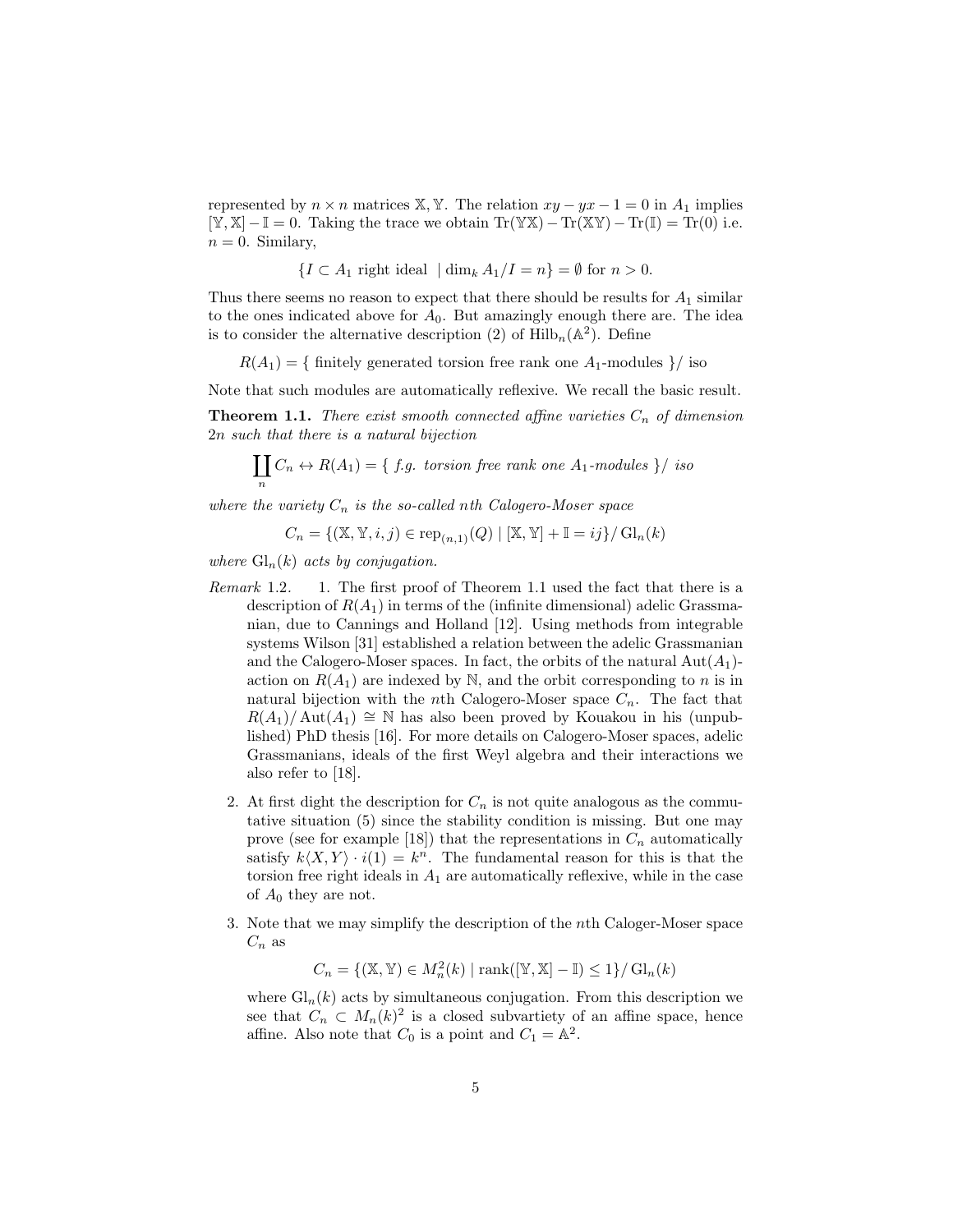### 1.2 Hilbert scheme of projective planes

#### 1.2.1 The commutative polynomial algebra  $k[x, y, z]$

Let  $A = k[x, y, z]$  denote the commutative polynomial algebra in three variables, which we view as the coordinate ring of the projective plane  $\mathbb{P}^2$ . We now consider the affine plane  $\mathbb{A}^2$  as the open affine part  $\mathbb{A}^2 = \mathbb{P}^2 \setminus l_{\infty}$  of  $\mathbb{P}^2$ where the line  $l_{\infty}$  given by the equation  $z = 0$ . There is a restriction functor  $i^*$ : coh  $\mathbb{P}^2$  → coh  $\mathbb{P}^1$  associating with each sheaf its restriction to the line at infinity.

Let  $V \in \text{Hilb}_n(\mathbb{A}^2)$  be a cyclic *n*-dimensional  $A_0$ -module. Then V extends to a zero dimensional subscheme  $X \in \mathrm{Hilb}_n(\mathbb{P}^2)$  with the property that multiplication by z induces an isomorphisms  $H^0(\mathbb{P}^2, \mathcal{O}_X(l-1)) \cong H^0(\mathbb{P}^2, \mathcal{O}_X(l))$  for  $l \gg 0$ . This means that  $i^* \mathcal{O}_X = 0$ . Writing  $\mathcal{I}_X$  for the ideal sheaf of  $\mathcal{O}_X$  we have  $i^*\mathcal{I}_X = \mathcal{O}_{\mathbb{P}^1}$ . These correspondences are reversible:

$$
\text{Hilb}_n(\mathbb{A}^2) = \{ X \in \text{Hilb}_n(\mathbb{P}^2) \mid i^* \mathcal{O}_X = 0 \}
$$
  
=  $\{ \text{ torsion free rank one sheaves } \mathcal{I} \in \text{coh } \mathbb{P}^2 \text{ s.t. } c_2(\mathcal{I}) = n, i^* \mathcal{I} = \mathcal{O}_{\mathbb{P}^1} \} / \text{ iso}$ 

We will now recall how these objects may be described by their homology. We have an equivalence of derived categories, known as Beilinson equivalence [8]

$$
\operatorname{D}^b(\operatorname{coh} \mathbb{P}^2) \underset{\substack{\leftarrow \\ -\otimes_{\Delta} \mathcal{E}}}{\overset{\operatorname{RHom}_{\mathbb{P}^2}(\mathcal{E},-)}{\rightleftarrow}} \operatorname{D}^b(\operatorname{mod} \Delta)
$$

where  $\mathcal{E} = \mathcal{O}_{\mathbb{P}^2} \oplus \mathcal{O}_{\mathbb{P}^2}(-1) \oplus \mathcal{O}_{\mathbb{P}^2}(-2)$  and mod  $\Delta$  is the category of finite dimensional representations of the quiver  $\Delta$ 

$$
\begin{array}{ccccc}\n & u & & u' \\
 & \rightarrow & & \xrightarrow{u'} \\
 & \xrightarrow{v} & & \xrightarrow{v'} \\
 & w & & w' \\
\end{array}
$$

with relations reflecting the relations in  $A = k[x, y, z]$ 

$$
\left\{\begin{array}{c} uv'=vu'\\ vw'=wv'\\ wu'=u'w\end{array}\right.
$$

Under this equivalence, an object  $X \in \mathrm{Hilb}_n(\mathbb{P}^2)$  is determined by a representation N of  $\Delta$ 

$$
H^{0}(\mathbb{P}^{2}, \mathcal{O}_{X}) \xrightarrow{\begin{array}{c}\nX \\
Y \\
\longrightarrow \\
Z \\
\longrightarrow\n\end{array}} H^{0}(\mathbb{P}^{2}, \mathcal{O}_{X}(1)) \xrightarrow{\begin{array}{c}\nX' \\
Y' \\
\longrightarrow \\
Z' \\
\longrightarrow\n\end{array}} H^{0}(\mathbb{P}^{2}, \mathcal{O}_{X}(2))
$$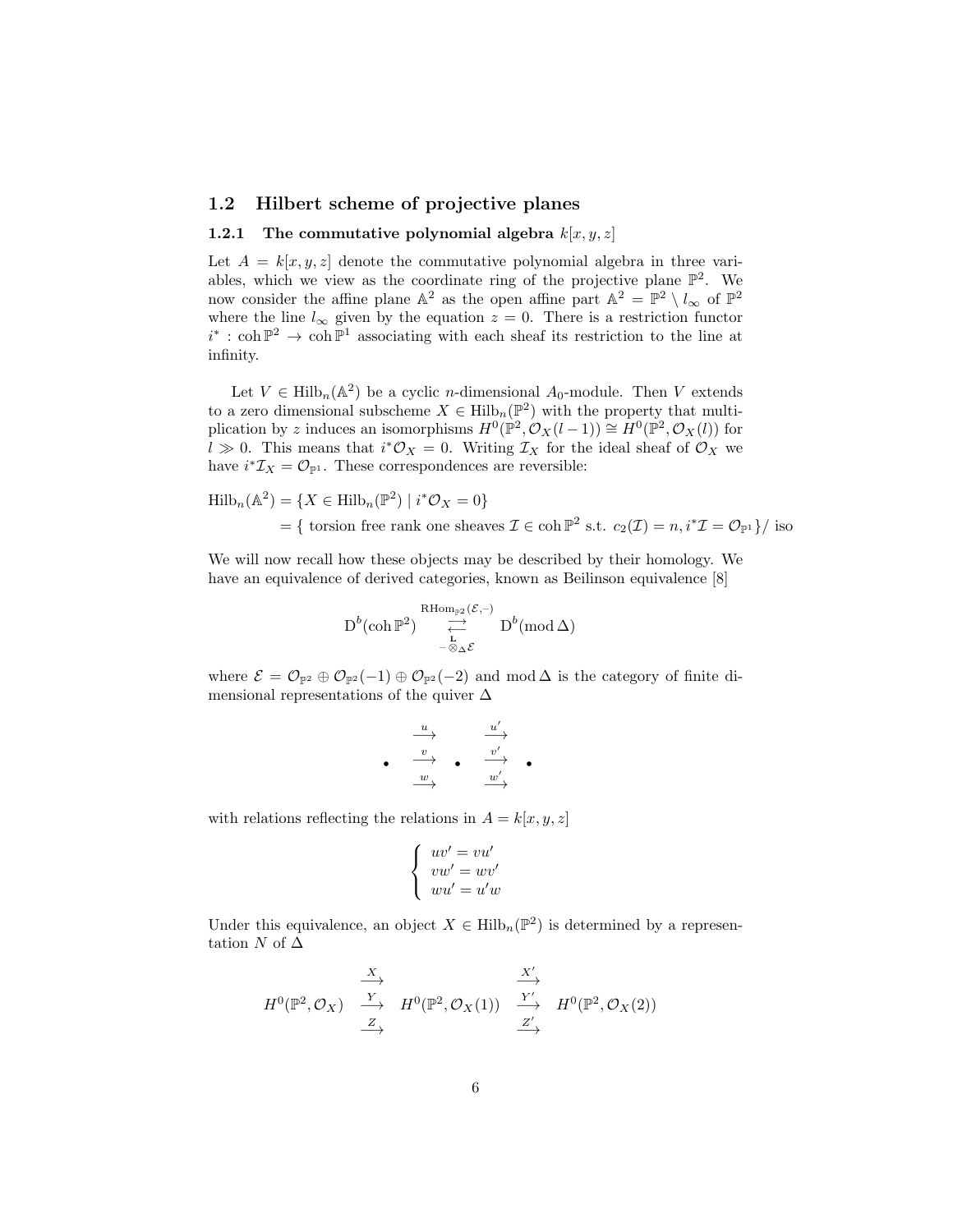where the linear map X are induced by multiplication by x, etc. and  $Y'X =$  $X'Y$  etc. (matrices will always be acting on the left). Shifting  $\mathcal{O}_X$  if necessary, this representation  $N$  has dimension vector  $(n, n, n)$ . As pointed out above the linear maps  $Z$  and  $Z'$  are isomorphisms. By an argument of Baer [7], N is actually determined by the linear maps  $X, Y, Z$  on the left, which is a representation of the Kronecker quiver  $\Delta^0$ 

$$
\begin{array}{c}\n\downarrow \\
\downarrow \\
\downarrow \\
\downarrow \\
\downarrow\n\end{array}
$$

Furthermore, consideration of matrix multiplications

$$
\begin{pmatrix} X' & Y' & Z' \end{pmatrix} \cdot \underbrace{\begin{pmatrix} -Y & Z & 0 \\ X & 0 & Z \\ 0 & -X & -Y \end{pmatrix}}_{A(X,Y,Z)} = 0
$$

and the fact that Z' is an isomorphism yields ker  $A(X, Y, Z) \geq n$  hence rank  $A(X, Y, Z) \leq 2n$ . This leads to a description of  $Hilb_n(\mathbb{A}^2)$  in terms of quiver representations of the Kronecker quiver  $\Delta^0$ :

$$
\text{Hilb}_n(\mathbb{A}^2) = \{ (X, Y, Z) \in \text{rep}_{(n,n)} \Delta^0 \mid Z \text{ isomorphism, rank } A(X, Y, Z) \le 2n, k\langle Z^{-1}X, Z^{-1}Y \rangle \cdot v = k^n \text{ for some } v \in k^n \}/ \text{Gl}_n(k)
$$

Indeed: Putting  $X = Z^{-1}X$ ,  $Y = Z^{-1}Y$  we find the earlier description of  $\mathrm{Hilb}_n(\mathbb{A}^2)$ :

$$
= \{ (\mathbb{X}, \mathbb{Y}, \mathbb{I}) \in \operatorname{rep}_{(n,n)} \Delta^0 \mid \operatorname{rank} A(\mathbb{X}, \mathbb{Y}, \mathbb{I}) \le 2n, k(\mathbb{X}, \mathbb{Y}) \cdot v = k^n \text{ for some } v \in k^n \} / \operatorname{Gl}_n(k) = \{ (\mathbb{X}, \mathbb{Y}, \mathbb{I}) \in \operatorname{rep}_{(n,n)} \Delta^0 \mid [\mathbb{X}, \mathbb{Y}] = 0, k(\mathbb{X}, \mathbb{Y}) \cdot v = k^n \text{ for some } v \in k^n \} / \operatorname{Gl}_n(k)
$$

where one uses

$$
\begin{pmatrix}\nZ^{-1} & 0 & 0 \\
0 & Z^{-1} & 0 \\
0 & 0 & Z^{-1}\n\end{pmatrix} \cdot \underbrace{\begin{pmatrix}\n-Y & Z & 0 \\
X & 0 & Z \\
0 & -X & -Y\n\end{pmatrix}}_{A(X,Y,Z)} = \underbrace{\begin{pmatrix}\n-\mathbb{Y} & \mathbb{I} & 0 \\
\mathbb{X} & 0 & \mathbb{I} \\
0 & -\mathbb{X} & -\mathbb{Y}\n\end{pmatrix}}_{A(X,Y,\mathbb{I})}
$$
\n
$$
\underbrace{\begin{pmatrix}\n-\mathbb{Y} & \mathbb{I} & 0 \\
\mathbb{X} & 0 & \mathbb{I} \\
0 & -\mathbb{X} & -\mathbb{Y}\n\end{pmatrix}}_{A(X,Y,\mathbb{I})} \cdot \begin{pmatrix}\n\mathbb{I} & 0 & 0 \\
\mathbb{Y} & \mathbb{I} & 0 \\
-\mathbb{X} & 0 & \mathbb{I}\n\end{pmatrix} = \begin{pmatrix}\n0 & \mathbb{I} & 0 \\
0 & 0 & \mathbb{I} \\
\mathbb{Y}, \mathbb{X} & -\mathbb{X} & -\mathbb{Y}\n\end{pmatrix}
$$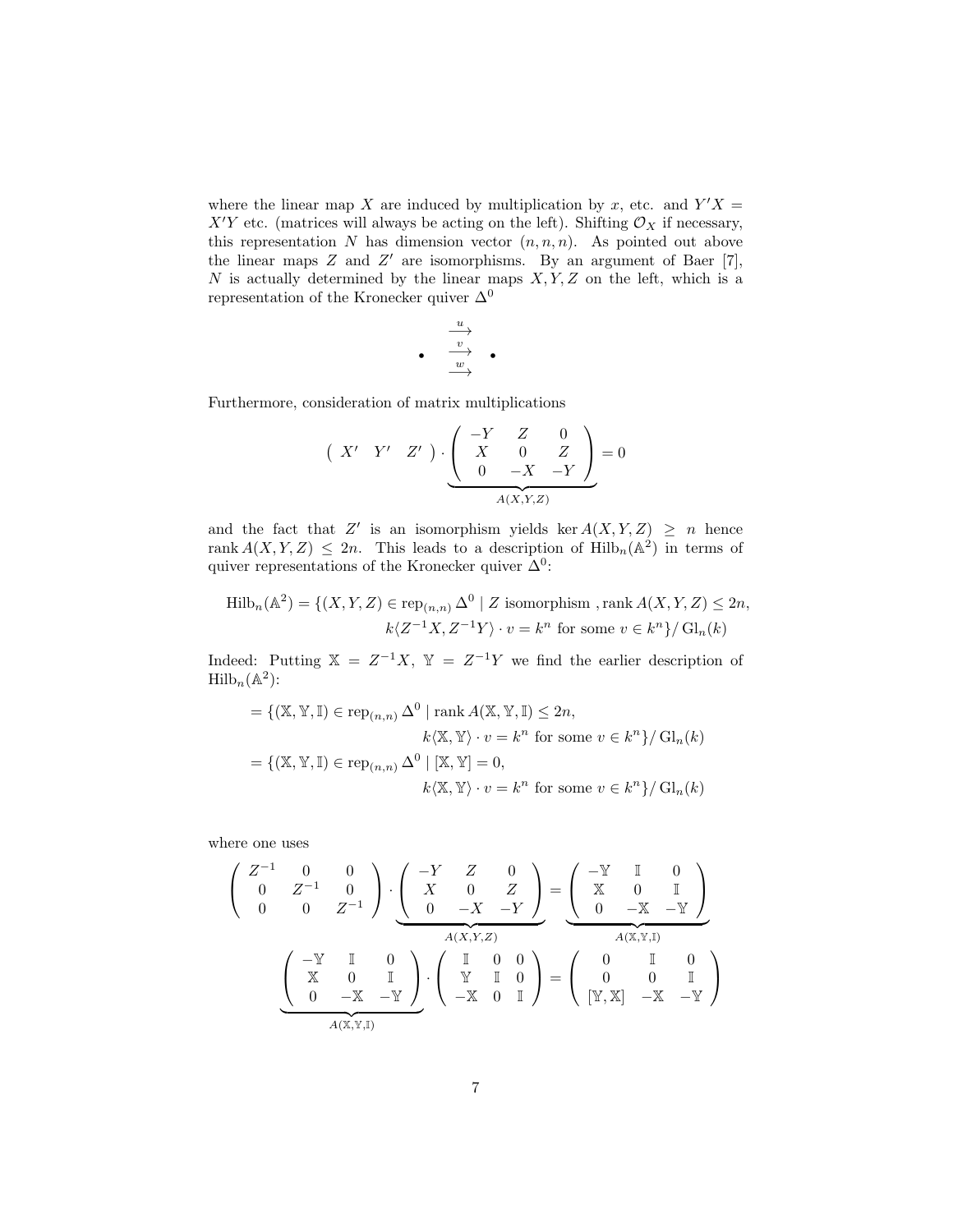#### 1.2.2 The homogenized Weyl algebra

In [11] Berest and Wilson gave a new proof of  $(1.1)$  this using noncommutative algebraic geometry [6, 30]. That an approach based on noncommutative geometry should be possible was in fact anticipated very early by Le Bruyn who in [17] already came very close to proving (1.1). Let us indicate which methods are used.

Putting the standard Bernstein filtration on the first Weyl algebra  $A_1$ 

$$
(A_1)_l = \text{Span}_k \{ x^{\alpha} y^{\beta} \mid \alpha + \beta \le l \}
$$

we find that the Rees algebra corresponding to this filtration is the so-called "homogenized Weyl algebra"

$$
H = k \langle x, y, z \rangle / (zx - xz, zy - yz, xy - yx - z^2)
$$

which is a noetherian connected  $k$ -algebra of global dimension three. Further, H is Koszul i.e. the minimal resolution for  $k_H$  is of the form

$$
0 \to H(-3) \to H(-2)^3 \to H(-1)^3 \to H \to k_H \to 0
$$

which is of the same form as for the commutative polynomial algebra  $A =$  $k[x, y, z]$ .

The relation  $A_1 = H/(z-1)H$  gives a close interaction between right  $A_1$ modules and graded right H-modules:

$$
\text{mod } A_1 \to \text{grmod } H : M \mapsto \text{Rees module of } M
$$
  

$$
\text{grmod } H \to \text{mod } A_1 : N \mapsto N[z^{-1}]_0
$$

and under this correspondence we have

 $R(A_1) \leftrightarrow R(H) = \{$  reflexive rank one graded right H-modules  $\}/$  iso, shift

Following Artin and Zhang [6] we may associate to H a projective scheme  $\mathbb{P}^2_q$ , which is essentially the quotient category of the finitely generated graded right  $H$ -modules grmod  $H$  by the full subcategory of finite dimensional  $H$ -modules tors H

$$
tails H := \mathrm{grmod}\,H/\operatorname{tors} H
$$

Thus we may consider  $A_1$  as the coordinate ring of an open affine part of a noncommutative space  $\mathbb{P}^2_q$  with homogeneous coordinate ring" H. Also, the equality  $H/zH = k[x, y]$  gives rise to a restriction functor  $i^*$ : tails  $H \to \text{coh } \mathbb{P}^1$ . We now have

$$
R(H) \leftrightarrow \mathcal{R}(\mathbb{P}_q^2) = \{ \text{ reflexive rank one objects } \mathcal{I} \in \text{tails } A \text{ s.t. } i^* \mathcal{I} = \mathcal{O}_{\mathbb{P}^1} \} / \text{ iso }
$$

Thus this leads to describing line bundles on the noncommutative plane  $\mathbb{P}^2_q$  which are framed at the the (commutative) line at infinity. An object  $\mathcal{I} \in \mathcal{R}(\mathbb{P}_{q}^{2})$  is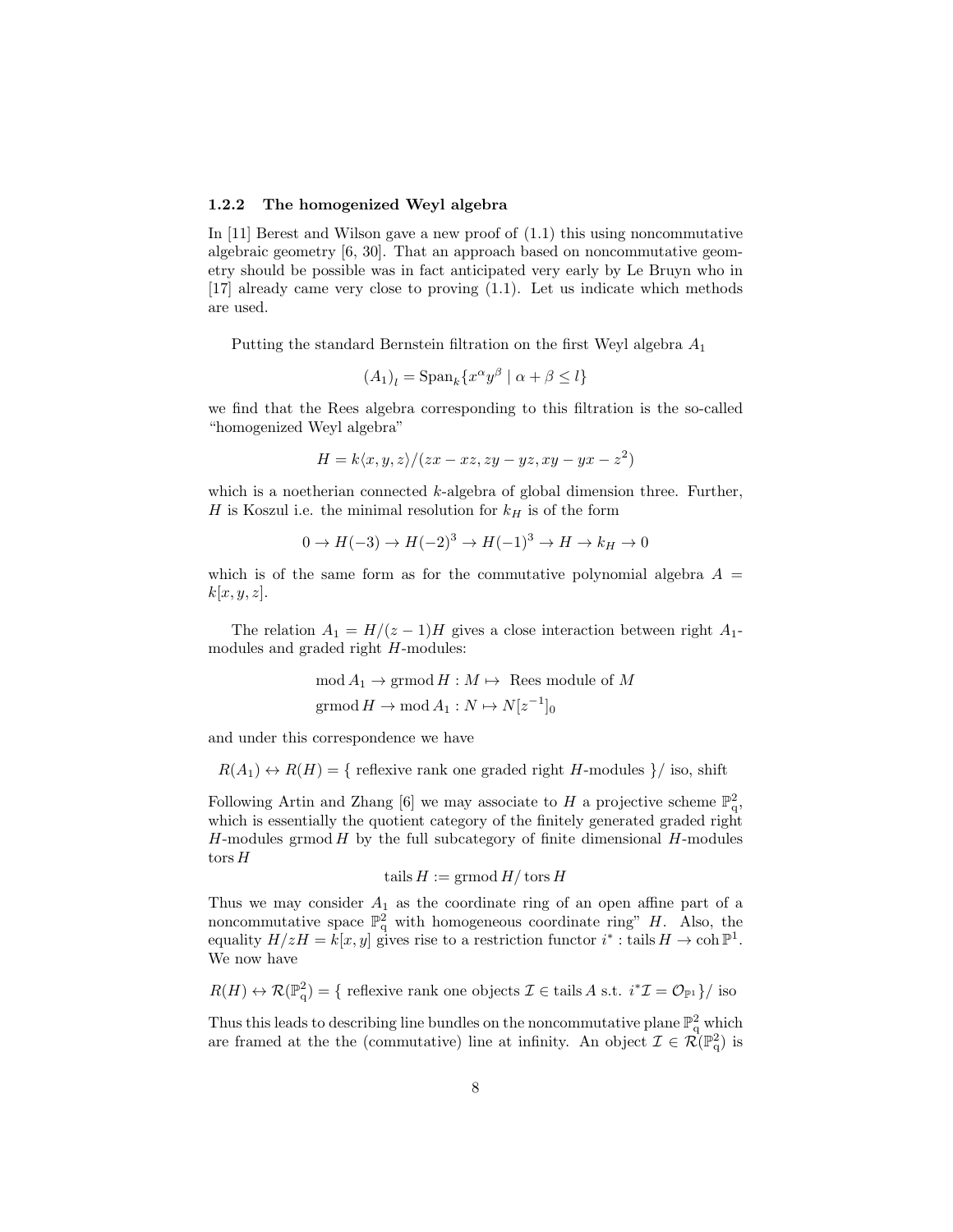now determined by a representation M of the quiver  $\Delta_q$ , which is the same as the earlier quiver  $\Delta$  except the relations now reflect the relations in  $H$ :

$$
H^{1}(\mathbb{P}_{q}^{2}, \mathcal{I}(-2)) \xrightarrow{\begin{array}{c} X \\ \longrightarrow \\ \hline Z \end{array}} H^{1}(\mathbb{P}_{q}^{2}, \mathcal{I}(-1)) \xrightarrow{\begin{array}{c} X' \\ \longrightarrow \\ \hline Z' \end{array}} H^{1}(\mathbb{P}_{q}^{2}, \mathcal{I})
$$

where

$$
\begin{pmatrix} X' & Y' & Z' \end{pmatrix} \cdot \underbrace{\begin{pmatrix} -Y & Z & 0 \\ X & 0 & Z \\ -Z & -X & -Y \end{pmatrix}}_{H(X,Y,Z)} = 0
$$

In addition,  $\dim M = (n, n, n-1)$  and the maps Z is an isomorphism and Z' is surjective. As before the representation  $M$  is determined by the three linear maps on the left. The result is

$$
R(A_1) \leftrightarrow \coprod_n \{ (X, Y, Z) \in \text{rep}_{(n,n)} \Delta^0 \mid Z \text{ iso and } \text{rank } H(X, Y, Z) \le 2n + 1 \} / \text{Gl}_n(k)
$$

where

$$
H(X, Y, Z) = \begin{pmatrix} -Y & X & Z \\ Z & 0 & -X \\ 0 & Z & -Y \end{pmatrix}
$$

And indeed, putting  $X = Z^{-1}X$ ,  $Y = Z^{-1}Y$  gives

$$
= \coprod_{n} \{ (\mathbb{X}, \mathbb{Y}, \mathbb{I}) \in \operatorname{rep}_{(n,n)} \Delta^{0} \mid \operatorname{rank} H(\mathbb{X}, \mathbb{Y}, \mathbb{I}) \le 2n + 1 \} / \operatorname{Gl}_{n}(k)
$$
  
= 
$$
\coprod_{n} \{ (\mathbb{X}, \mathbb{Y}, \mathbb{I}) \in \operatorname{rep}_{(n,n)} \Delta^{0} \mid \operatorname{rank}([\mathbb{Y}, \mathbb{X}] - \mathbb{I}) \le 1 \} / \operatorname{Gl}_{n}(k)
$$
  
= 
$$
\coprod_{n} C_{n}
$$

where one uses

$$
\begin{pmatrix}\nZ^{-1} & 0 & 0 \\
0 & Z^{-1} & 0 \\
0 & 0 & Z^{-1}\n\end{pmatrix} \cdot \underbrace{\begin{pmatrix}\n-Y & Z & 0 \\
X & 0 & Z \\
-Z & -X & -Y\n\end{pmatrix}}_{H(X,Y,Z)} = \underbrace{\begin{pmatrix}\n-\mathbb{Y} & \mathbb{I} & 0 \\
\mathbb{X} & 0 & \mathbb{I} \\
-\mathbb{I} & -\mathbb{X} & -\mathbb{Y}\n\end{pmatrix}}_{H(X,\mathbb{Y},\mathbb{I})}
$$
\n
$$
\underbrace{\begin{pmatrix}\n-\mathbb{Y} & \mathbb{I} & 0 \\
0 & Z^{-1} & 0 \\
-\mathbb{I} & -\mathbb{X} & -Y\n\end{pmatrix}}_{H(X,\mathbb{Y},\mathbb{I})} \cdot \begin{pmatrix}\n\mathbb{I} & 0 & 0 \\
\mathbb{Y} & \mathbb{I} & 0 \\
-\mathbb{X} & 0 & \mathbb{I}\n\end{pmatrix} = \begin{pmatrix}\n0 & \mathbb{I} & 0 \\
0 & 0 & \mathbb{I} \\
0 & 0 & \mathbb{I} \\
[\mathbb{Y}, \mathbb{X}] - \mathbb{I} & -\mathbb{X} & -\mathbb{Y}\n\end{pmatrix}
$$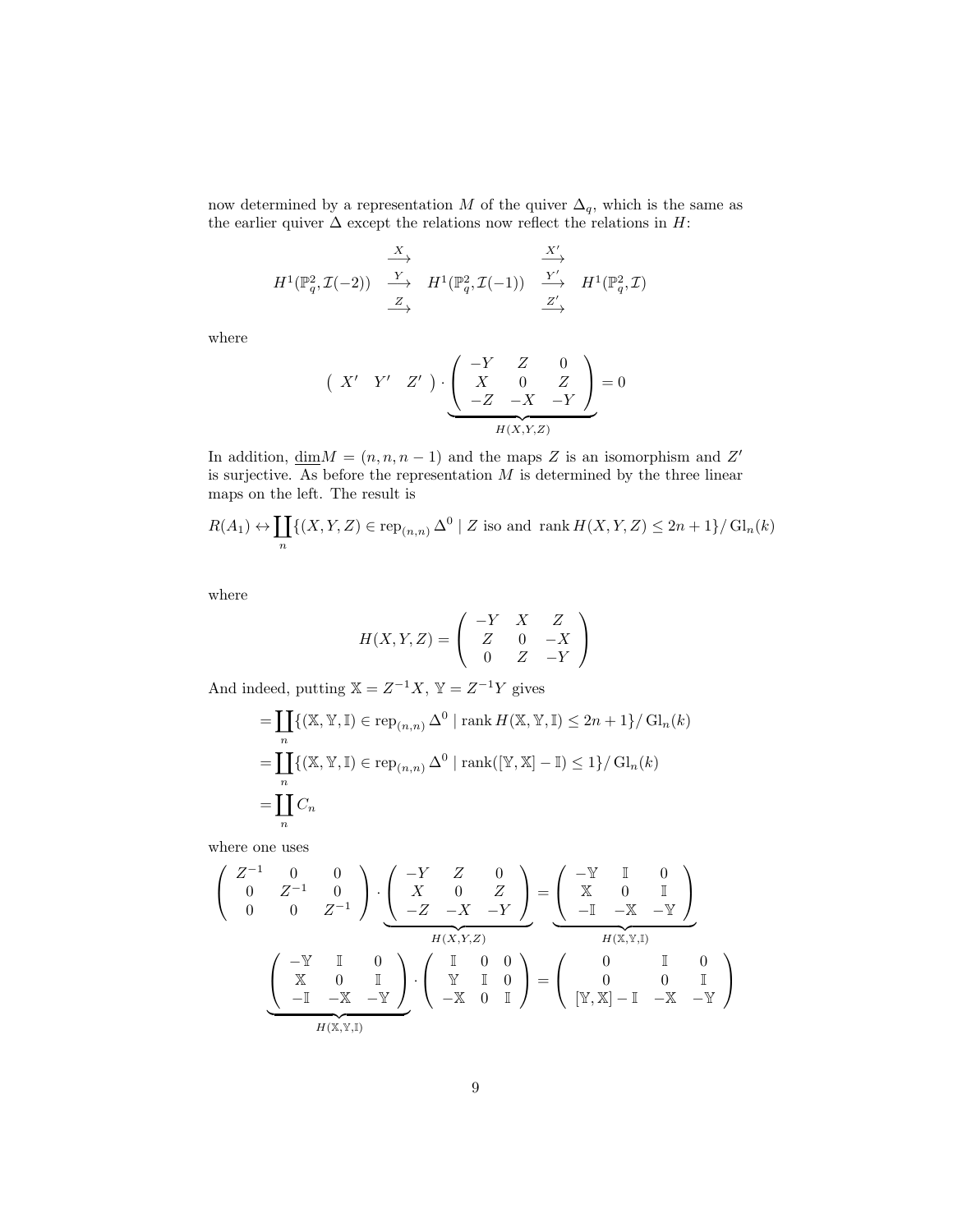#### 1.2.3 Three dimensional Sklyanin algebras

We now observe that there are many other noncommutative algebras which give rise to a noncommutative projective planes than just the one associated to the Weyl algebra (this is in fact a fairly degenerate one) [3, 4, 10]. A generic class of them are the so-called Sklyanin algebras. A three dimensional Sklyanin algebra is a graded k-algebra

$$
Skl = Skl3(a, b, c) = k\langle x, y, z \rangle / (f1, f2, f3)
$$

where  $f_1, f_2, f_3$  are the quadratic equations

$$
\begin{cases}\nf_1 = ayz + bzy + cx^2 \\
f_2 = azx + bxz + cy^2 \\
f_3 = axy + byx + cz^2\n\end{cases}
$$

where  $a, b, c \in k$  outside a finite (known) set. The algebras  $Skl = Skl_3(a, b, c)$ are so-called elliptic quantum polynomial rings. They correspond to the Koszul Artin-Schelter algebras of global dimension three where, in the associated geometric data, E is a smooth elliptic curve and  $\sigma$  is given by translation under the group law.

Assume that  $\sigma$  has infinite order (this corresponds to the generic case). We now consider

 $R(Skl) = \{$  reflexive rank one graded right Skl-modules  $\}/$  iso, shift

There is a restriction functor  $i^*$ : tails Skl  $\rightarrow$  coh E, leading to

$$
R(Skl) \leftrightarrow \mathcal{R}(\mathbb{P}_q^2) = \{ \text{ reflexive rank one objects } \mathcal{I} \in \text{tails Skl} \}
$$
  
s.t.  $i^*\mathcal{I} = \text{vector bundle on } E \text{ of degree 0 } \} / \text{ iso}$ 

Again by generalized Beilinson equivalence, the outcome is

$$
R(\text{Skl}) \leftrightarrow \coprod_n D_n
$$

where

$$
D_n = \{ M = (X, Y, Z) \in \text{rep}_{(n,n)} \Delta^0 \mid M \perp V \text{ and}
$$
  
rank Skl(X, Y, Z)  $\leq 2n + 1 \} / \text{Gl}_n(k)$ 

Here V is a fixed representation of  $\Delta^0$  corresponding to a line bundle on E with dimension vector  $\underline{\dim} V = (6,3)$ . Further,  $M \perp V$  means  $\mathrm{Ext}^i_{\Delta^0}(M, V) = 0$  for  $i \leq 1$ . And

$$
Skl(X, Y, Z) = \begin{pmatrix} cX & aZ & bY \\ bZ & cY & aX \\ aY & bX & cZ \end{pmatrix}
$$

We were able to show (see Theorem 5.7)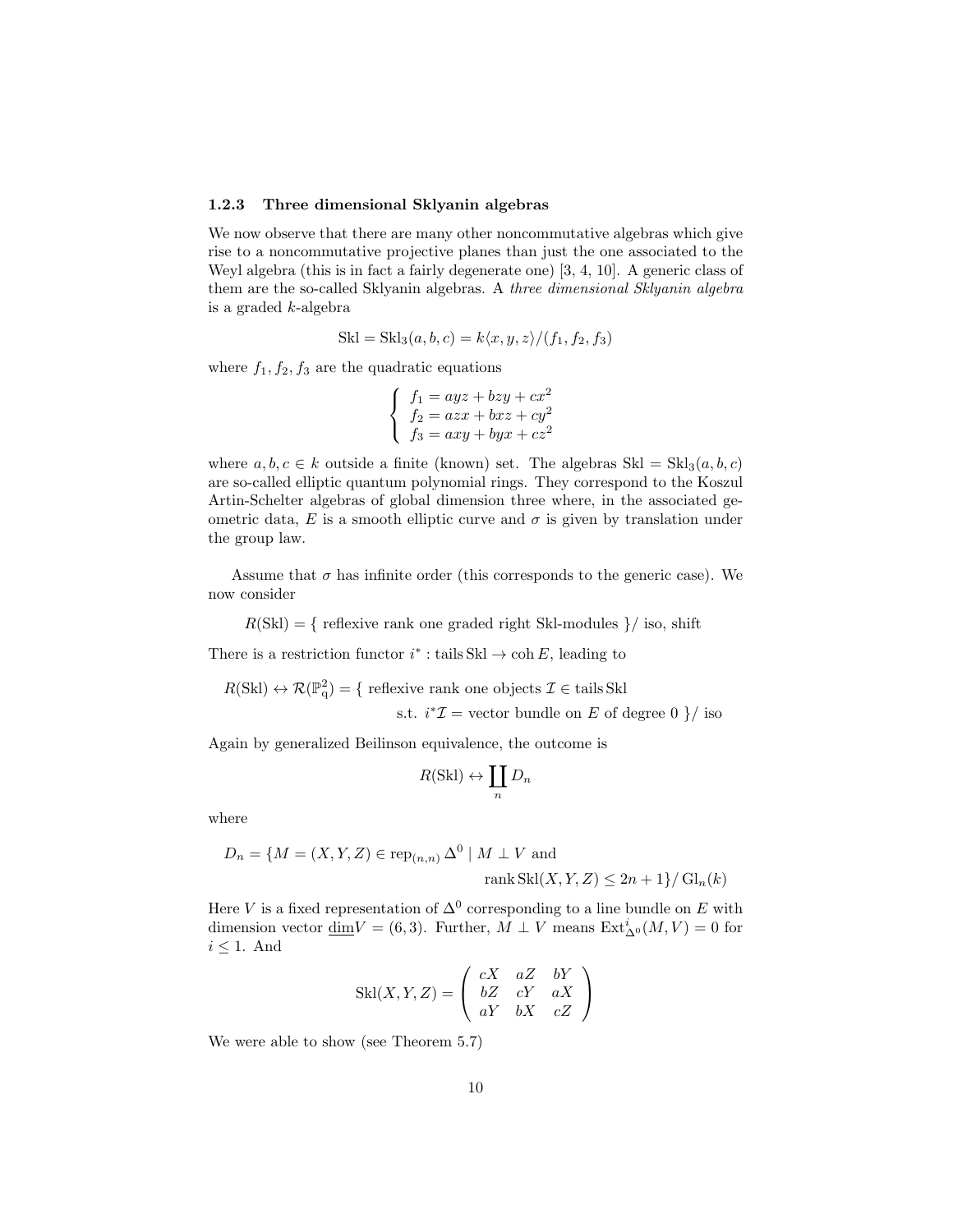**Theorem 1.3.** The varieties  $D_n$  are smooth, connected and affine varieties of dimension 2n.

- Remark 1.4. 1. We would like to think of the varieties  $D_n$  as elliptic Calogero-Moser spaces. In particular  $D_0$  is a point and  $D_1$  is the complement of the elliptic curve E under a natural embedding in  $\mathbb{P}^2$  (see Theorem 5.7) combined with Corollary 5.2).
	- 2. In [22] Nevins and Stafford prove a more general result, for all three dimensional Koszul Artin-Schelter regular algebras A. They construct  $\mathrm{Hilb}_{n}(\mathbb{P}_{q}^{2})$ as the scheme parameterising the torsion free graded right  $A$ -modules  $I$ of projective dimension one, up to shift of grading. Thus

 $\text{Hilb}_n(\mathbb{P}^2_q) \leftrightarrow \{\text{torsion free graded right } A\text{-modules } I, \text{ pd } I = 1\}/\text{ iso, shift}$ (6)

They proved that  $\text{Hilb}_n(\mathbb{P}^2_q)$  is a connected projective variety of dimension 2n.

In case of a three dimensional Sklyanin algebra  $A = Skl_3(a, b, c)$  where  $\sigma$ has infinite order,  $D_n$  is an open affine dense part of  $\mathrm{Hilb}_n(\mathbb{P}_q^2)$  dimension 2n (as it corresponds to reflexive modules).

On the other hand, if  $A = k[x, y, z]$  is commutative then the usual Hilbert scheme of points  $\mathrm{Hilb}_{n}(\mathbb{P}^{2})$  parameterizes the objects in (6). In contrast, the set

 $R(A) = \{$  reflexive rank one graded right A-modules  $\}/$  iso, shift

is empty for  $n > 0$  as every reflexive ideal is up to shift and isomorphism, equal to A.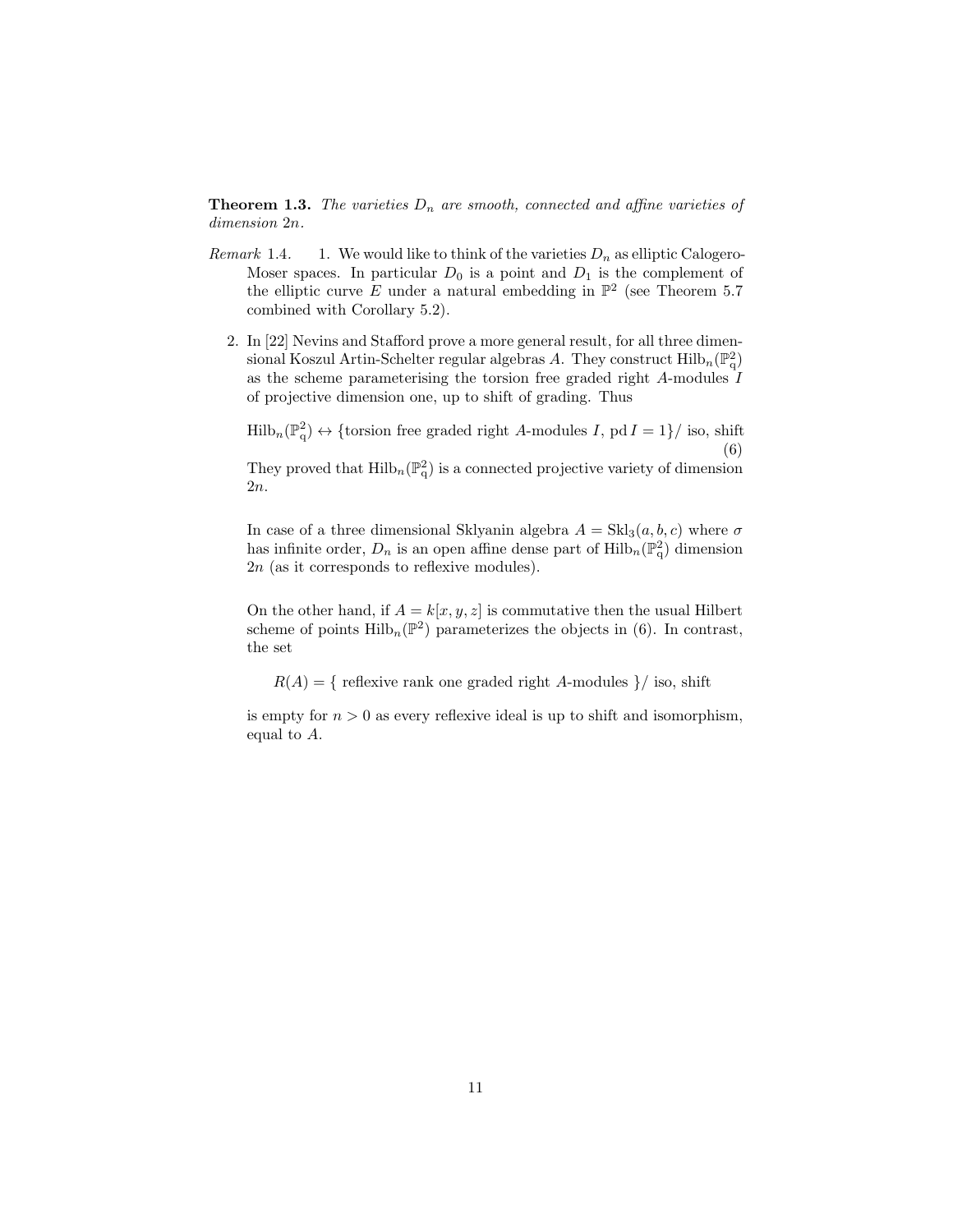# 2 Preliminaries and basic tools

In this section we gather some basic tools and results used along the way. These are collected from [2, 3, 4, 6, 20, 24, 25, 26, 27, 28, 29].

We begin with the folloxing convention:

**Convention 2.1.** Whenever  $XyUvw(\cdots)$  denotes an abelian category then  $xyuvw(\cdots)$  denotes the full subcategory of  $xyUvw(\cdots)$  consisting of noetherian objects.

## 2.1 Connected graded algebras and Hilbert series

Let  $A = \bigoplus_{i \in \mathbb{Z}} A_i$  be a Z-graded k-algebra. We say that A is connected if in addition  $A_i = 0$  for all  $i < 0$  and  $A_0 = k$ .

We write GrMod A for the category of graded right A-modules with morphisms the A-module homomorphisms of degree zero. Since  $\mathbb{G}$ rMod A is an abelian category with enough injective objects we may define the functors  $\text{Ext}_{A}^{n}(M, -)$  on GrMod A as the right derived functors of  $\text{Hom}_{A}(M, -)$ . It is convenient to write (for  $n \geq 0$ )

$$
\underline{\operatorname{Ext}}_A^n(M,N):=\bigoplus_{d\in\mathbb{Z}}\operatorname{Ext}_A^n(M,N(d));
$$

Let M be a graded right A-module. For any integer n, define  $M(n)$  as the graded A-module that is equal to M with its original A action, but which is graded by  $M(n)_i = M_{n+i}$ . We refer to the functor  $M \mapsto M(n)$  as the n-th shift functor.

Let  $A$  be a noetherian connected graded  $k$ -algebra. The *Hilbert series* of  $M \in \mathrm{grmod}\,A$  is the Laurent power series

$$
h_M(t) = \sum_{i=-\infty}^{+\infty} (\dim_k M_i) t^i \in \mathbb{Z}((t)).
$$

This definition makes sense since A is right noetherian. As an immediate consequence,  $h_k(t) = 1$  and  $h_{M(t)}(t) = t^{-1}h_M(t)$ . Assume further that A has finite global dimension. Given a projective resolution

$$
0 \to P^r \to \dots \to P^1 \to P^0 \to M \to 0
$$

we have

$$
h_M(t) = \sum_{i=0}^{r} (-1)^i h_{P^i}(t).
$$

Since A is connected, left bounded graded right A-modules are projective if and only if they are free hence isomorphic to a sum of shifts of A. So if we write

$$
P^i = \bigoplus_{j=0}^{r_i} A(-l_{ij})
$$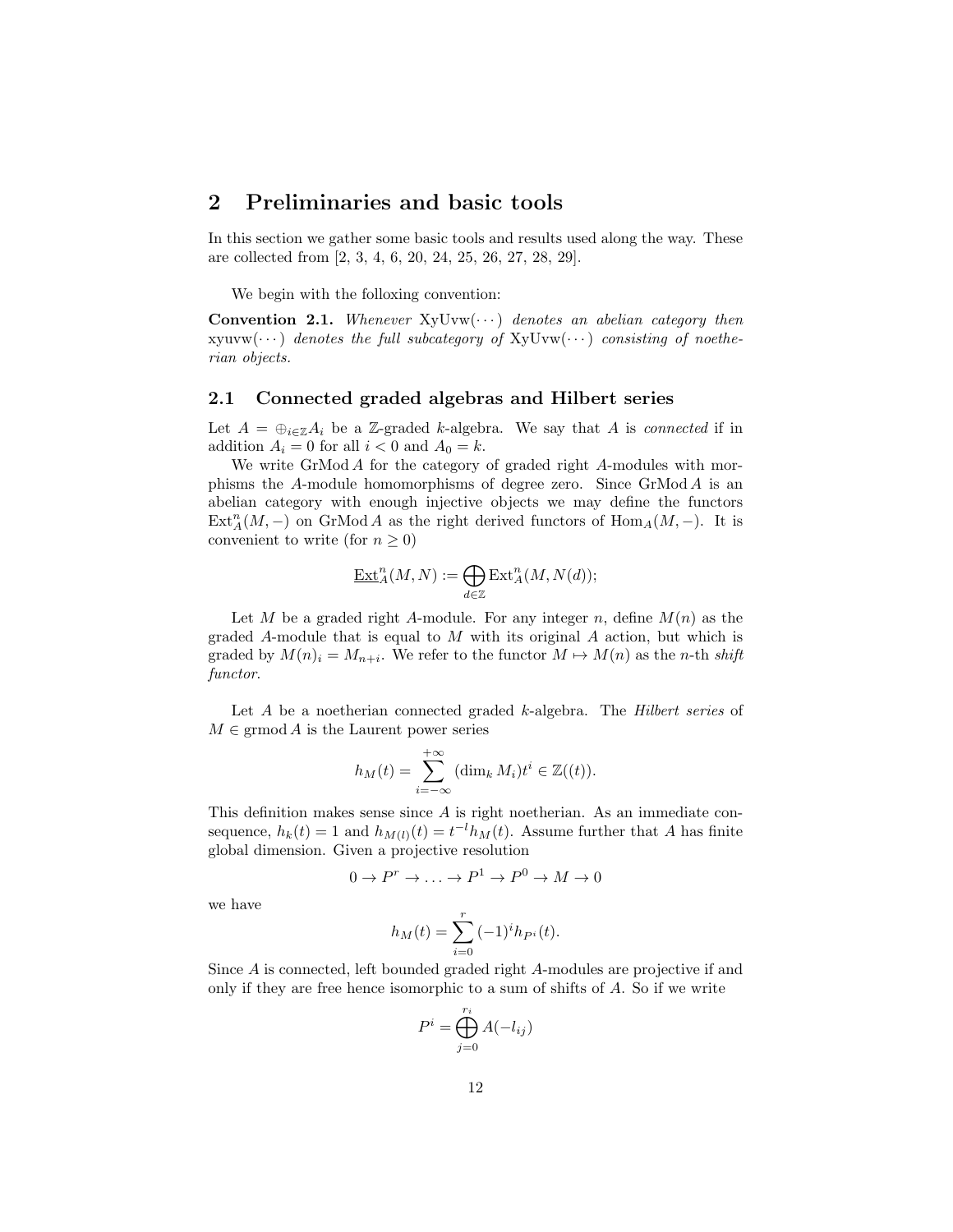we obtain

$$
h_M(t) = \sum_{i=0}^r (-1)^i h_{\bigoplus_{j=0}^{r_i} A(-l_{ij})}(t)
$$
  
= 
$$
\underbrace{\sum_{i=0}^r (-1)^i \sum_{j=0}^{r_i} t^{l_{ij}} h_A(t)}_{q_M(t)}
$$

where  $q_M(t)$  is the so-called *characteristic polynomial of* M. Thus we have the formula

$$
q_M(t) = h_M(t)h_A(t)^{-1}
$$
\n(7)

Note that  $q_{M(l)} = t^{-l} q_M(t)$ ,  $q_A(t) = 1$  and  $q_k(t) = h_A(t)^{-1}$ .

# 2.2 Three dimensional Artin-Schelter regular algebras

Now we come to the definition of regular algebras. Introduced by Artin and Schelter [2] in 1986, they may be considered as non-commutative analogons of polynomial rings.

Definition 2.2. [2] A connected graded k-algebra A is called an Artin-Schelter regular algebra of dimension d if it has the following properties:

- (i) A has finite global dimension  $d$ ;
- (ii) A has polynomial growth, that is, there exists positive real numbers  $c, e$ such that  $\dim_k A_n \leq cn^e$  for all positive integers *n*;
- (iii)  $\tilde{A}$  is Gorenstein, meaning there is an integer  $\tilde{l}$  such that

$$
\underline{\operatorname{Ext}}_{A}^{i}(k_{A}, A) \cong \begin{cases} A^{k}(l) & \text{if } i = d, \\ 0 & \text{otherwise.} \end{cases}
$$

where  $l$  is called the *Gorenstein parameter*<sup>1</sup> of  $A$ .

If A is commutative, then the condition (i) already implies that A is isomorphic to a polynomial ring with some positive grading. The following questions for an Artin-Schelter regular algebra A of dimension d are still open in general:

- 1. Is  $e + 1 = d$ , where e is the minimal choice in Definition 2.2(ii)? Or equivalently, is gkdim  $A = \text{gl} \dim A$ ? Here gkdim A stands for the Gelfand-Kirilov dimension of  $A$ , see §2.3.1.
- 2. Is A a domain?
- 3. Is A noetherian?

<sup>&</sup>lt;sup>1</sup>It is easy to see that  $l = \deg q_k(t)$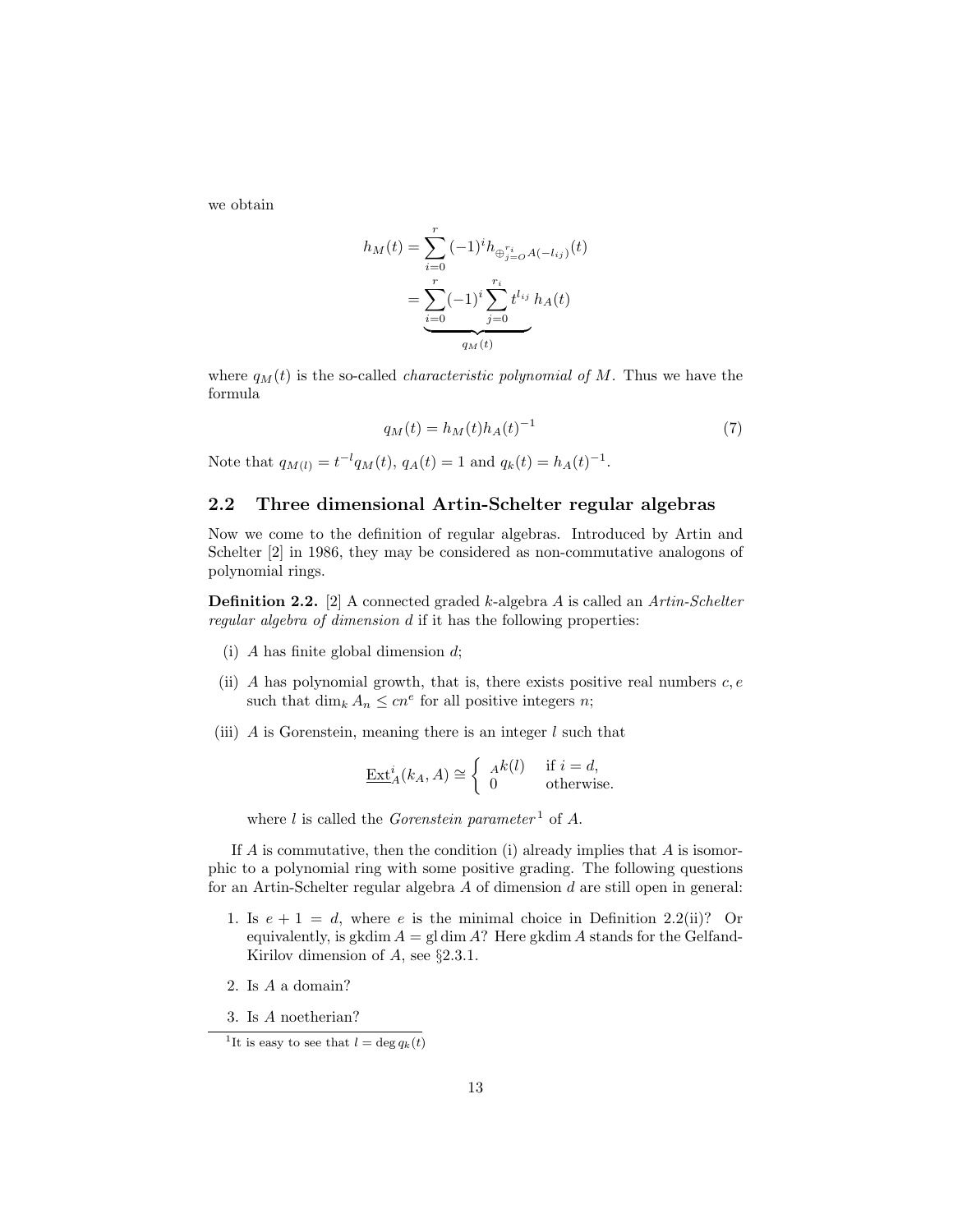The main goal is of course the classification all Artin-Schelter regular algebras of dimension d. At this moment this is still unknow for  $d \geq 4$ , but completely solved for  $d = 3$ :

- If  $d = 1$  then  $A = k[x]$ .
- If  $d = 2$  then there are two possibilities in case A is generated in degree one: Either A is a so-called quantum plane

$$
k\langle x,y\rangle/(yx - \lambda xy)
$$
 where  $\lambda \in k \setminus \{0\}$ 

or A is the Jordan quantum plane

$$
k\langle x,y\rangle/(yx-xy-x^2)
$$

In case A is not generated in degree one some other (known) types occur. Note that the algebra  $k\langle x, y \rangle/(yx)$  is not an Artin-Schelter regular algebra. Although it has global dimension two and polynomial growth (even gkdim  $A = 2$ ), it does not satisfy the Gorenstein condition since  $\text{Ext}_{A}^{1}(k_{A}, A) \neq 0$ . This algebra is also the only graded algebra of global dimension two and gk-dimension two which is not noetherian (see [2]).

• If  $d = 3$  then there also exists a complete classification for Artin-Schelter regular algebras of dimension three [2, 3, 4, 27, 28]:

Theorem 2.3. The three dimensional Artin-Schelter regular algebras A can be classified. They are all left and right noetherian domains with Hilbert series of a weighted polynomial ring  $k[x, y, z]$ .

In what follows we will restrict ourselves to three dimensional Artin-Schelter regular algebras A which are generated in degree one. As proved in [2], there are two possibilities:

• The minimal resolution of  $k$  has the form

$$
0 \to A(-3) \to A(-2)^3 \to A(-1)^3 \to A \to k_A \to 0
$$

which means that  $A$  is Koszul. Hence  $A$  has three generators and three defining homogeneous relations in degree two. It follows that the Hilbert series of A is given by  $h_A(t) = (1-t)^3$ , which is the same as that of the commutative polynomial algebra  $k[x, y, z]$  with standard grading. Such algebras A are called quantum polynomial rings in three variables. Since the relations have degree two we also refer to these algebras as quadratic three dimensional Artin-Schelter regular algebras.

• The minimal resolution of  $k$  has the form

$$
0 \to A(-4) \to A(-3)^2 \to A(-1)^2 \to A \to k_A \to 0
$$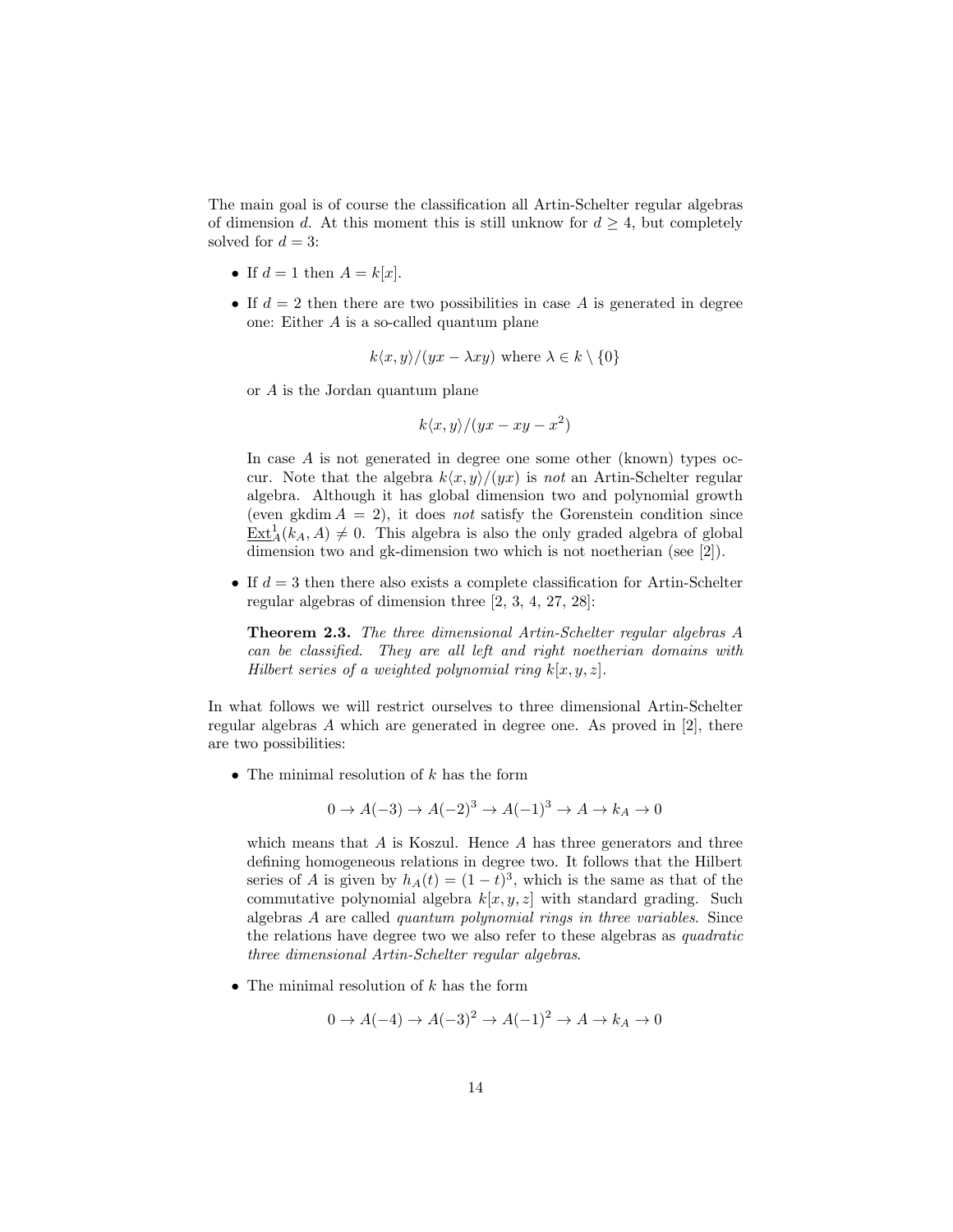Thus A has two generators and two defining homogeneous relations in degree three. We now deduce

$$
h_A(t) = \frac{1}{(1-t)^2(1-t^2)}
$$

which is the same as that of the commutative polynomial algebra  $k[x, y, z]$ with grading deg  $x = \deg y = 1$ , deg  $z = 2$ . We refer to these algebras as cubic three dimensional Artin-Schelter regular algebras.

**Example 2.4.** The commutative polynomial ring in three variables  $k[x, y, z]$ with standard grading is a quadratic three dimensional Artin-Schelter regular algebra. In contrast, the weighted polynomial ring  $k[x, y, z]$  where deg  $x =$  $\deg y = 1$ ,  $\deg z = 2$  is not a quadratic or cubic Artin-Schelter regular algebra of dimension three since it is not generated in degree one.

Example 2.5. Standard examples (and in fact fairly degenerate ones) are provided from homogenizations of the first Weyl algebra

$$
A_1 = k \langle x, y \rangle / (xy - yx - 1)
$$

We may homogenize the relation of  $A_1$  in two ways:

• Introduce a third variable  $z$  which commutes with  $x$  and  $y$ , and for which  $yx - xy - z^2 = 0$ . Thus deg  $z = 1$ , and we obtain the quadratic three dimensional Artin-Schelter regular algebra from the introduction

$$
H = H_q = k \langle x, y, z \rangle / (zx - xz, zy - yz, xy - yx - z^2)
$$

which we refer to as the *homogenized Weyl algebra*. It is easy to see that H is the Rees algebra with respect to the standard Bernstein filtration on  $A_1$ .

• Introduce a third variable z which commutes with x and  $y$  and for which  $xy - yx - z = 0$ . Thus deg  $z = 2$  and we obtain the enveloping algebra of the Heisenberg algebra, which is a cubic three dimensional Artin-Schelter regular algebra

$$
H_c = k \langle x, y \rangle / (xz - zx, yz - zy, xy - yx - z)
$$
  
=  $k \langle x, y \rangle / (yx^2 - 2xyx + x^2y, xy^2 - 2yxy + y^2x)$   
=  $k \langle x, y \rangle / ([x, [x, y]], [y, [y, x]])$ 

It is easy to see that  $H_c$  is also the Rees algebra associated to some filtration on the first Weyl algebra  $A_1$ .

Since  $H/(z-1) \cong A_1 \cong H_c/(z-1)$  it is clear that in both cases the right ideals of  $A_1$  are closely related to the reflexive rank one right modules over H and  $H_c$ .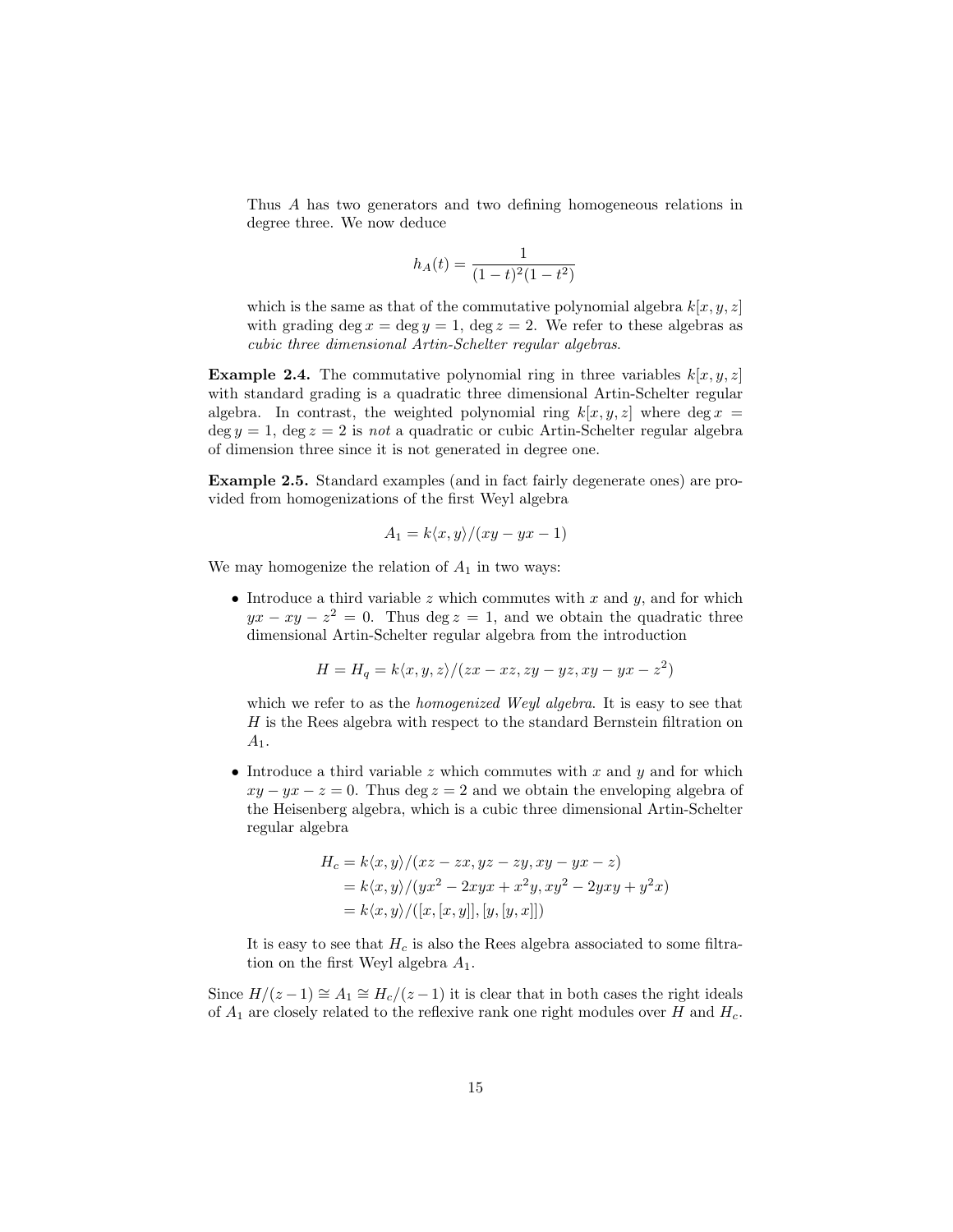Example 2.6. The generic quadratic three dimensional Artin-Schelter regular algebras are called three dimensional Sklyanin algebras. They are of the form

$$
Skl_3(a, b, c) = k\langle x, y, z \rangle / (f_1, f_2, f_3)
$$

where  $f_1, f_2, f_3$  are the quadratic equations

$$
\begin{cases}\n f_1 = ayz + bzy + cx^2 \\
 f_2 = azx + bxz + cy^2 \\
 f_3 = axy + byx + cz^2\n\end{cases}
$$
\n(8)

and  $(a, b, c) \in \mathbb{P}^2 \setminus F$  where F is the set

$$
F = \{(a, b, c) \in \mathbb{P}^2 \mid abc = 0 \text{ or } a^3 = b^3 = c^3 \text{ or } (3abc)^3 = (a^3 + b^3 + c^3)^3\}.
$$

Note  $[2]$  that A is not a skew polynomial ring, i.e. the relations cannot be written in the form

$$
x_i x_j = \sum_{(k,l) < (i,j)} c_{kl} x_k x_l
$$

(lexicographic ordering).

Example 2.7. The generic cubic three dimensional Artin-Schelter regular algebras are of the form

$$
k\langle x,y\rangle/(f_1,f_2)
$$

where  $f_1, f_2$  are the cubic equations

$$
\begin{cases}\nf_1 = axy^2 + byxy + ayx^2 + cx^3 \\
f_2 = ayx^2 + bxyx + axy^2 + cy^3\n\end{cases}
$$
\n(9)

and  $(a, b, c) \in \mathbb{P}^2 \setminus F$  where F is the set

$$
F = \{(a, b, c) \in \mathbb{P}^2 \mid a^2 = b^2 = c^2\} \cup \{(0, 0, 1), (0, 1, 0)\}.
$$

For the sequel we will mostly restict ourselves to quadratic three dimensional Artin-Schelter regular algebras (i.e. quantum polynomial rings in three variables), although it is interesting to see what happens in the cubic case.

# 2.3 Modules over quadratic Artin-Schelter regular algebras

Let A denote a quadratic three dimensional Artin-Schelter regular algebra. Thus the Hilbert series of A is  $h_A(t) = (1-t)^{-3}$ . We will further examine the Hilbert series of modules over A. As an exercise, one may look what happens in the cubic case.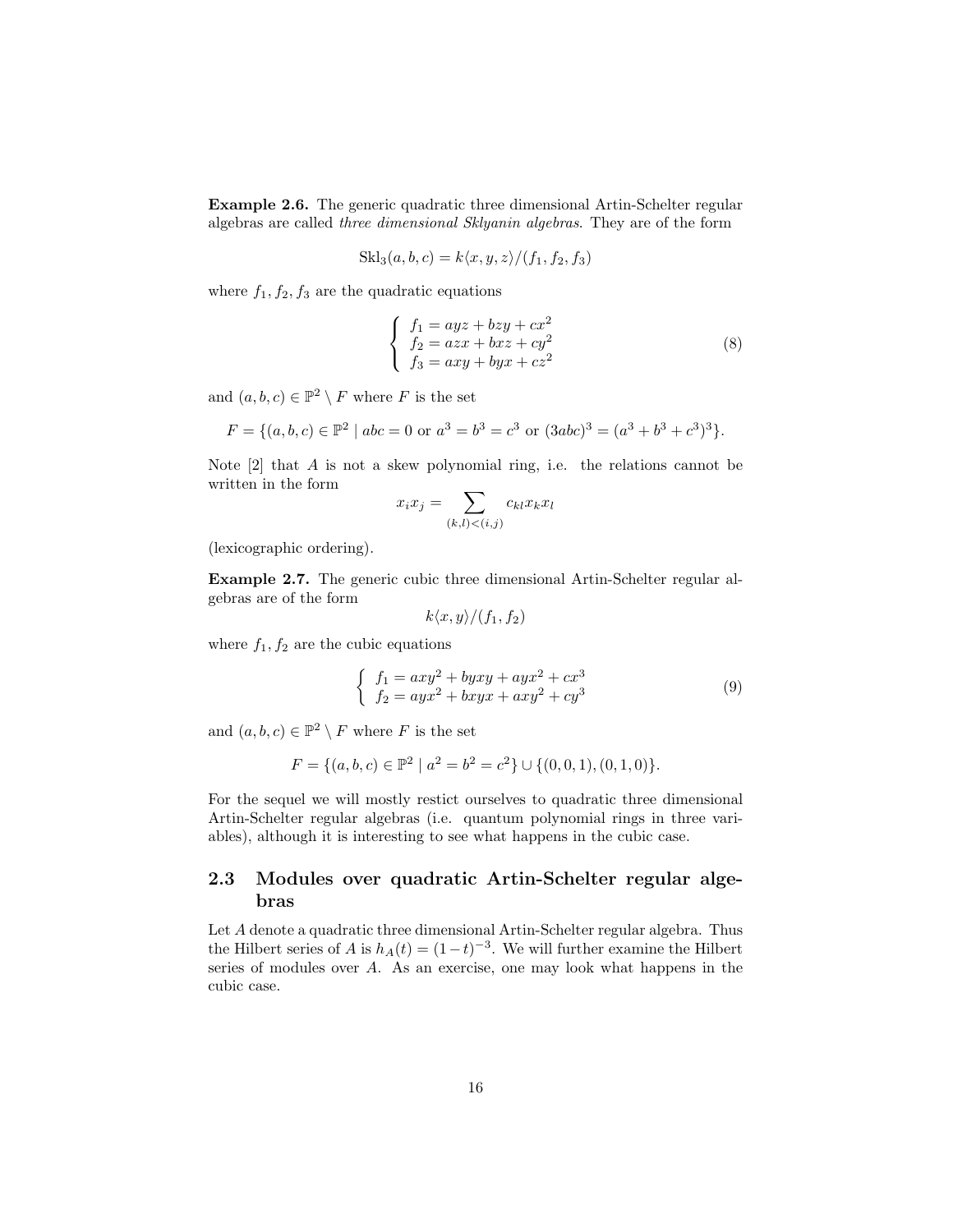#### 2.3.1 Hilbert series and gk-dimension

Let  $M \in \mathrm{grmod}\, A$ . We expand the characteristic polynomial  $q_M(t) \in \mathbb{Z}[t, t^{-1}]$ in powers of  $(1-t)$ 

$$
q_M(t) = r + a(1-t) + b(1-t)^2 + f(t)(1-t)^3
$$
\n(10)

where  $r, a, b \in \mathbb{Z}$  and  $f(t) \in \mathbb{Z}[t, t^{-1}]$  is a Laurent polynomial. Needless to say that

$$
r = q_M(1)
$$
,  $a = -\frac{q'_M(1)}{1!}$ ,  $b = \frac{q''_M(1)}{2!}$ 

Multiplying both sides of (10) with  $h_A(t)$ , equation (7) implies

$$
h_M(t) = \frac{r}{(1-t)^3} + \frac{a}{(1-t)^2} + \frac{b}{(1-t)} + f(t)
$$

It was shown in [4] that the Gelfand-Kirilov dimension gk M of M may be computed as the order of the pole of  $h<sub>M</sub>(t)$  at  $t = 1$ . It follows that gkdim  $A = 3$ and if  $M \in \mathrm{grmod}\,A$  then  $0 \leq \mathrm{gkdim}\,M \leq 3$  is an integer. In particular, M is finite dimensional over k if and only if gk  $M = 0$ , i.e.  $r = a = b = 0$ .

We will refer to the integer r as the rank of M. More general, if  $M \neq 0$  then the first nonvanishing coefficient of the expansion of  $h<sub>M</sub>(t)$  in powers of 1−t is called the multiplicity  $e(M)$  of M. By definition of Hilbert series,  $e(M) > 0$  for  $M \neq 0$ .

It is an easy exercise to compute  $h_{M(l)}(t)$ : From  $q_{M(l)}(t) = t^{-l}q_M(t)$  we find

$$
q_{M(l)}(1) = r, \quad -q'_{M(l)}(1) = lr + a, \quad \frac{q''_{M(l)}(1)}{2} = \frac{1}{2}l(l+1)r + la + b
$$

and therefore

$$
h_{M(l)}(t) = \frac{r}{(1-t)^3} + \frac{lr + a}{(1-t)^2} + \frac{l(l+1)r/2 + la + b}{(1-t)} + t^{-l}f(t) \tag{11}
$$

In particular we have shown that the rank, multiplicity en Gelfand-Kirilov dimension of  $M$  are invariant under shifting. We will see some special types of modules in the next paragraph.

#### 2.3.2 Linear modules

A linear module of dimension d over A is a cyclic A-module generated M in degree zero with Hilbert series  $(1-t)^{-d}$ . Clearly  $0 \le d \le 3$ , gk  $M = d$ ,  $e(M) = 1$ and a linear module of dimension zero (resp. three) is isomorphic to  $k$  (resp. A). Linear modules of dimension one and two are respectively called *point* and line modules. They were classified in [3, 4]. Line modules are of the form  $A/uA = S$  with  $u \in A_1$ . Hence line modules correspond naturally to lines in  $\mathbb{P}^2$ .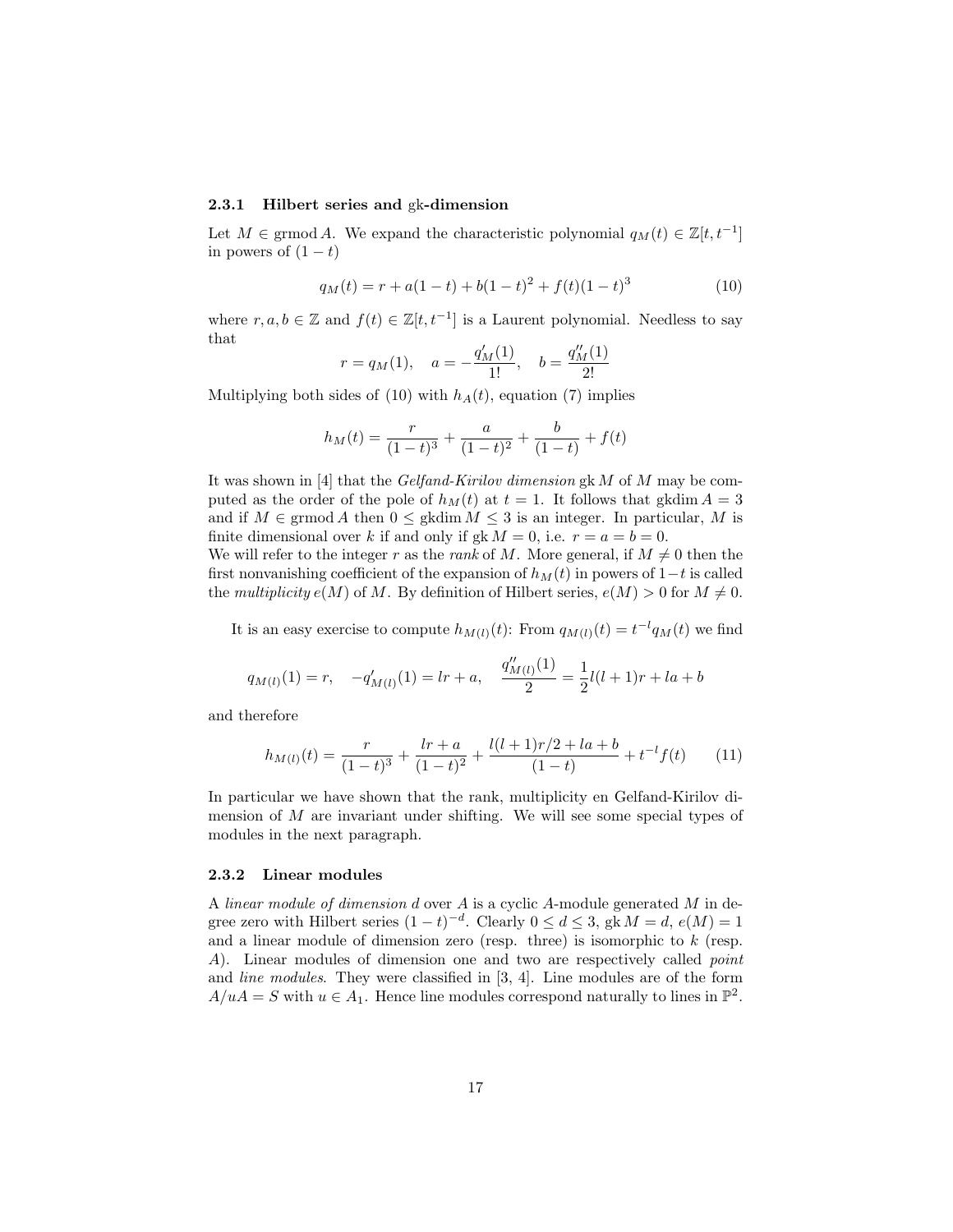We now show how point modules were classified in [3, 4]. We write the relations of A as

$$
\left(\begin{array}{c} f_1 \\ f_2 \\ f_3 \end{array}\right) = M \cdot \left(\begin{array}{c} x \\ y \\ z \end{array}\right)
$$

We introduce auxiliary (commuting) variables  $x^{(l)}$ ,  $y^{(l)}$ ,  $z^{(l)}$  (for  $l \in \mathbb{Z}$ ) and for a monomial  $m = a_0 \cdots a_n$  where  $a_i \in \{x, y, z\}$  we define the *multilinearization* of m as  $\tilde{m}$  as  $a_0^{(0)} \cdots a_n^{(n)}$ . We extend this operation linearly to homogeneous<br>polynomials in the variables  $x, y, z$ polynomials in the variables  $x, y, z$ .

Let  $\Gamma \subset \mathbb{P}^2 \times \mathbb{P}^2$  denote the locus of common zeros of the  $\tilde{f}_i$ . It turns out that  $\Gamma$  is the graph of an automorphism  $\sigma$  of  $E = \text{pr}_1(\Gamma)$ , the locus of zeros of the multihomogenized polynomial  $\det(M)$ . If  $\det(M)$  is not identically zero then E is a divisor of degree 3 in  $\mathbb{P}^2$ . We then say that A is *elliptic*. Otherwise, E is all of  $\mathbb{P}^2$  and we call A linear in this case.

The connection between  $E$  and point modules is as follows: Let  $P$  be a point module over A. Since  $\dim_k P_i = 1$  for  $i \geq 0$  we may choose a basis  $e_i$  for each kvector space  $P_i$ . Thus  $P = \sum k e_i$ . Multiplication by the generators  $x, y, z \in A_1$ of A induce linear maps  $P_i \to P_{i+1}$ . Thus

$$
\begin{cases}\n e_i x = e_{i+1} \alpha_i \\
 e_i y = e_{i+1} \beta_i \\
 e_i z = e_{i+1} \gamma_i\n\end{cases}
$$
 for some  $\alpha_i, \beta_i, \gamma_i \in k$ 

Now since P is generated in degree one it is not hard to see that  $(\alpha_i, \beta_i, \gamma_i) \in \mathbb{P}^2$ . Further,  $e_0f_i = 0$  hence  $((\alpha_0, \beta_0, \gamma_0), (\alpha_1, \beta_1, \gamma_1)) \in \Gamma$  and hence  $(\alpha_0, \beta_0, \gamma_0) \in$ E. This construction is reversible and defines a bijection between the closed points of E and the point modules over A. We will often write  $N_p$  for the point module corresponding to a point  $p \in E$ . Note that  $N_p(1)_{\geq 0} = N_{p^{\sigma}}$ .

**Example 2.8.** Consider the commutative polynomial ring  $A = k[x, y, z]$ . Then it is easy to see that  $E = \mathbb{P}^2$  and  $\sigma = id$ . Thus  $k[x, y, z]$  is a linear Artin-Schelter regular algebra.

Example 2.9. Consider the homogenized Weyl algebra

$$
A = H = k \langle x, y, z \rangle / (xy - yx - z^2, zx - xz, zy - yz)
$$

Then

$$
\widetilde{M} = \begin{pmatrix} -y_0 & x_0 & -z_0 \\ z_0 & 0 & -x_0 \\ 0 & z_0 & -y_0 \end{pmatrix}
$$
 (12)

hence  $\det(\widetilde{M}) = -z_0^3$ , thus E is the "triple" line  $z = 0$  in  $\mathbb{P}^2$ : the points  $(x, y, \epsilon)$ such that  $\epsilon^3 = 0$ . Since  $\det(\widetilde{M})$  is not identically zero, H is an elliptic Artin-Schelter regular algebra.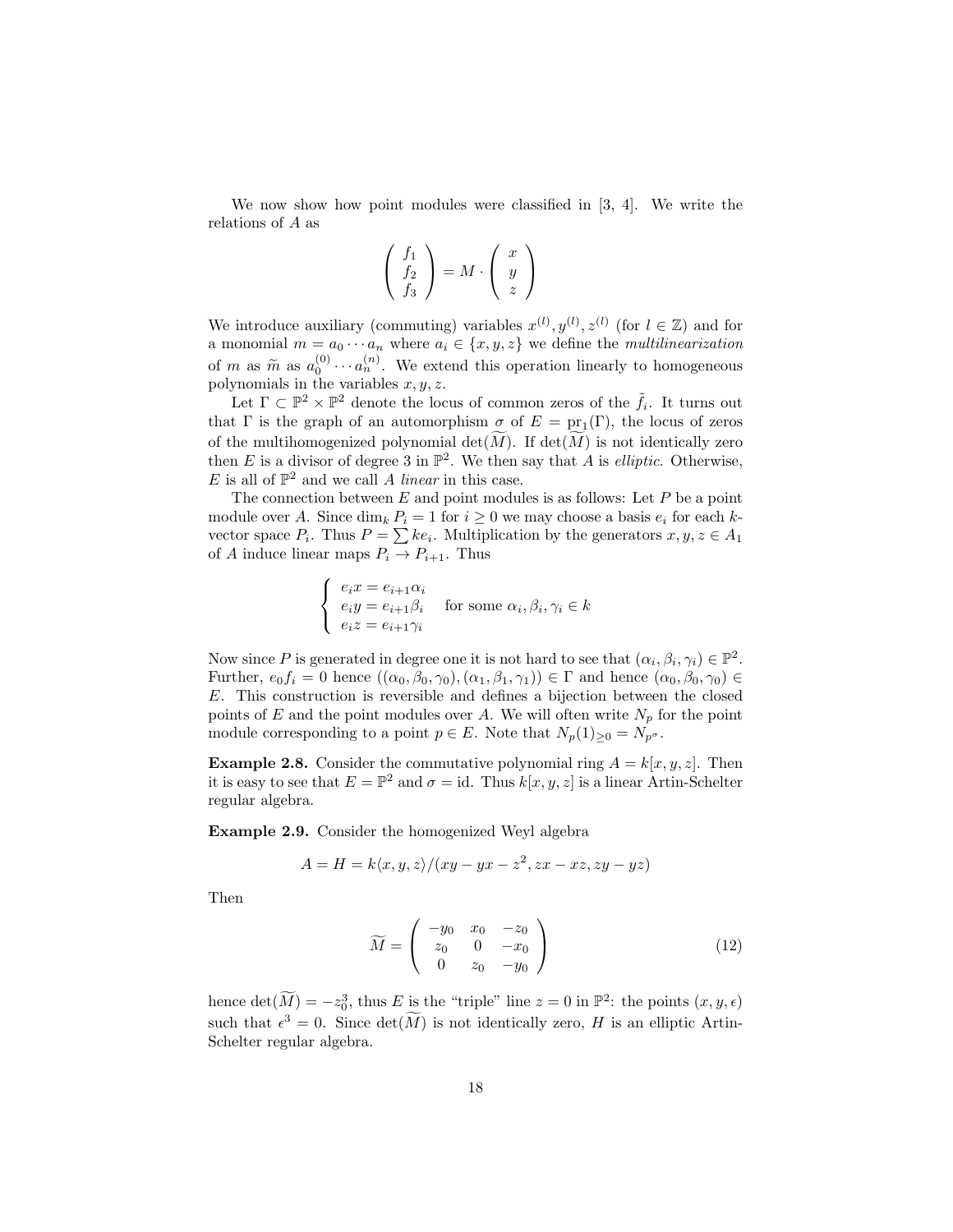Using the affine coordinates  $u = y/x$ ,  $v = z/x$  in  $\mathbb{P}^2$  it is easy to check that the automorphism  $\sigma$  is given by  $\sigma(1, u, \epsilon) = (1, u + \epsilon^2, \epsilon)$ . Note that in particular  $\sigma$ has infinite order.

**Example 2.10.** Consider a three dimensional Sklyanin algebra  $A = Skl_3(a, b, c)$ . Then the equation of  $E$  is defined by the equation

$$
(a3 + b3 + c3)xyz = abc(x3 + y3 + z3)
$$

It follows that E is a smooth elliptic curve and  $\sigma$  is given by translation by some point  $\xi \in E$  under the group law. Choosing the rational point  $(1, -1, 0)$  on E as the orgin then  $\xi = (a, b, c)$ .

# 2.4 Quantum projective planes

A standard construction of algebraic geometry associates to any connected graded k-algebra A which is commutative, a projective scheme  $\text{Proj } A$ . A wellknown theorem by Serre says that the abelian category of coherent sheaves on Proj A is equivalent to the quotient of the abelian category of finitely generated graded A-modules by the Serre subcategory of finite dimensional modules. It was the insight of Artin and Zhang [6] that this quotient category makes sense for any noncommutative connected graded k-algebra A.

#### 2.4.1 Projective schemes

Let  $A$  be a noetherian connected graded  $k$ -algebra. We define the noncommutative projective scheme  $X = \text{Proj } A$  of A as the triple (Tails  $A, \mathcal{O}_X, s$ ) where Tails  $A$  is the quotient category of  $GrMod A$  modulo the direct limits of finite dimensional objects,  $\mathcal{O}_X$  is the image of A in Tails A and s is the automorphism  $\mathcal{M} \mapsto \mathcal{M}(1)$  (induced by the corresponding functor on GrMod A).

Convention 2.1 fixes the meaning of grmod A,  $t$ ors $(A)$  and tails A. It is easy to see that  $tors(A)$  consists of the finite dimensional graded right A-modules, and tails  $A = \mathrm{grmod} A/\mathrm{tors}(A)$ . We write  $\mathrm{Qcoh}(X) = \mathrm{Tails} A$  and we let  $\mathrm{coh}(X)$  be the noetherian objects in  $Qcoh(X)$ .

Below it will be convenient to denote objects in  $Qcoh(X)$  by script letters, like M. We write  $\pi : \text{GrMod } A \to \text{Tails } A$  for the quotient functor. The right adjoint  $\omega$  of  $\pi$  is given by  $\omega \mathcal{M} = \bigoplus_n \Gamma(X, \mathcal{M}(n))$  where as usual  $\Gamma(X, -) =$  $\text{Hom}_{\text{Qcoh}(X)}(\mathcal{O}_X,-).$ 

If  $M, N \in \mathrm{grmod}\,A$  then

 $\pi M \cong \pi N$  in  $\text{coh}(X) \iff M_{\geq n} \cong N_{\geq n}$  in grmod A for some n

explaining the word "tails".

For simplicity we also write  $\text{Hom}_X$  instead of  $\text{Hom}_{\text{Qcoh}(X)}$ . If  $\mathcal{M} \in \text{Qcoh}(X)$ then Hom $_X(\mathcal{M},-)$  is left exact, so we may define its right derived functors  $\text{Ext}^n_X(\mathcal{M},-)$ . We define the *cohomology groups* of M by

$$
H^{n}(X, \mathcal{M}) := \operatorname{Ext}^{n}(\mathcal{O}_{X}, \mathcal{M}).
$$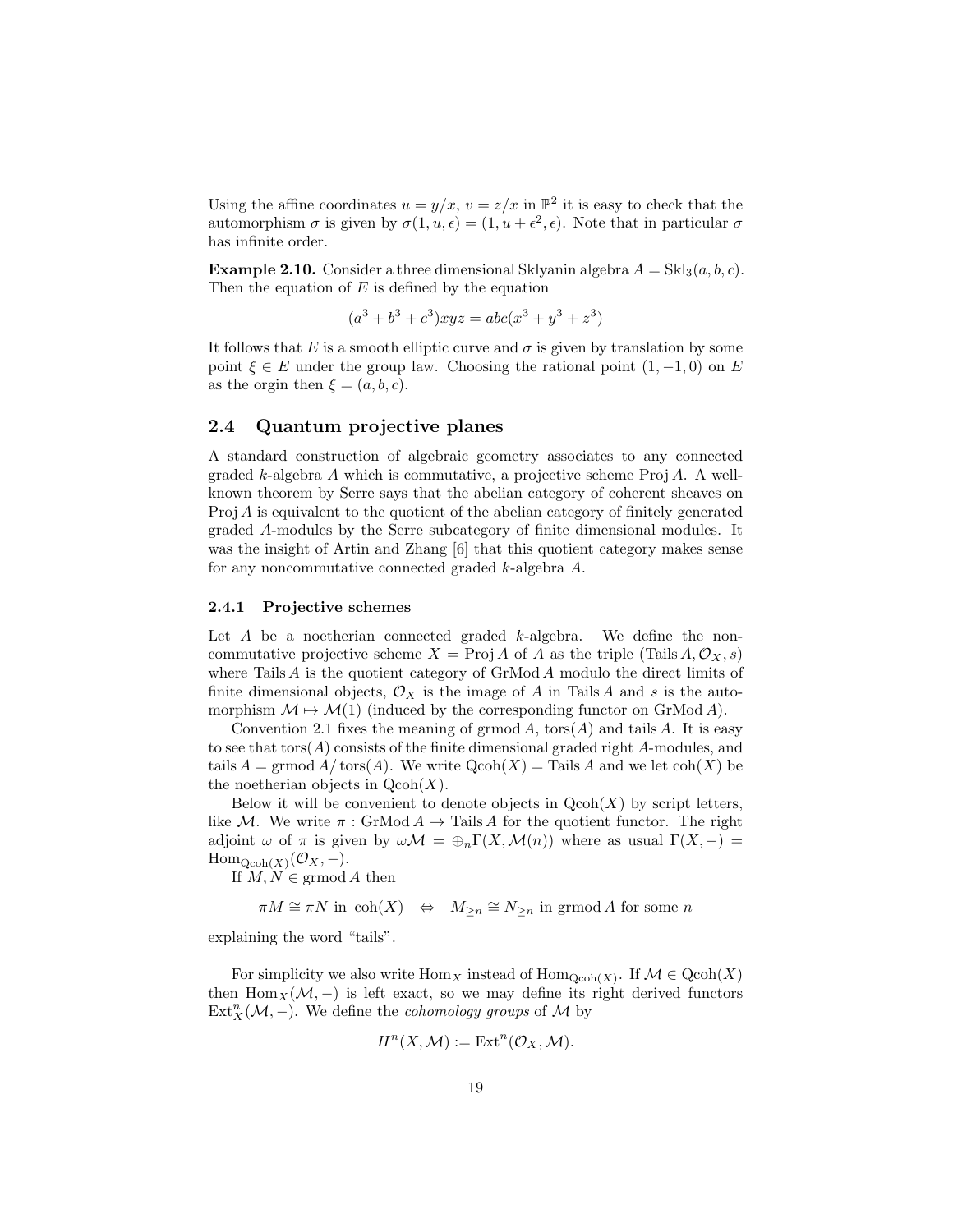In case A is a quadratic three dimensional Artin-Schelter regular algebra we usually write  $\mathbb{P}^2_q = X = \text{Proj } A$  and  $\mathcal{O} = \mathcal{O}_{\mathbb{P}^2_q}$ . The Gorenstein property determines the full cohomology groups of  $\mathcal O$ 

$$
H^{i}(\mathbb{P}_{q}^{2}, \mathcal{O}(l)) \cong \begin{cases} A_{l} & \text{if } i = 0\\ 0 & \text{if } i \neq 0, 2\\ \text{Hom}_{k}(A_{-l-3}, k) & \text{if } i = 2 \end{cases}
$$
(13)

and  $\mathbb{P}^2_q$  has cohomology dimension two (see [6]):

$$
\max\{n \in \mathbb{N} \mid H^n(X, -) \neq 0\} = 2
$$

Finally, for  $0 \neq M \in \text{coh}(\mathbb{P}_{q}^{2})$  we let  $\dim \mathcal{M} = \text{gk } M - 1$  and  $e(\mathcal{M}) = e(M)$ where  $M \in \text{grmod } A$ ,  $\pi M = \mathcal{M}$ . The image under  $\pi$  of a point module P (resp. line module S) over A will be called a *point object* on  $\mathbb{P}^2$  (resp. *line object*). In particular, dim  $\mathcal{O} = 2$ , dim  $\mathcal{S} = 1$ , dim  $\mathcal{P} = 0$  where  $\mathcal{S} = \pi S$  and  $\mathcal{P} = \pi P$ .

#### 2.4.2 The Grothendieck group and the Euler form

We recall the definition of these notions in a more general setting.

Let  $\mathcal C$  be an Ext-finite k-linear abelian category. Assume that  $\mathcal C$  has finite global dimension, which means that there exists an n such that  $\text{Ext}^i_{\mathcal{C}}(A, B) = 0$ for all  $A, B \in \mathcal{C}$  and all  $i > n$ . The *Grothendieck group*  $K_0(\mathcal{C})$  of  $\mathcal{C}$  is the abelian group generated by all objects of C (we write  $[A] \in K_0(\mathcal{C})$  for  $A \in \mathcal{C}$ ) and for which we define  $[A] - [B] + [C] = 0$  for  $A, B, C \in \mathcal{C}$  whenever there is a short exact sequence

$$
0 \to A \to B \to C \to 0
$$

in  $\mathcal C$ . It is easy to see that the following map defines a bilinear form

$$
\chi: K_0(\mathcal{C}) \times K_0(\mathcal{C}) \to \mathbb{Z}
$$
  
([A],[B])  $\mapsto \chi(A, B) = \sum_i (-1)^i \dim_k \operatorname{Ext}^i_{\mathcal{C}}(A, B)$ 

which we call the Euler form for C. Note that we write  $\chi(A, B)$  instead of  $\chi([A],[B]).$ 

Now let us take a more specific situation where  $C = \text{coh}(X)$  for a noetherian connected graded k-algebra A of finite global dimension and  $X = \text{Proj } A$ . We write  $K_0(X)$  for  $K_0(\text{coh}(X))$ . The shift functor on  $\text{coh}(X)$  induces an automorphism of  $K_0(X)$ :

sh: 
$$
K_0(X) \to K_0(X)
$$
  
 $[\mathcal{M}] \mapsto [\mathcal{M}(1)]$ 

We may view  $K_0(X)$  as a  $\mathbb{Z}[t, t^{-1}]$ -module with t acting as the shift functor sh<sup>-1</sup>. In [20] it was shown that  $K_0(X)$  may be described in terms of the Hilbert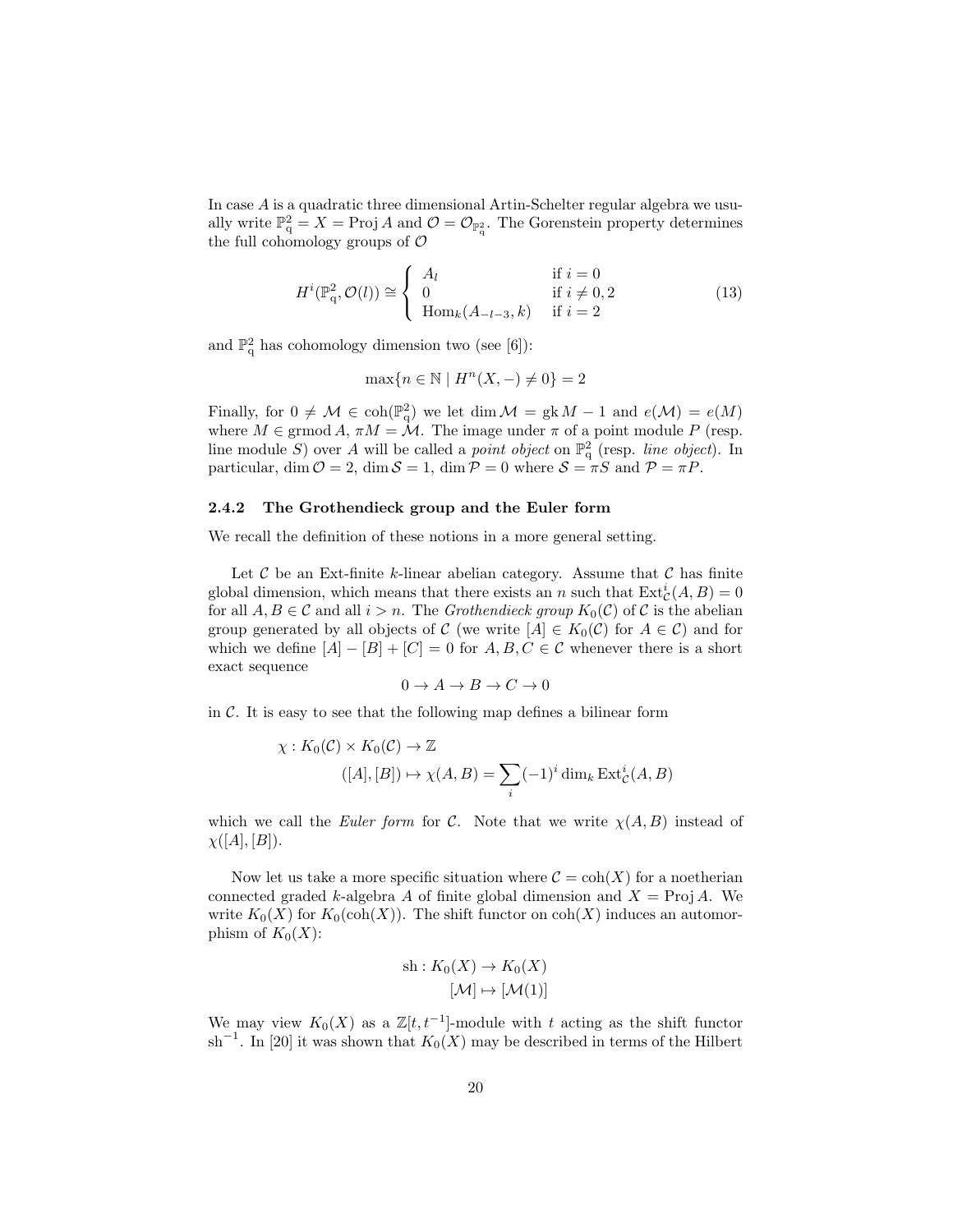series of A: We have an isomorphism of  $\mathbb{Z}[t, t^{-1}]$ -modules

$$
\theta: K_0(X) \xrightarrow{\cong} \mathbb{Z}[t, t^{-1}]/(q_k(t))
$$
  

$$
[\mathcal{M}] \mapsto \overline{q_M(t)} \quad \text{where } M \in \text{grmod } A, \pi M = \mathcal{M}.
$$
 (14)

In particular,  $[O(n)]$  is sent to  $t^{-n}$ .

#### 2.4.3 Serre duality

Let A be a quadratic three dimensional Artin-Schelter regular algebra. We have an analogous form of the Serre duality on  $\mathbb{P}^2$  (see [13]):

**Theorem 2.11** (Serre Duality). Let  $M, \mathcal{N} \in D^b(\text{coh}(\mathbb{P}^2_q))$ . Then there are natural isomorphisms

$$
\mathrm{Ext}^i_{D^b(\mathrm{coh}(\mathbb{P}^2_q))}(\mathcal{M},\mathcal{N})\cong \mathrm{Ext}^{2-i}_{D^b(\mathrm{coh}(\mathbb{P}^2_q))}(\mathcal{N},\mathcal{M}(-3))^*
$$

**Corollary 2.12.** Let  $M \in D^b(\text{coh}(\mathbb{P}_q^2))$ . For  $p \in E$ , denote the corresponding point module by  $N_p \in \mathrm{grmod} A$  and  $\mathcal{N}_p = \pi N_p \in \mathrm{coh}(\mathbb{P}^2_q)$  for the associated point object. Then

$$
\mathrm{Ext}^i_{D^b(\mathrm{coh}(\mathbb{P}^2_q))}(\mathcal{M},\mathcal{N}_p)\cong \mathrm{Ext}^{2-i}_{D^b(\mathrm{coh}(\mathbb{P}^2_q))}(\mathcal{N}_{p^{\sigma^3}},\mathcal{M})^*
$$

Proof. By Theorem 2.11 we have

$$
\mathrm{Ext}^i_{D^b(\mathrm{coh}(\mathbb{P}^2_q))}(\mathcal{M},\mathcal{N}_p)\cong \mathrm{Ext}^{2-i}_{D^b(\mathrm{coh}(\mathbb{P}^2_q))}(\mathcal{N}_p(3),\mathcal{M})^*
$$

and it follows from  $N_p(1)_{\geq 0} = N_{p^{\sigma}}$  that

$$
\mathcal{N}_p(3) = \pi N_p(3) \cong \pi N_{p^{\sigma^3}} = \mathcal{N}_{p^{\sigma^3}}
$$

ends the proof.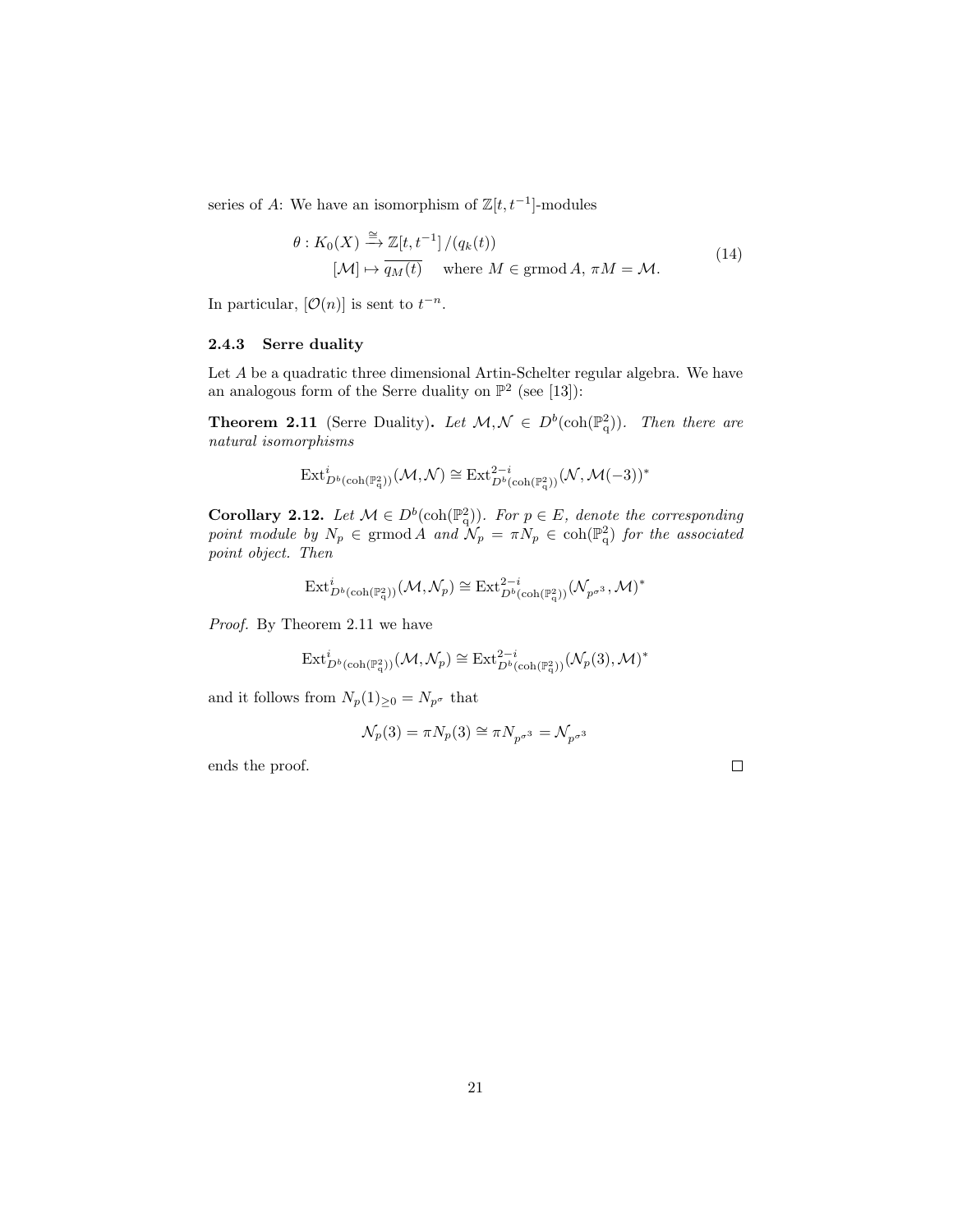# 3 From reflexive modules to the quantum plane

In this section A will be a quadratic three dimensional Artin-Schelter regular algebra. We write  $\mathbb{P}_{q}^{2} = \text{Proj}(A)$ ,  $\pi A = \mathcal{O}$  and  $\text{coh}(\mathbb{P}_{q}^{2}) = \text{tails } A$ .

An A-module  $M \in \mathrm{grmod}\,A$  is said to be *reflexive* if  $M^{**} = M$  where  $M^* = \underline{\text{Hom}}_A(M, A)$  is the dual of M. Our aim is to relate reflexive A-modules M with certain objects M on  $\mathbb{P}^2$  (which we call vector bundles). In the rank one case we will see that there is a natural shift l such that  $\mathcal{M}(l)$  has a nice presentation in the Grothendieck group  $K_0(\mathbb{P}_q^2)$ . We then refer to  $\mathcal{M}(l)$  as a normalized line bundle. In particular we compute partially the cohomology of normalized line bundles on  $\mathbb{P}^2_q$ .

### 3.1 Reflexive modules and vector bundles

A nonzero object in grmod A or  $\coh(\mathbb{P}_{q}^{2})$  is called *torsionif* it has rank zero and it is called torsion free if it contains no torsion subobject. The following lemma helps us to characterise these objects. Proofs are found by using [4, Proposition] 2.40 and Corollary 4.2].

**Lemma 3.1.** For  $0 \neq M \in \text{grmod } A$  the following are equivalent

- 1. M is torsion free
- 2. the canonical morphism  $\mu : M \to M^{**}$  is injective
- 3. Hom $_A(N, M) = 0$  for all  $N \in \mathrm{grmod} A$  of  $g k$ -dimension  $\leq 2$ .

and for  $0 \neq \mathcal{M} \in \text{coh}(\mathbb{P}_{q}^{2})$  the following are equivalent

- 1. M is torsion free
- 2. Hom<sub> $\mathbb{P}_{\mathbb{q}}^2(\mathcal{N},\mathcal{M})=0$  for all  $\mathcal{N} \in \text{coh}(\mathbb{P}_{\mathbb{q}}^2)$  of dimension  $\leq 1$ .</sub>

An object  $\mathcal{M} \in \text{coh}(\mathbb{P}_{q}^{2})$  is called *reflexive* (or a *vector bundle* on  $\mathbb{P}_{q}^{2}$ ) if  $\mathcal{M} = \pi M$  for some reflexive object  $M \in \mathrm{grmod}\,A$ . Vector bundles on  $\mathbb{P}^2$  of rank one are called *line bundles* on  $\mathbb{P}^2_q$ .

**Lemma 3.2.** For  $0 \neq M \in \text{grmod } A$  the following are equivalent

- 1. M is reflexive i.e. the canonical morphism  $\mu : M \to M^{**}$  is an isomorphism
- 2. M is torsion free and  $\text{Ext}^1_A(N,M) = 0$  for all  $N \in \text{grmod } A$  of gk $dimension \leq 1$ .

and for  $0 \neq \mathcal{M} \in \text{coh}(\mathbb{P}_{q}^{2})$  the following are equivalent

- 1. M is a vector bundle on  $\mathbb{P}^2$
- 2. M is torsion free and  $\text{Ext}_{\mathbb{P}^2_q}^1(\mathcal{N},\mathcal{M})=0$  for all  $\mathcal{N} \in \text{coh}(\mathbb{P}^2_q)$  of dimension 0.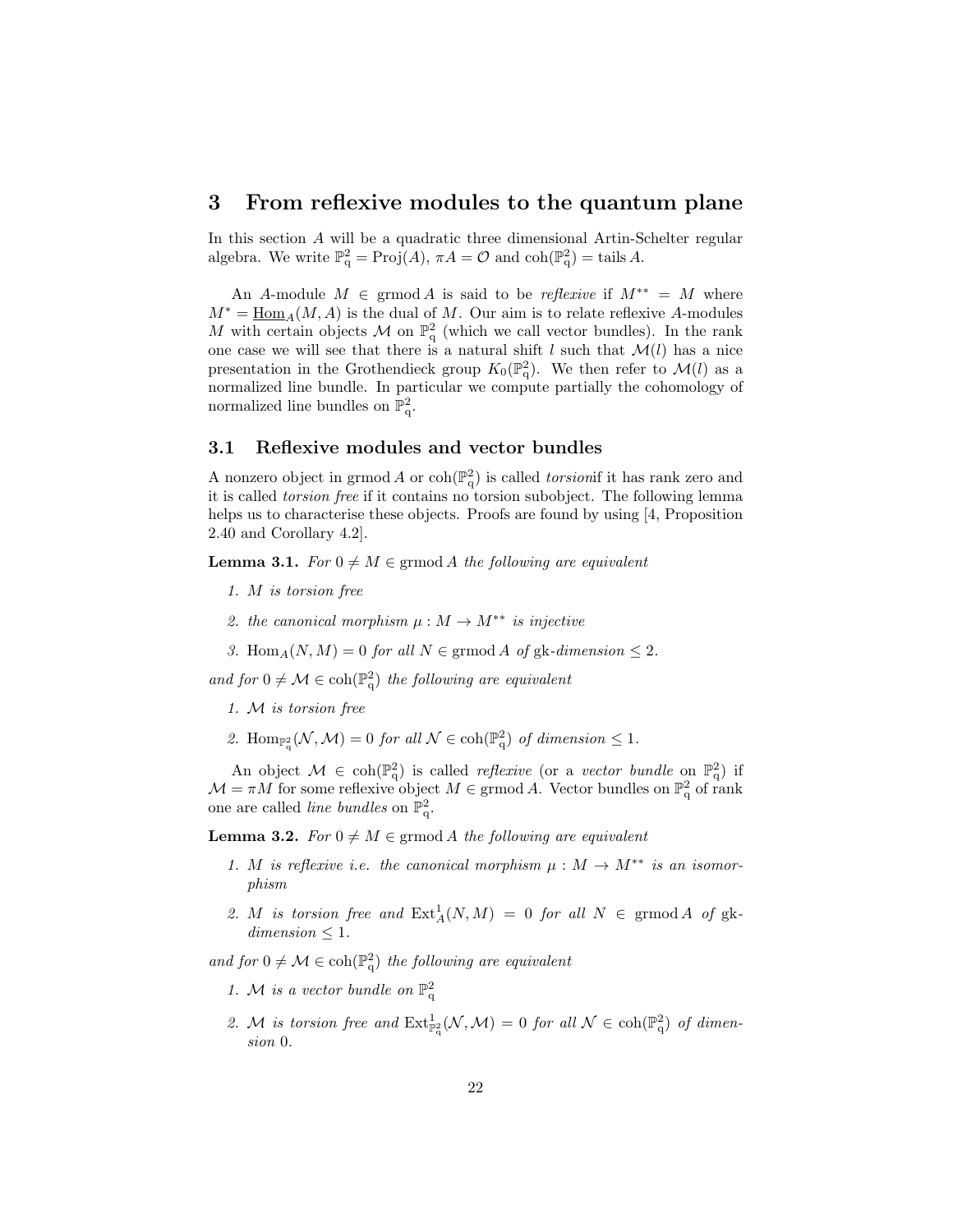The following proposition shows the relationship between the objects we defined in grmod A and  $\mathrm{coh}(\mathbb{P}^2_q)$ .

**Proposition 3.3.** The functors  $\pi$  and  $\omega$  define inverse equivalences between the full subcategories of grmod A and  $\coh(\mathbb{P}_q^2)$  with objects

{ torsion free objects in grmod A of projective dimension one }

and

{ torsion free objects in  $\coh(\mathbb{P}^2_q)$ }

which restricts to inverse equivalences  $\pi$  and  $\omega$  between the full subcategories of grmod A and  $\text{coh}(\mathbb{P}^2_q)$  with objects

{ reflexive objects in grmod A}

and

{ vector bundles on 
$$
\mathbb{P}^2_q
$$
}

Proof. See [14, Corollary 3.4.2].

3.2 The Grothendieck group and the Euler form for  $\mathbb{P}^2_q$ 

We will introduce a natural Z-module basis for the Grothendieck group  $K_0(\mathbb{P}_q^2)$ and determine the matrix representation of the Euler form  $\chi$  with respect to this natural basis.

Let  $M \in \text{coh}(\mathbb{P}_{q}^{2})$ . Thus  $M = \pi M$  for some  $M \in \text{grmod } A$ . Recall from (10) the expansion of the characteristic polynomial  $q_M(t) \in \mathbb{Z}[t, t^{-1}]$  in powers of  $(1 - t)$ 

$$
q_M(t) = r + a(1-t) + b(1-t)^2 + f(t)(1-t)^3
$$

where  $r, a, b \in \mathbb{Z}$  and  $f(t) \in \mathbb{Z}[t, t^{-1}]$  is a Laurent polynomial. Now let P be a point module and  $S$  a line module over  $A$ . Denote the corresponding objects in  $\coh(\mathbb{P}_{q}^{2})$  by  $P$  and  $S$ . Since

$$
q(A)(t) = 1
$$
,  $q_S(t) = 1 - t$ ,  $q_P(t) = (1 - t)^2$ 

it follows from (14) that

$$
[\mathcal{M}] = r[\mathcal{O}] + a[\mathcal{S}] + b[\mathcal{P}]
$$

hence  $\{[\mathcal{O}], [\mathcal{S}], [\mathcal{P}]\}$  is a Z-module basis for  $K_0(\mathbb{P}_q^2)$  (which does not depend on the particular choice of P and S). Also,  $e(\mathcal{M})$  is the first (leftmost) nonvanishing coordinate of  $[\mathcal{M}]$  with respect to this basis. It follows from (11) that

$$
[\mathcal{M}(l)] = r[\mathcal{O}] + (lr + a)[\mathcal{S}] + \left(\frac{1}{2}l(l+1)r + la + b\right)[\mathcal{P}] \tag{15}
$$

for all integers l.

 $\Box$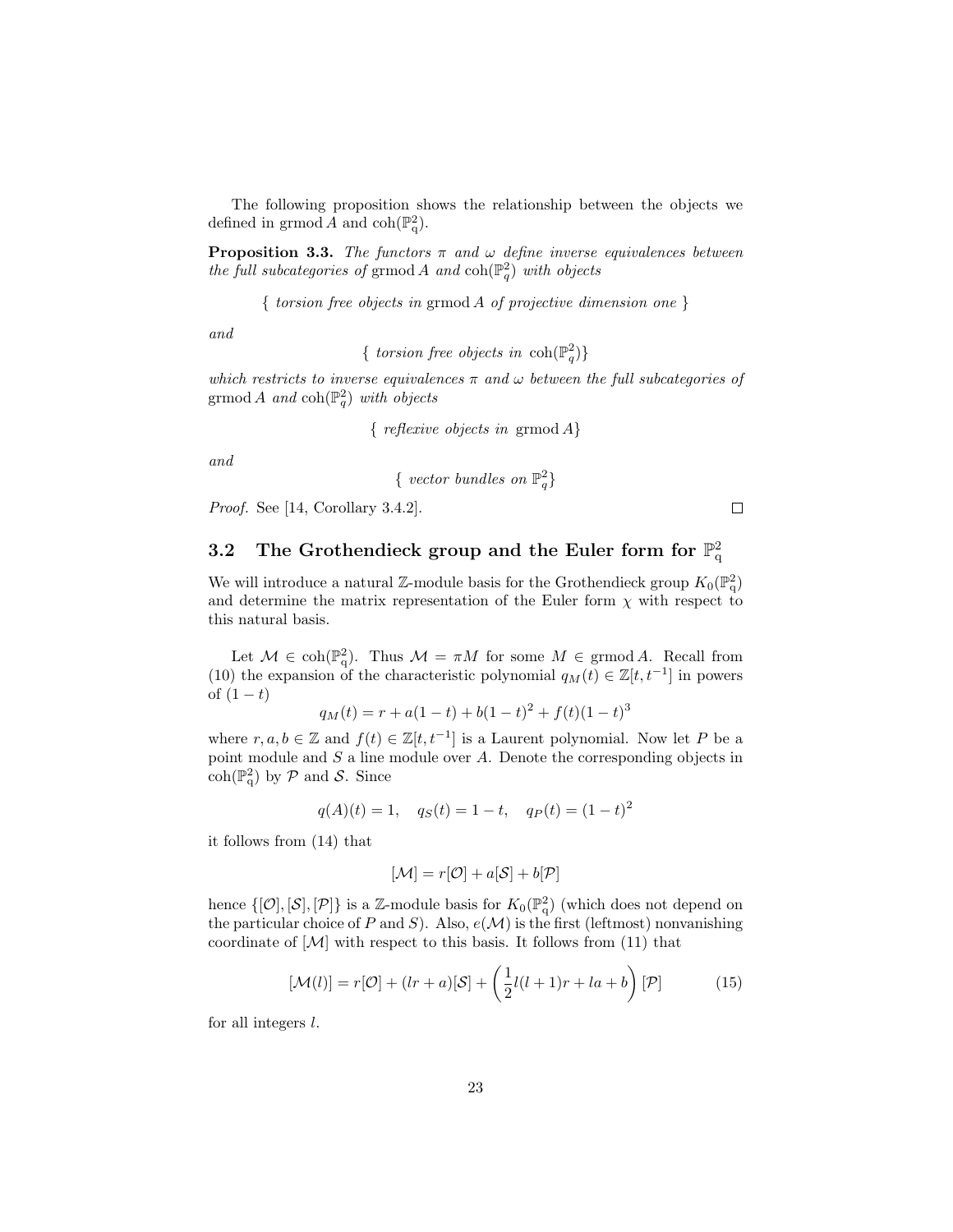Let us fix such a basis  $\{[\mathcal{O}], [\mathcal{S}], [\mathcal{P}]\}$  for  $K_0(\mathbb{P}_q^2)$ . From the cohomology groups of  $\mathcal O$  (see (13)) we deduce  $\chi(\mathcal O, \mathcal O(l)) = (l+1)(l+2)/2$  and using the resolutions for  $S, \mathcal{P}$ 

$$
0 \to \mathcal{O}(-1) \to \mathcal{O} \to \mathcal{S} \to 0, \quad 0 \to \mathcal{O}(-2) \to \mathcal{O}(-1)^2 \to \mathcal{O} \to \mathcal{P} \to 0
$$

one easily verifies that the matrix representation of the Euler form  $\chi$  for  $\text{coh}(\mathbb{P}^2_q)$ is given by

$$
\left(\begin{array}{ccc} 1 & 1 & 1 \\ -2 & -1 & 0 \\ 1 & 0 & 0 \end{array}\right) \tag{16}
$$

## 3.3 Normalized rank one modules and sheaves

Let  $I \in \mathrm{grmod}\, A$  have rank one. It follows from (11) that there is an unique shift l such that the Hilbert series of  $I(l)$  has the form

$$
h_{I(l)}(t) = \frac{1}{(1-t)^3} - \frac{n}{1-t} + f(t)
$$

for some  $n \in \mathbb{Z}$  and  $f(t) \in \mathbb{Z}[t, t^{-1}]$ . This is equivalent with

$$
\dim_k A_m - \dim_k I(l)_m = n \text{ for } m \gg 0
$$

and due to §3.2 we also have  $[\pi I] = [O] - n[\mathcal{P}]$ . We say that  $I(l)$  is normalized, and has *invariant n*. Similary, an object  $\mathcal{I} \in \text{coh}(\mathbb{P}_{q}^{2})$  of rank one there is an unique shift l such that  $[\mathcal{I}(l)] = [\mathcal{O}] - n[\mathcal{P}]$  for some integer n. In that case we also refer to  $\mathcal{I}(l)$  as normalized and call n the invariant. We will prove later (Theorem 3.7) that this invariant  $n$  is actually positive.

It is easy to see that Proposition 3.3 restricts to

**Proposition 3.4.** The functors  $\pi$  and  $\omega$  define inverse equivalences between the full subcategories of grmod A and  $\coh(\mathbb{P}_q^2)$  with objects

{ normalized torsion free rank one objects in grmod A

of projective dimension one and invariant  $n \}$  (17)

and

{ normalized torsion free rank one objects in  $\coh(\mathbb{P}^2_q)$  with invariant  $n$ }

which restricts to inverse equivalences  $\pi$  and  $\omega$  between the full subcategories of grmod A and  $\text{coh}(\mathbb{P}^2_q)$  with objects

 $R_n(A) = \{$  normalized reflexive rank one objects in grmod A

with invariant  $n$ }

and

$$
\mathcal{R}_n(\mathbb{P}_q^2) = \{ \text{ normalized line bundles on } \mathbb{P}_q^2 \text{ with invariant } n \}
$$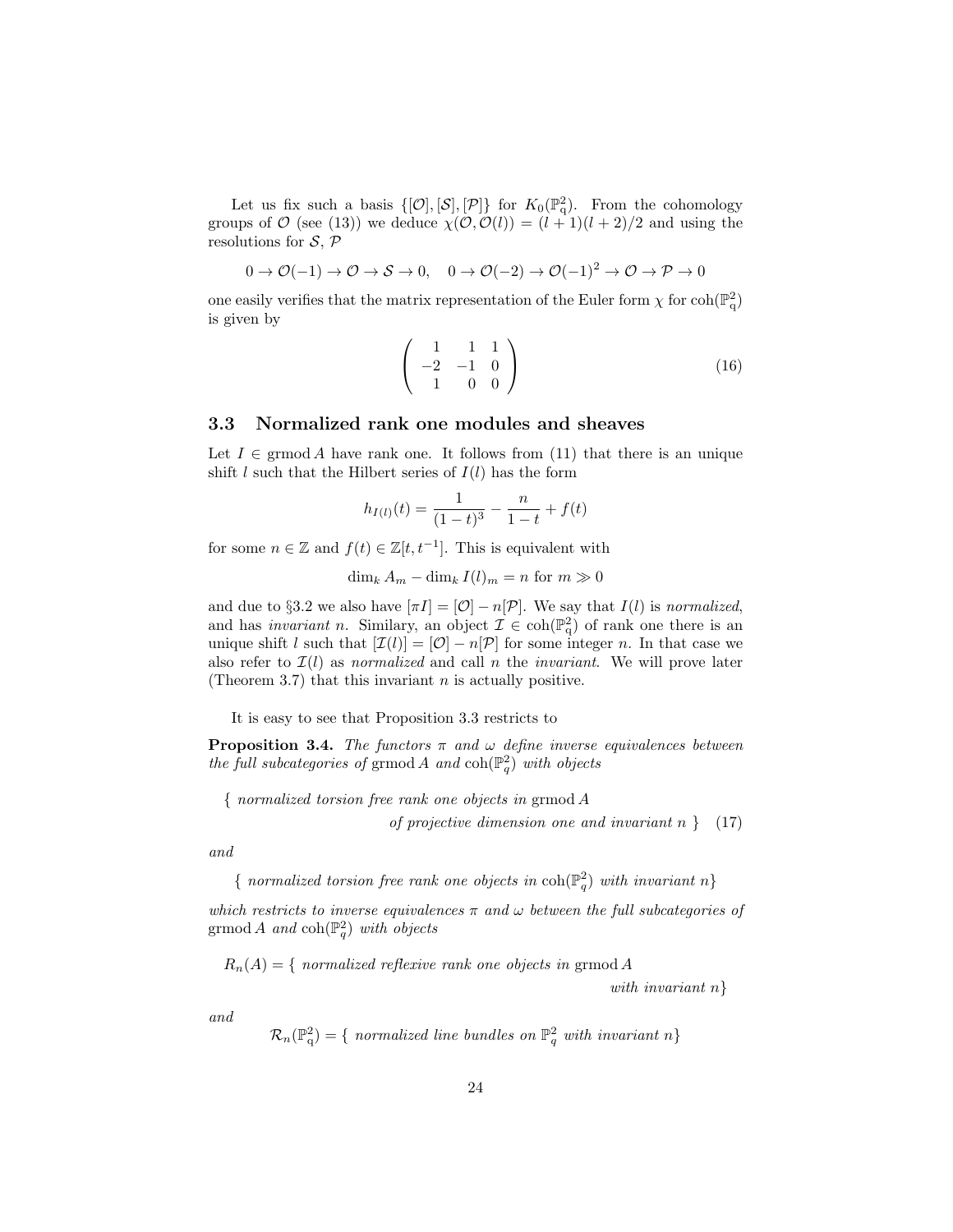- Remark 3.5. 1. It turns out (see [22]) that the correct generalisation of the Hilbert scheme of points on  $\mathbb{P}^2$  is to define  $\text{Hilb}_n(\mathbb{P}^2_q)$  as the scheme parameterising the objects in  $(17)$ . It is easy to see that if A is commutative then this condition singles out precisely the graded A-modules which occur as the graded ideal  $I_X$  for a zero dimensional subscheme X of degree *n* in  $\mathbb{P}^2$ , i.e.  $X \in \text{Hilb}_n(\mathbb{P}^2)$ .
	- 2. Observe that a nonzero morphism in the category  $R_n(A)$  is an isomorphism. Thus  $R_n(A)$  and  $\mathcal{R}_n(\mathbb{P}^2_q)$  are in fact groupoids.
	- 3. We obtain a natural one to one correspondences between the elements of the set
		- $R(A) = \{$  reflexive rank one graded right A-modules  $\}/$  iso, shift

and the isomorphism classes in the categories  $\prod_n R_n(A)$  and  $\prod_n \mathcal{R}_n(\mathbb{P}^2_q)$ .

**Example 3.6.** Consider for two elements  $0 \neq l, l' \in A_1$  the following map of right A-modules given by matrix multiplication

$$
A(-2) \xrightarrow{\begin{pmatrix} l \\ l' \end{pmatrix}} A(-1)^2
$$

Since  $A$  is a domain, this map is injective. Writing  $I$  for the cokernel we have an exact sequence of the form

$$
0 \to A(-2) \to A(-1)^2 \to I \to 0
$$

which is in fact a minimal resolution of  $I$  since the matrix entries have positive degree. Thus I has rank one. Calculation of the Hilbert series of I yields

$$
h_I(t) = h_{A(-1)^2}(t) - h_{A(-2)}(t) = \frac{2t - t^2}{(1 - t)^3} = \frac{1}{(1 - t)^3} - \frac{1}{1 - t}
$$
  
= 0 + 2t + 5t<sup>2</sup> + 9t<sup>3</sup> + 14t<sup>4</sup> + 20t<sup>5</sup> + ...

We either have

•  $l(p) = l'(p) = 0$  for some  $p \in E$ . If furthermore l, l' are lineary independent over k then there exists a point module  $N_q$  over A such that (see [1, (2.6)])

$$
0 \to I \to A \to N_q \to 0
$$

Thus  $I$  is torsion free. We conclude that  $I$  has rank one, is torsion free, projective dimension one and normalized and has invariant one. Note I is not reflexive since  $I \subset A$  thus  $I^{**} = A \neq I$ . If A is a three-dimensional Sklyanin algebra we have  $q = p^{\sigma^2}$  and if  $A = k[x, y, z]$  then  $q = p$ .

• There is no  $p \in E$  such that  $l(p) = l'(p) = 0$  (and as a consequence  $l, l'$  are lineary independent over k) then one easily deduces that I is reflexive. Thus  $I \in R_1(A)$ . Note that this situation cannot occur in case  $A = k[x, y, z].$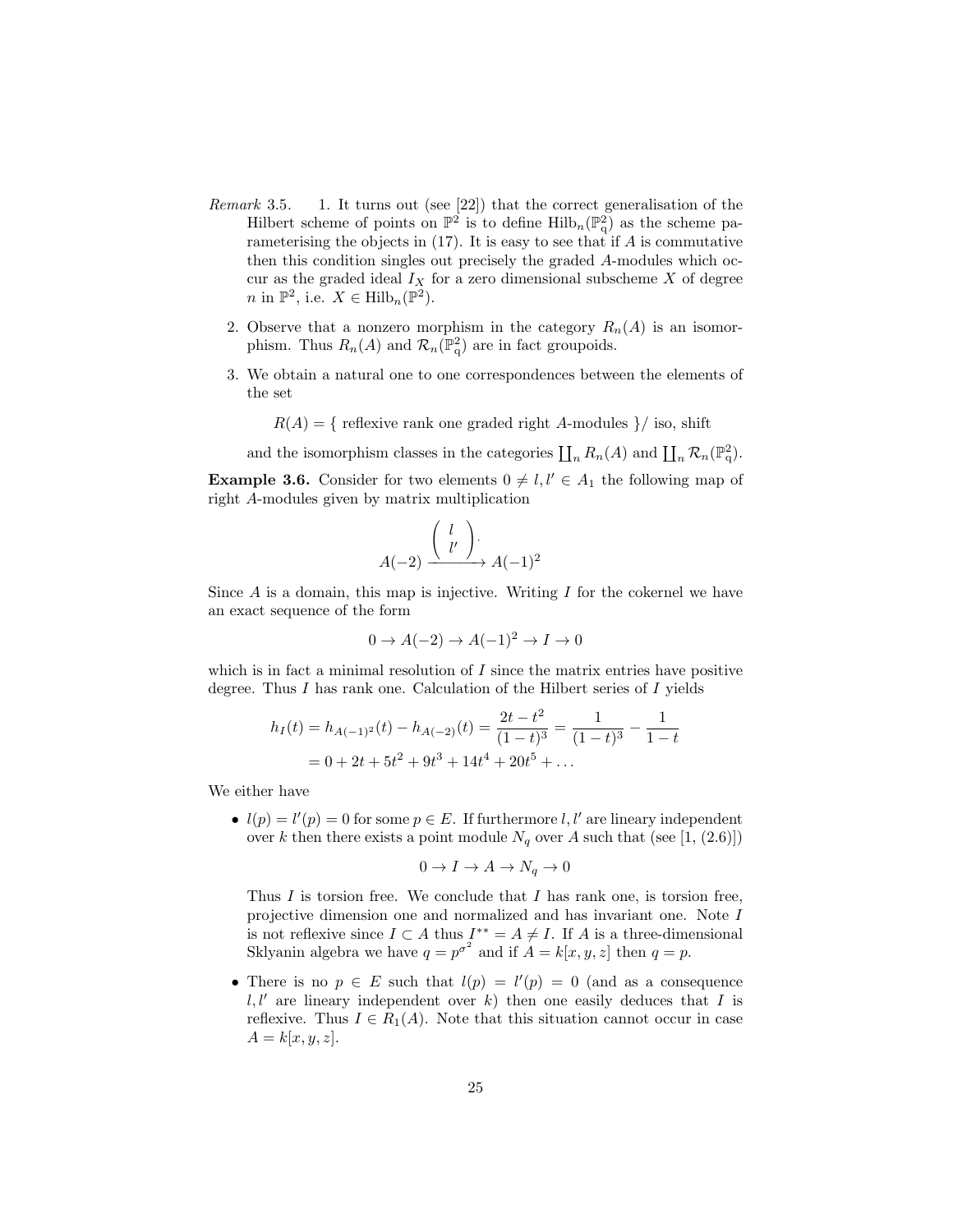## 3.4 Cohomology of line bundles on the quantum plane

We will restrict our attention to the reflexive rank one modules. It follows from Proposition 3.4 that it is equivalent to describe all normalized line bundles on  $\mathbb{P}^2_q$ . In the next theorem we compute partially the cohomology of such line bundles. Athough the result may be extended to normalized torsion free rank one objects on  $\mathbb{P}^2$ .

**Theorem 3.7.** Let  $\mathcal{I} \not\cong \mathcal{O}$  be a normalized line bundle on  $\mathbb{P}^2_q$  with invariant n. Thus  $\mathcal{I} \in \mathcal{R}_n$ . Then

- 1.  $H^0(\mathbb{P}_q^2, \mathcal{I}(l)) = 0$  for  $l \leq 0$ ,  $H^2(\mathbb{P}_{q}^2, \mathcal{I}(l)) = 0$  for  $l \geq -3$ ;
- 2. dim<sub>k</sub>  $H^1(\mathbb{P}_q^2, \mathcal{I}) = n 1$  $\dim_k H^1(\mathbb{P}^{\bar{2}}_q,\mathcal{I}(-1))=n$  $\dim_k H^1(\mathbb{P}^2_q, \mathcal{I}(-2)) = n$  $\dim_k H^1(\mathbb{P}^2_q, \mathcal{I}(-3)) = n - 1.$

As a consequence, n is positive and nonzero.

*Proof.* First let  $l \leq 0$ . Suppose f is a nonzero morphism in  $\text{Hom}_{\mathbb{P}^2_q}(\mathcal{O},\mathcal{I}(l))$ . Since  $\mathcal O$  and  $\mathcal I(l)$  are both torsion free it is easy to see that f is injective and from

$$
0 \to \mathcal{O} \to \mathcal{I}(l) \to \text{coker } f \to 0 \tag{18}
$$

we get  $[\text{coker } f] = l[\mathcal{S}] + (l(l+1)/2 - n)[\mathcal{P}]$ . By  $\mathcal{I} \not\cong \mathcal{O}$ ,  $\text{coker } f \neq 0$ . Hence  $l \geq 0$  (otherwise  $e(\text{coker } f) = l \leq 0$  which is impossible) thus  $l = 0$  and [coker  $f$ ] =  $-n[\mathcal{P}]$ . We obtain dim(coker  $f$ ) = 0. By Lemma 3.2 the exact sequence (18) splits hence  $\mathcal I$  is not torsion free. A contradiction. We conclude that  $\text{Hom}_{\mathbb{P}^2_\mathbf{q}}(\mathcal{O},\mathcal{I}(l))=0$  for  $l\leq 0$ .

Further, Serre duality (Theorem 2.11) yields

$$
\mathrm{Ext}^2_{\mathbb{P}^2_q}(\mathcal{O},\mathcal{I}(l))^* \cong \mathrm{Hom}_{\mathbb{P}^2_q}(\mathcal{I}(l+3),\mathcal{O})
$$

and by an same reasoning as above we find  $\text{Ext}_{\mathbb{P}_q^2}^2(\mathcal{O},\mathcal{I}(l))=0$  for  $l \geq -3$ .

For the second part, using (15) and (16) we obtain

$$
\chi(\mathcal{O}, \mathcal{I}(l)) = \frac{1}{2}(l+1)(l+2) - n \tag{19}
$$

for all integers l. In particular, if  $-3 \le l \le 0$  the first statement gives

$$
\chi(\mathcal{O},\mathcal{I}(l)) = \dim_k H^0(\mathbb{P}_q^2,\mathcal{I}(l)) - \dim_k H^1(\mathbb{P}_q^2,\mathcal{I}(l)) + \dim_k H^2(\mathbb{P}_q^2,\mathcal{I}(l))
$$
  
=  $-\dim_k H^1(\mathbb{P}_q^2,\mathcal{I}(l))$ 

and comparing with the expression (19) completes the proof.

 $\Box$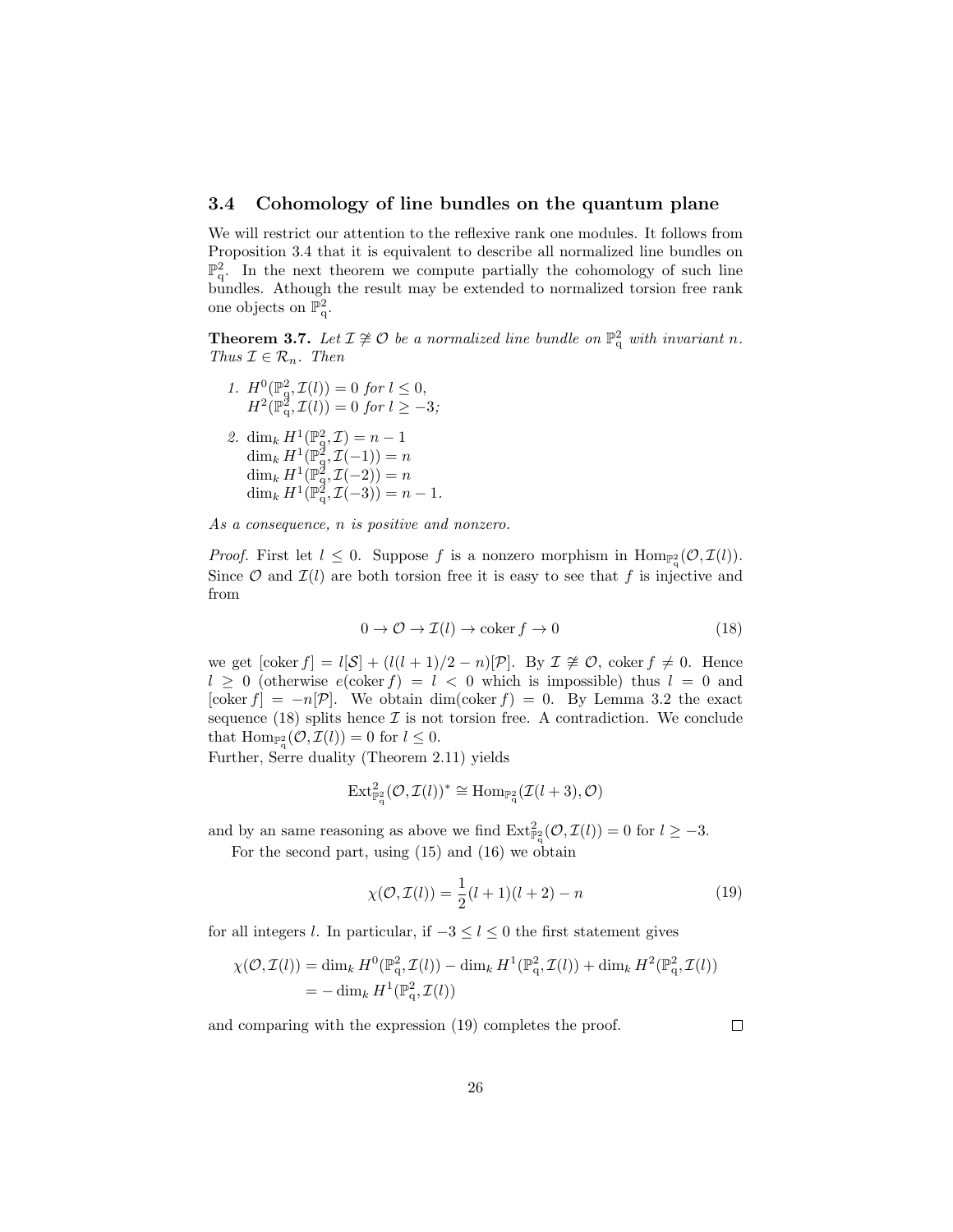# 4 From the quantum plane to the elliptic curve

Let A be a quadratic three dimensional Artin-Schelter regular algebra.

#### 4.1 Geometric data associated to quantum planes

As seen above, there is a triple  $(E, \sigma, \mathcal{L})$  associated to A where

- Either  $j: E \cong \mathbb{P}^2$  or  $j: E \hookrightarrow \mathbb{P}^2$  is a divisor of degree 3 in  $\mathbb{P}^2$ ,
- $\sigma \in \text{Aut}(E)$ .
- $\mathcal{L} = j^* \mathcal{O}_{\mathbb{P}^2}(1)$  an invertible  $\mathcal{O}_E$ -module

Having this data we can try to recover  $A$  as a quotient of the tensor algebra on  $H^0(E, \mathcal{L}) = A_1$  by the ideal generated by the tensors  $f \in A_1 \otimes A_1$  whose multilinearisations  $\tilde{f}$  vanish on  $\Gamma = (E, \sigma(E))$ . As shown in [3], this leads to the so-called "twisted" homogeneous coordinate ring B. We recall this procedure. More details can be found in [3, 5].

Write  $A = T/I$  where  $T = A_1^{\otimes n} = k\langle x_1, x_2, x_3 \rangle$ . Let  $f \in A_d$  and write the multilinearisation of f as  $\tilde{f} = \sum a_0 a_1 \ldots a_d$ . Under the identification  $A_1 =$  $H^0(E, \mathcal{L})$  this induces a map of k-vector spaces

$$
\rho': T_d \to H^0(E, \mathcal{L}) \otimes_k H^0(E, \mathcal{L}^{\sigma}) \otimes_k \cdots \otimes_k H^0(E, \mathcal{L}^{\sigma^{d-1}})
$$
  

$$
f \mapsto \sum a_0 \otimes_k a_1^{\sigma} \otimes_k \cdots \otimes_k a_{d-1}^{\sigma^{d-1}}
$$

where  $a^{\sigma} := a \circ \sigma$  is now a global section of the pullback  $\mathcal{L}^{\sigma} := \sigma^* \mathcal{L}$  of  $\mathcal{L}$  under σ. We compose  $ρ'$  with the natural map

$$
H^{0}(E, \mathcal{L}) \otimes_{k} H^{0}(E, \mathcal{L}^{\sigma}) \otimes_{k} \cdots \otimes_{k} H^{0}(E, \mathcal{L}^{\sigma^{d-1}}) \to H^{0}(E, \mathcal{L}_{d}) =: B_{d}
$$
  
where  $\mathcal{L}_{d} := \mathcal{L} \otimes_{E} \mathcal{L}^{\sigma} \otimes_{E} \cdots \otimes_{E} \mathcal{L}^{\sigma^{d-1}}$ 

to obtain a map of graded k-vector spaces  $\rho: T \to B$  where  $B = \bigoplus_{d} B_d$ . Note that

$$
B_0 = H^0(E, \mathcal{O}_E) = k
$$
,  $B_1 = H^0(E, \mathcal{L}) = H^0(\mathbb{P}^2, \mathcal{O}_{\mathbb{P}^2}(1)) = A_1$ 

The advantage is that  $\rho(f) = 0$  whenever  $f \in I_d$  is a relation of A. It is easy to see that for  $\rho$  to extend to a k-algebra map, we have to define multiplication on B as

$$
\overline{a} \cdot \overline{b} = \mu_{m,n}(\overline{a} \otimes \overline{b}^{\sigma^m})
$$
 where  $\overline{b}^{\sigma^m} = \overline{b} \circ \sigma^m$ 

for  $\overline{a} \in B_m$ ,  $\overline{b} \in B_n$ , where  $\mu_{m,n}$  is the natural map

$$
\mu_{m,n}: H^0(E, \mathcal{L}_m) \otimes_k H^0(E, \mathcal{L}_n^{\sigma^m}) \to H^0(E, \mathcal{L}_{m+n})
$$

Since I is in the kernel of the homomorphism  $\rho : T \to B$  it factors through  $T/I = A$ . Clearly  $\rho$  is bijective in degree one. In [3] it is shown that  $\rho$  is in fact surjective and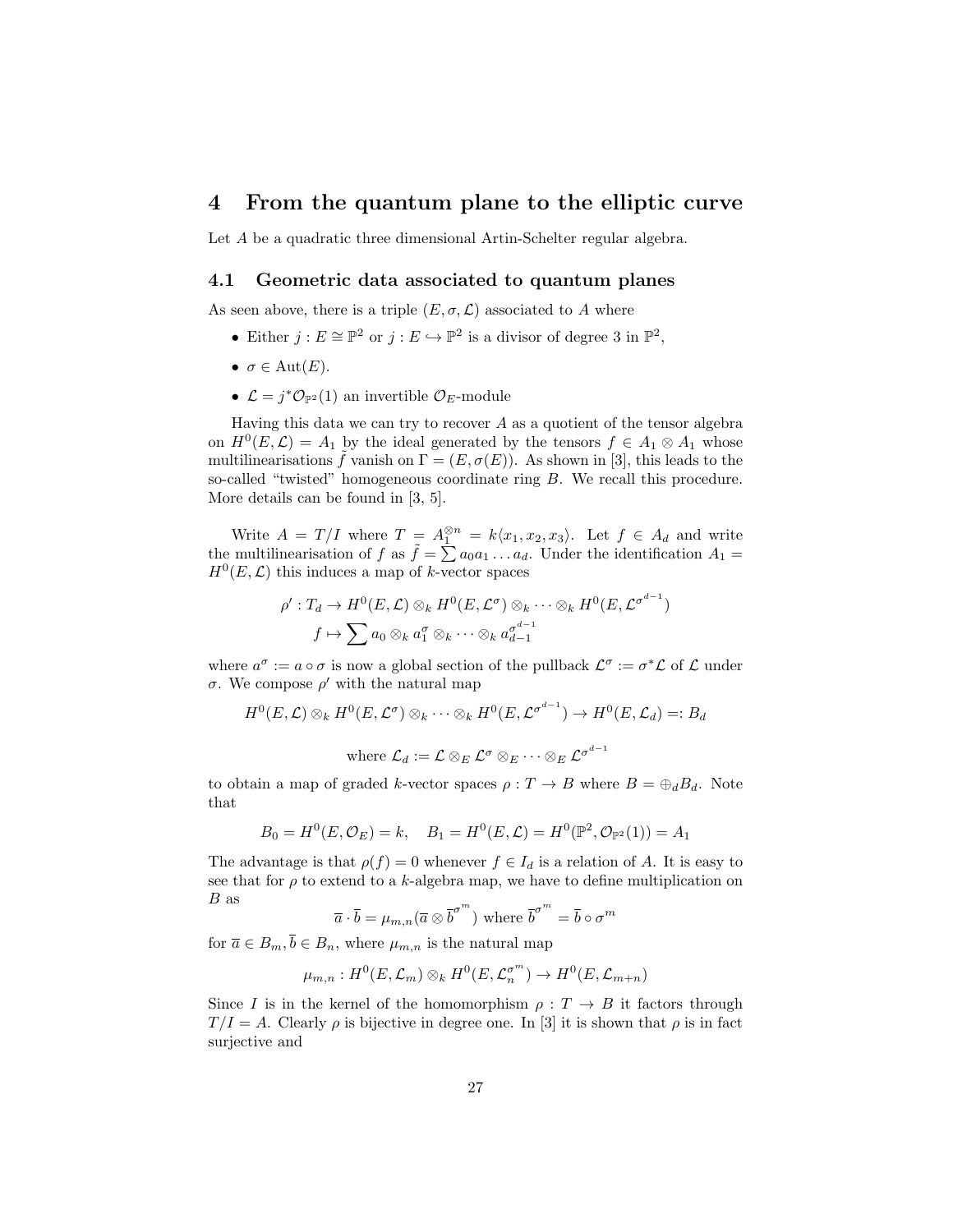- If A is linear then  $A \cong B$
- If A is elliptic then  $A/gA \cong B$  where g is a regular normalizing element of degree three.

All point modules are  $B$ -modules. In other words, if  $A$  is elliptic then  $g$  annihilates all point modules:  $N_p \cdot g = 0$  for all  $p \in E$ . We have seen that the stucture sheaf  $\mathcal{O}_E$  on E corresponds to the graded k-algebra  $B = \bigoplus_d H^0(E, \mathcal{O}_E \otimes_E \mathcal{L}_d)$ . We may extend this operation to any sheaf  $\mathcal{M} \in \text{Qcoh } E$  by putting

$$
\Gamma_*(\mathcal{M})=\oplus_n H^0(E,\mathcal{M}\otimes_E \mathcal{L}_n)
$$

and we define  $\mathcal{L}_n$  for  $n < 0$  as

$$
\mathcal{L}_n = \mathcal{L}^{\sigma^n} \otimes_E \cdots \otimes_E \mathcal{L}^{\sigma^{-2}} \otimes_E \mathcal{L}^{\sigma^{-1}}
$$

where  $\mathcal{L}^{\sigma^{-1}} = \sigma_* \mathcal{L}$ . It is clear that  $\Gamma_*(\mathcal{M})_{\geq 0}$  is a right B-module by the natural map

$$
\Gamma_*(\mathcal{M})_m \otimes_k \Gamma_*(\mathcal{O}_E)_n = H^0(E, \mathcal{M} \otimes_E \mathcal{L}_n) \otimes_k H^0(E, \mathcal{L}_m) \to H^0(E, \mathcal{M} \otimes_E \mathcal{L}_n \otimes_E \mathcal{L}_m^{\sigma^n})
$$

It follows from [6, 5] that the functor  $\Gamma_*: \text{Qcoh } E \to \text{GrMod } B$  defines an equivalence Qcoh  $E \cong$  Tails B. The inverse of this equivalence and its composition with  $\pi$ : GrMod  $B \to$  Tails B are both denoted by (-). Composition with the map  $\rho: A \to B$  yields functors

$$
i^*\pi M = (M \otimes_A B)^{\widetilde{}}\\ i_*\mathcal{M} = \pi(\Gamma_*(\mathcal{M})_A)
$$

We will call  $i^*(\pi M)$  the *restriction* of  $\pi M$  to E. We may sketch these functors in a commutative diagram



Note that  $i_*$  is exact. For the left derived functor of  $i^*$  we have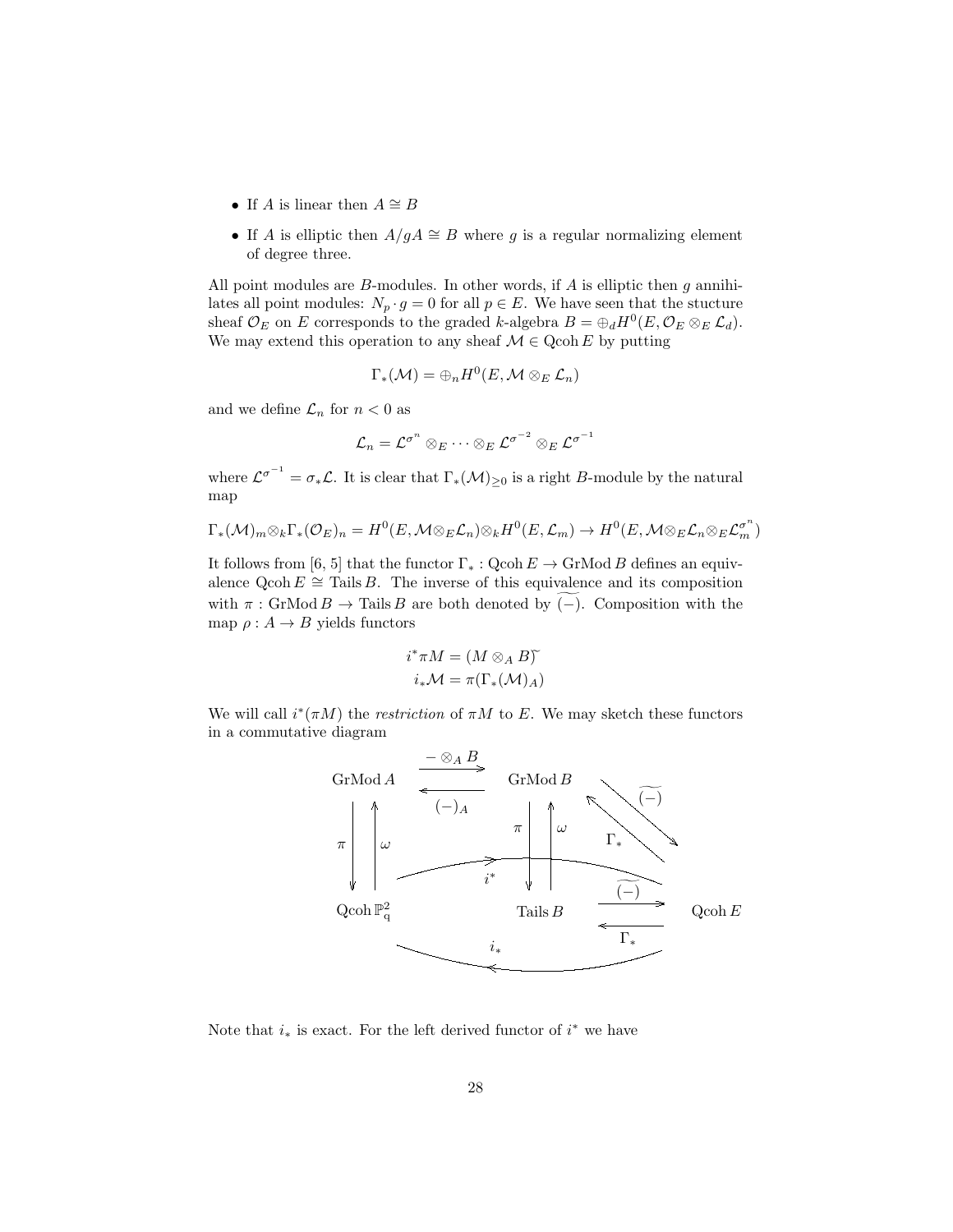**Lemma 4.1.1.**  $1.$  If  $M \in D^-(\text{GrMod } A)$  then  $Li^*(\pi M) = (M \overset{\mathbf{L}}{\otimes}_A B)$ .

- 2. In particular, if A is elliptic and  $M \in \mathrm{grmod}\, A$  then
	- (a)  $L_j i^*(\pi M) = (\text{Tor}_j^A(M, B))$
	- (*b*)  $\text{Tor}_{j}^{A}(M, B) = 0$  for  $j \geq 2$ .
	- (c)  $\text{Tor}_1^A(M, B) = 0$  if and only if M is g-torsionfree i.e.  $M(-3) \xrightarrow{g^*} M$ is injective.

*Idea of the proof for part (2):* Applying  $M \otimes_A -$  to the exact sequence in grmod A

$$
0 \to A(-3) \xrightarrow{g^*} A \to B \to 0
$$

we find

$$
0 \to \operatorname{Tor}_1^A(M, B) \to M(-3) \xrightarrow{g^*} M \to M \otimes_A B \to 0
$$

 $\Box$ 

Remark 4.1. Although we will mostly assume that  $A$  is a three dimensional Sklyanin algebra it is interesting to see how the obtained results have an analogue for other quadratic Artin-Schelter regular algebras such as the commutative polynomial ring  $k[x, y, z]$  or the homogenized Weyl algebra  $H$ .

In this perspective, the fact that A may be linear or elliptic presents notational problems (see also [14]). Also  $E$  may be non-reduced (for example in case  $A$  is the homogenized Weyl algebra). We may side step these problems by defining  $E'$  as

- $E' = E_{\text{red}}$  if A is elliptic,
- $E'$  is a  $\sigma$  invariant line in  $\mathbb{P}^2$  if A is linear.

In case  $A = k[x, y, z]$  we prefer E' to be the line  $z = 0$ . There is an inclusion  $j' : E' \to \mathbb{P}^2$  and the geometric data  $(E, \sigma, \mathcal{L})$  then restricts to geometric data  $(E', \sigma', \mathcal{L}')$  where  $\sigma' = \sigma_{|E'}$  is the restriction of  $\sigma$  to E' and  $\mathcal{L}' = j'^* \mathcal{O}_{\mathbb{P}^2}(1)$ . Similar as above one constructs the twisted homogeneous coordinate ring  $B' = B(E', \sigma', \mathcal{L}')$  associated to the triple  $(E', \sigma', \mathcal{L}')$ . As shown in [4, Proposition 5.13] there is a surjective map  $A \rightarrow B'$  whose kernel is generated by a normalizing element g'. In case  $A = k[x, y, z]$  or A is the homogenized Weyl algebra we now have that  $\sigma' = id$  and  $g' = z$ , hence in both cases  $B' = k[x, y]$ is just the commutative polynomial ring in two variables. While if  $A$  is a three dimensional Sklyanin algebra we can take  $g' = g$ . Further, there is still an equivalence Tails  $B' = \text{Qcoh } E'$  and analogous functors  $i'^{*}, i'_{*}$  are defined to obtain a similar commutative diagrams and results as above.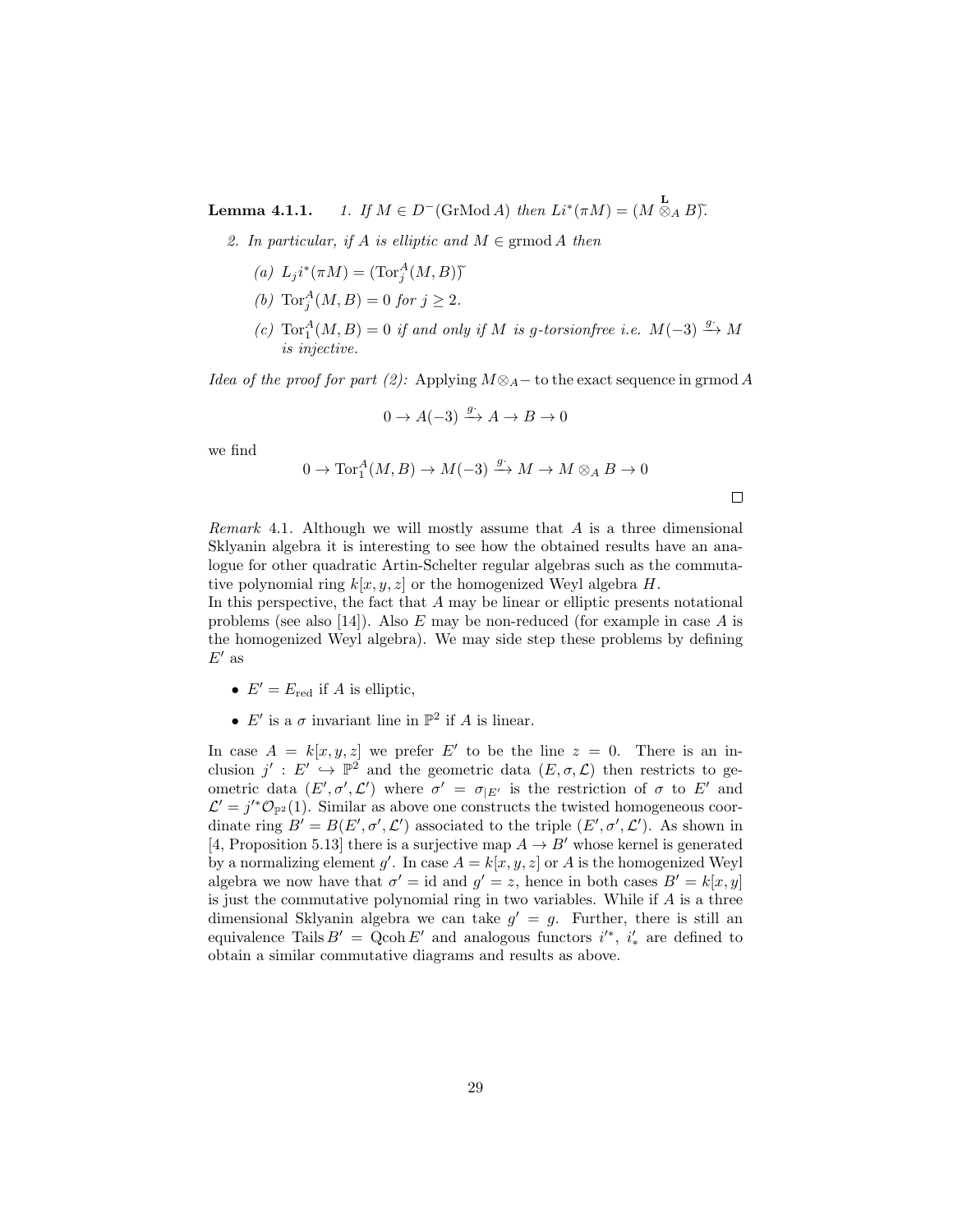### 4.2 Restriction of line bundles to the elliptic curve

In this part we assume that A is a three dimensional Sklyanin algebra  $\text{Skl}_3(a, b, c)$ . Thus E is a smooth elliptic curve.

Recall from [15, Ex. II, 6.11] that  $K_0(E) \cong \mathbb{Z} \oplus Pic(E)$ , where the projection rank :  $K_0(E) \to \mathbb{Z}$  is given by the rank and the projection  $c_1 : K_0(E) \to Pic(E)$ is the first Chern class. For  $p \in E$  we have  $c_1(\mathcal{O}_p) = \mathcal{O}_E(p)$ . There is a homomorphism deg :  $Pic(E) \to \mathbb{Z}$  which assigns to a line bundle its degree. This extends (see [15, Ex. II, 6.12]) to a homomorphism deg :  $K_0(E) \to \mathbb{Z}$  by assigning to a finite length object  $F \in \text{coh } E$  its length.

The functor  $i^* : \coth \mathbb{P}_{q}^2 \to \coth E$  induces a group homomorphism

$$
i^*: K_0(\mathbb{P}_q^2) \to K_0(E)
$$

$$
[\mathcal{M}] \mapsto \sum_j (-1)^j [L_j i^* \mathcal{M}] = [i^* \mathcal{M}] - [L_1 i^* \mathcal{M}]
$$

One computes

$$
i^*[\mathcal{O}] = [\mathcal{O}_E]
$$
  
\n
$$
i^*[\mathcal{S}] = [\mathcal{O}_u] + [\mathcal{O}_v] + [\mathcal{O}_w]
$$
  
\n
$$
i^*[\mathcal{P}] = [\mathcal{O}_p] - [\mathcal{O}_{p^{\sigma^{-3}}}]
$$
  
\n
$$
p \in E
$$
 arbitrary

Hence if  $[\mathcal{M}] = a[\mathcal{O}] + b[\mathcal{S}] + c[\mathcal{P}]$  then

$$
rank i^*[M] = a = rank M
$$

$$
deg i^*[M] = 3b
$$

- **Theorem 4.2.** 1. If  $\mathcal{I}$  is a line bundle on  $\mathbb{P}^2_q$  then  $i^*\mathcal{I}$  is a line bundle on E. In particular,  $\mathcal I$  is normalized if and only if i<sup>\*</sup> $\mathcal I$  has degree zero. In that case,  $c_1(i^*\mathcal{I}) = \mathcal{O}((o) - (3n\xi))$  where n is the invariant of  $\mathcal{I}$ .
	- 2. Assume that  $\sigma$  has infinite order and that  $\mathcal{M} \in D^b(\mathrm{coh} \mathbb{P}^2_q)$  is such that  $Li^*{\mathcal M}$  is a line bundle on E. Then  ${\mathcal M} \in \operatorname{coh} \mathbb{P}^2_q$  is a line bundle on  $\mathbb{P}^2_q$ . In particular,

 $\mathcal{R}_n(\mathbb{P}^2_q) = \{ \mathcal{M} \in \operatorname{coh} \mathbb{P}^2_q \mid i^* \mathcal{M} \in \operatorname{coh} E \text{ is a line bundle of degree zero } \}$ 

 $\Box$ 

Proof. See [13, Propositions 4.3 and 4.4].

Remark 4.3. If  $A = H$  is the homogenized Weyl algebra, we obtain a similar result (by replacing E with  $E' = E_{\text{red}} = \mathbb{P}^1$ ), stated in [11]

- If  $\mathcal I$  is a line bundle on  $\mathbb{P}^2_q$  then  $i^*\mathcal I$  is a line bundle on  $\mathbb{P}^1$ ,
- $\mathcal I$  is normalized if and only if  $i^*\mathcal I$  has degree zero, i.e. if and only if  $i^*\mathcal{I} \cong \mathcal{O}_{\mathbb{P}^1}$  (since  $\mathrm{Pic}(\mathbb{P}^1) = \mathbb{Z}$ ). Thus

$$
\mathcal{R}_n(\mathbb{P}_q^2) = \{ \mathcal{M} \in \operatorname{coh} \mathbb{P}_q^2 \mid i^* \mathcal{M} \in \operatorname{coh} \mathbb{P}^1 \text{ is a line bundle of degree zero } \}
$$

$$
= \{ \mathcal{M} \in \operatorname{coh} \mathbb{P}_q^2 \mid i^* \mathcal{M} \cong \mathcal{O}_{\mathbb{P}^1} \}
$$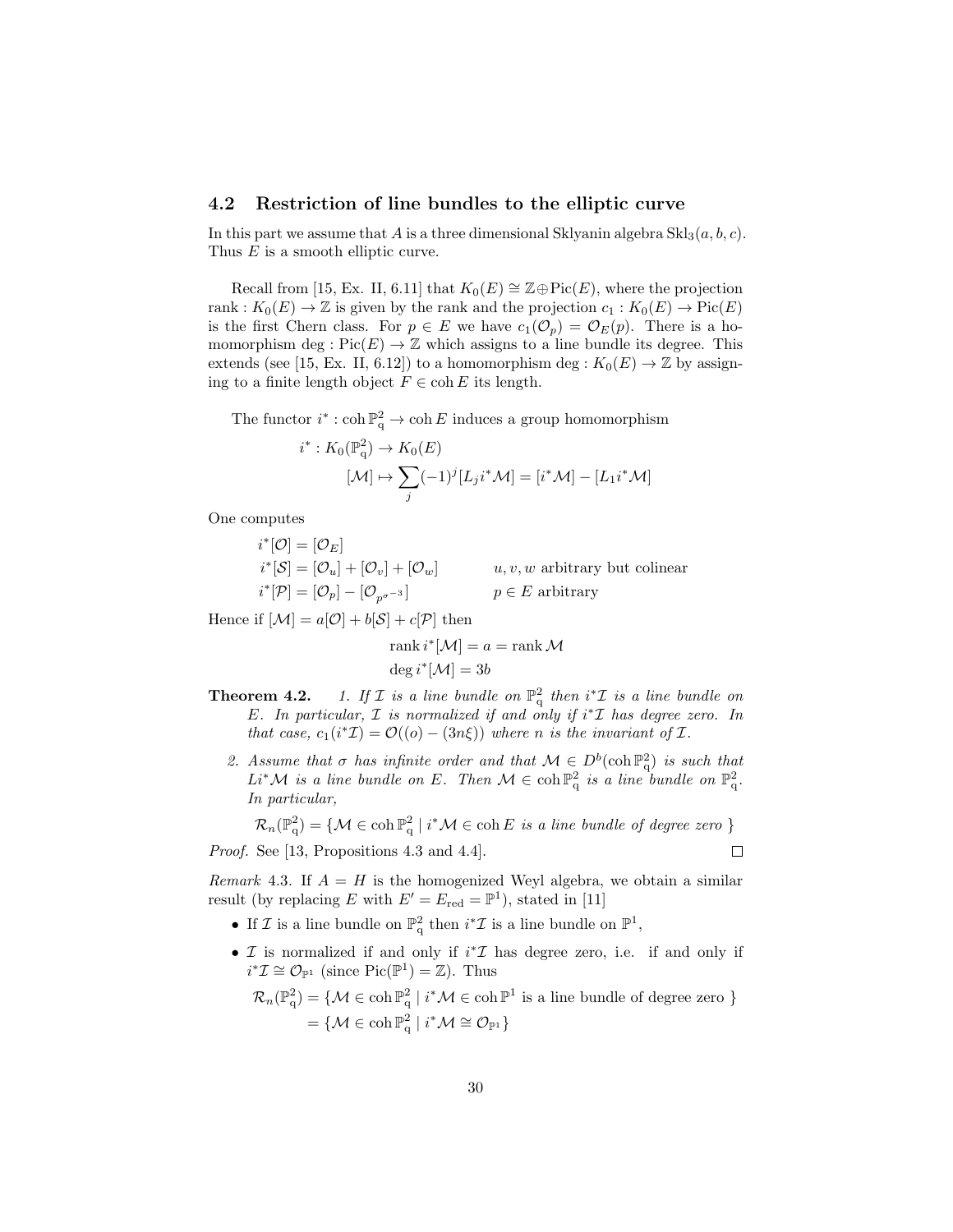# 5 From the quantum plane to quiver representations

Throughout this Section 5, A is a quadratic three dimensional Artin-Schelter regular algebra. Although we are mostly dealing with three dimensional Sklyanin algebras, there are some results which hold more generally. In view of any possible confusion, we will repreat as much as possible which algebra A we are dealing with.

# 5.1 Generalized Beilinson equivalence

Consider the (commutative) projective plane  $\mathbb{P}^2$ . We have an equivalence of derived categories, known as Beilinson equivalence (see [8])

$$
\mathbf{D}^b(\mathop{\rm coh}\nolimits \mathbb{P}^2) \underset{-\otimes_\Delta \mathcal{E}}{\overset{\mathbf{R}\mathrm{Hom}_{\mathbb{P}^2}(\mathcal{E},-)}{\rightleftarrows}} \mathbf{D}^b(\mathop{\rm mod}\nolimits \Delta)
$$

where  $\mathcal{E} = \mathcal{O}_{\mathbb{P}^2}(2) \oplus \mathcal{O}_{\mathbb{P}^2}(1) \oplus \mathcal{O}_{\mathbb{P}^2}$  and mod  $\Delta$  is the category of finite dimensional representations of the quiver  $\Delta$  (representations are always assumed to satisfy the relations)

$$
\begin{array}{cccc}\n & \xrightarrow{X_{-2}} & & \xrightarrow{X_{-1}} \\
 & \xrightarrow{Y_{-2}} & -1 & \xrightarrow{Y_{-1}} & 0 \\
 & \xrightarrow{Z_{-2}} & & \xrightarrow{Z_{-1}} & \n\end{array}
$$

with relations reflecting the relations in the polynomial algebra  $k[x, y, z]$ 

$$
\left\{\begin{array}{l} Y_{-2}Z_{-1}=Z_{-2}Y_{-1} \\ Z_{-2}X_{-1}=X_{-2}Z_{-1} \\ X_{-2}Y_{-1}=Y_{-2}X_{-1} \end{array}\right.
$$

Now let A be a quadratic three dimensional Artin-Schelter regular algebra. Then we have a similar situation: There is an equivalence of derived categories (obtained in a similar way as in [9, Theorem 6.2])

$$
D^{b}(\operatorname{coh} \mathbb{P}_{q}^{2}) \underset{-\otimes_{\Delta} \mathcal{E}}{\overset{\operatorname{RHom}_{\mathbb{P}_{q}^{2}}}{\underset{\longleftarrow}{\right}}(\mathcal{E},-)} D^{b}(\operatorname{mod} \Delta)
$$
(20)

where  $\mathcal{E} = \mathcal{O}(2) \oplus \mathcal{O}(1) \oplus \mathcal{O}$  and  $\Delta$  is the quiver

$$
\begin{array}{cccc}\n & \xrightarrow{X_{-2}} & & \xrightarrow{X_{-1}} \\
 & \xrightarrow{Y_{-2}} & -1 & \xrightarrow{Y_{-1}} & 0 \\
 & \xrightarrow{Z_{-2}} & & \xrightarrow{Z_{-1}} & \n\end{array}
$$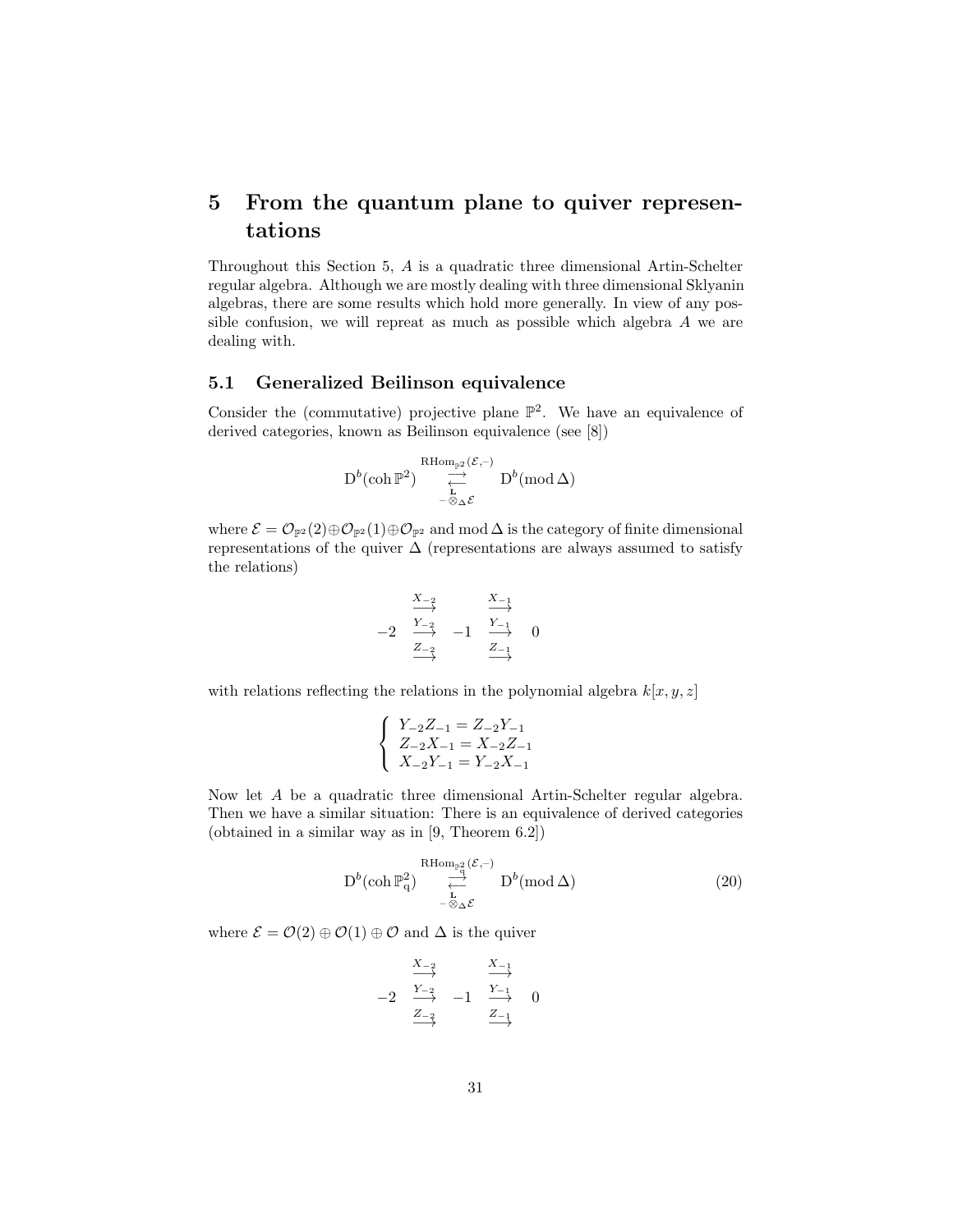with relations reflecting the relations of A. For example, if  $A = H$  is the homogenized Weyl algebra then

$$
\left\{\begin{array}{l} Z_{-2}X_{-1}=X_{-2}Z_{-1} \\ Z_{-2}Y_{-1}=Y_{-2}Z_{-1} \\ X_{-2}Y_{-1}-Y_{-2}X_{-1}=Z_{-2}Z_{-1} \end{array}\right.
$$

In case  $A = Skl_3(a, b, c)$  is a three dimensional Sklyanin algebra then

$$
\left\{\begin{array}{l} aY_{-2}Z_{-1}+bZ_{-2}Y_{-1}+cX_{-2}X_{-1}=0\\ aZ_{-2}X_{-1}+bX_{-2}Z_{-1}+cY_{-2}Y_{-1}=0\\ aX_{-2}Y_{-1}+bY_{-2}X_{-1}+cZ_{-2}Z_{-1}=0\end{array}\right.
$$

Let us just recall how the equivalence (20) works. Let

$$
D=\mathrm{Hom}_{\mathbb{P}^2_{\mathbf{q}}}(\mathcal{E},\mathcal{E})=\bigoplus_{i,j=0}^2\mathrm{Hom}_{\mathbb{P}^2_{\mathbf{q}}}(\mathcal{O}(i),\mathcal{O}(j))
$$

the algebra of endomorphisms of  $\mathcal E$ . We consider the left exact functor  $\text{Hom}_{\mathbb P^2}(\mathcal E,-)$ which takes coherent sheaves on  $\mathbb{P}^2_q$  to right D-modules. Now  $\text{Hom}_{\mathbb{P}^2_q}(\mathcal{E},-)$  extends to a functor  $\text{RHom}_{\mathbb{P}_q^2}(\mathcal{E},-)$  on bounded derived categories. On the other hand, it is easy to see that  $D \cong k\Delta/(R)$ . Since the category Mod  $\Delta$  of representations of  $\Delta$  is equivalent to the category of right  $k\Delta/(R)$ -modules we deduce  $Mod \Delta \cong Mod D.$ 

For a non-negative integer  $i$  the equivalence (20) restricts to an equivalence between  $\mathcal{X}_i$  and  $\mathcal{Y}_i$  where  $\mathcal{X}_i \subset \text{coh } \mathbb{P}^2$  is the full subcategory with objects

$$
\mathcal{X}_i = \{ \mathcal{M} \in \operatorname{coh} \mathbb{P}^2_q \mid \operatorname{Ext}^j_{\mathbb{P}^2_q}(\mathcal{E}, \mathcal{M}) = 0 \text{ for } j \neq i \}
$$

and  $\mathcal{Y}_i \subset \text{mod } \Delta$  the full subcategory with objects

$$
\mathcal{Y}_i = \{ M \in \operatorname{mod} \Delta \mid \operatorname{Tor}_j^{\Delta}(M, \mathcal{E}) = 0 \text{ for } j \neq i \}.
$$

The inverse equivalences between these categories are given by  $\text{Ext}^i_{\mathbb{P}^2_q}(\mathcal{E},-)$  and Tor $_{i}^{\Delta}(-, \mathcal{E})$ :

$$
\mathcal{X}_{i} \overset{\text{Ext}^{1}_{\mathbb{F}_{q}^{2}}(\mathcal{E},-)}{\underset{\text{Tor}_{i}^{\Delta}(-,\mathcal{E})}{\longrightarrow}} \mathcal{Y}_{i}
$$
\n(21)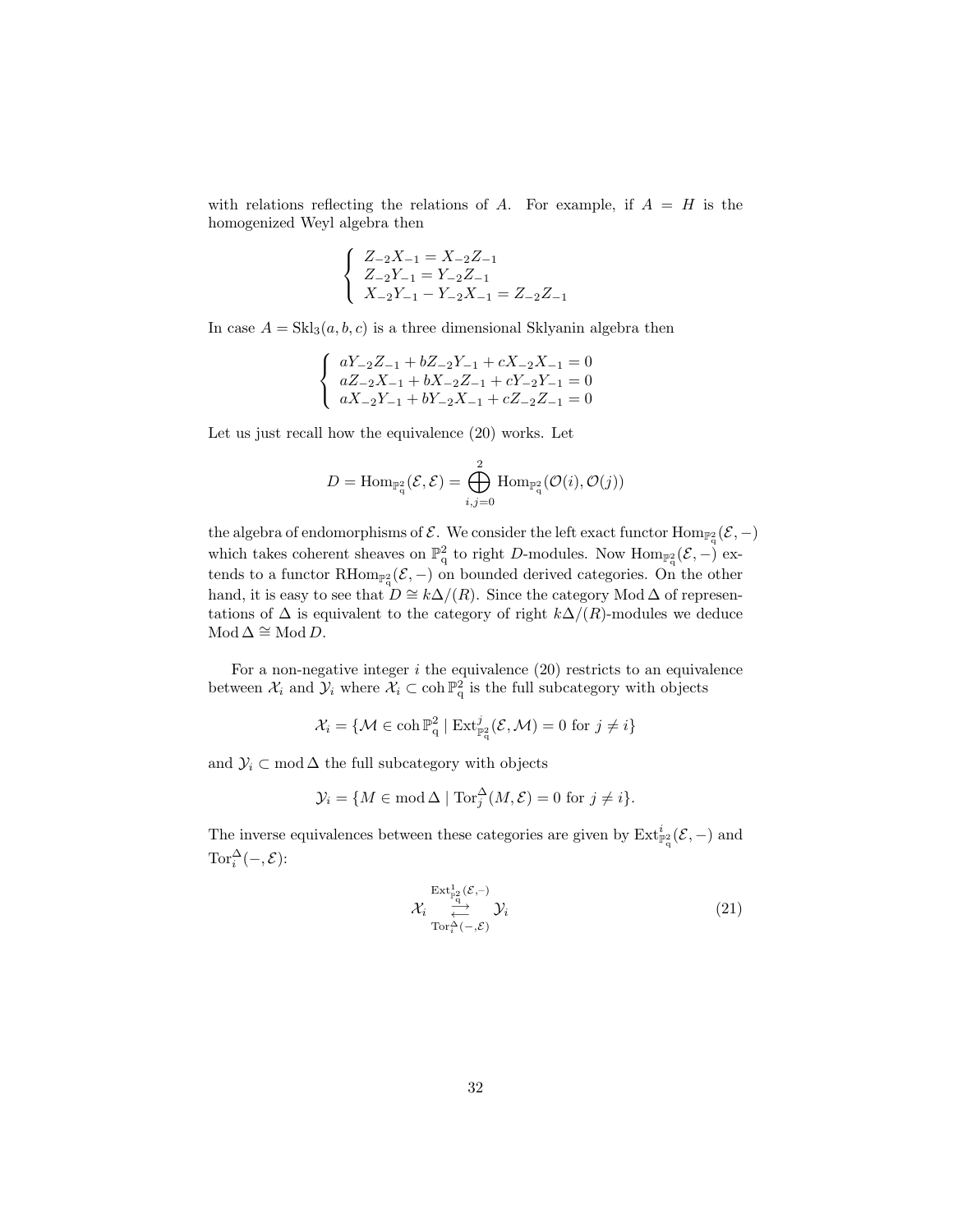## 5.2 The Grothendieck group and the Euler form for  $\Delta$

For a representation  $M \in \text{mod } \Delta$  we will denote the dimension vector of M as

$$
\underline{\dim} M = (\dim_k M_{-2}, \dim_k M_{-1}, \dim_k M_0) \in \mathbb{Z}^3
$$

Since dim is exact on short exact sequences, it extends to a group morphism

$$
\varphi: K_0(\Delta) \to \mathbb{Z}^3
$$

where  $K_0(\Delta)$  stands for the Grothendieck group  $K_0(\text{mod }\Delta)$  of mod  $\Delta$ . We write  $S_i$  for the simple representation of  $\Delta$  corresponding to the vertex *i*. Thus  $\underline{\dim}S_0 = (0, 0, 1)$  etc. Since the image of  $[S_{-2}], [S_{-1}], [S_0]$  under  $\varphi$  is a basis on the right, we conclude that  $\varphi$  is an isomorphism and  $\{[S_{-2}], [S_{-1}], [S_0]\}$  is a basis for  $K_0(\Delta)$ . We will fix this basis, and in what folows we will often identify  $K_0(\Delta) = \mathbb{Z}^3$ .

It is also standard that the matrix representation of the Euler form  $\chi$ :  $K_0(\Delta) \times K_0(\Delta) \to \mathbb{Z}$  with respect to this basis is given by

$$
\begin{pmatrix} 1 & -3 & 3 \ 0 & 1 & -3 \ 0 & 0 & 1 \end{pmatrix}
$$
 (22)

Under the above isomorphism  $K_0(\Delta) \cong \mathbb{Z}^3$  we identify  $\chi$  with the associated bilinear form on  $\mathbb{Z}^3$ .

# 5.3 First description of  $\mathcal{R}_n(\mathbb{P}^2_q)$

Let A be a quadratic three dimensional Artin-Schelter regular algebra.

We would like to understand the image of  $\mathcal{R}_n(\mathbb{P}^2_q)$  under the generalized Beilinson equivalence (20). Recall that  $\mathcal{R}_n(\mathbb{P}_q^2)$  is the full subcategory of coh  $\mathbb{P}_q^2$ which objects are given by

$$
\mathcal{R}_n(\mathbb{P}_q^2) = \{ \text{ normalized line bundles on } \mathbb{P}_q^2 \text{ with invariant } n \}
$$

$$
= \{ \mathcal{M} \in \text{coh } \mathbb{P}_q^2 \mid \mathcal{M} \text{ reflexive and } [\mathcal{M}] = [\mathcal{O}] - n[\mathcal{P}] \}
$$

Let M be an object of  $\mathcal{R}_n(\mathbb{P}^2_q)$  and consider M as a complex in  $D^b(\text{coh } \mathbb{P}^2_q)$  of degree zero. Then Theorem 3.7 implies that  $\mathcal{M} \in \mathcal{X}_1$ , thus the image of this complex is concentrated in degree one

$$
\operatorname{RHom}_{\mathbb{P}^2_{q}}(\mathcal{E},\mathcal{M})=M[-1]
$$

where  $M = \text{Ext}_{\mathbb{P}_q^2}^1(\mathcal{E}, \mathcal{M})$ . Hence M is a representation of  $\Delta$ . By functoriality, multiplication by  $x \in A$  induces linear maps

$$
H^1(\mathbb{P}_q^2, \mathcal{M}(-2)) \stackrel{M(X-2)}{\longrightarrow} H^1(\mathbb{P}_q^2, \mathcal{M}(-1)) \stackrel{M(X-1)}{\longrightarrow} H^1(\mathbb{P}_q^2, \mathcal{M})
$$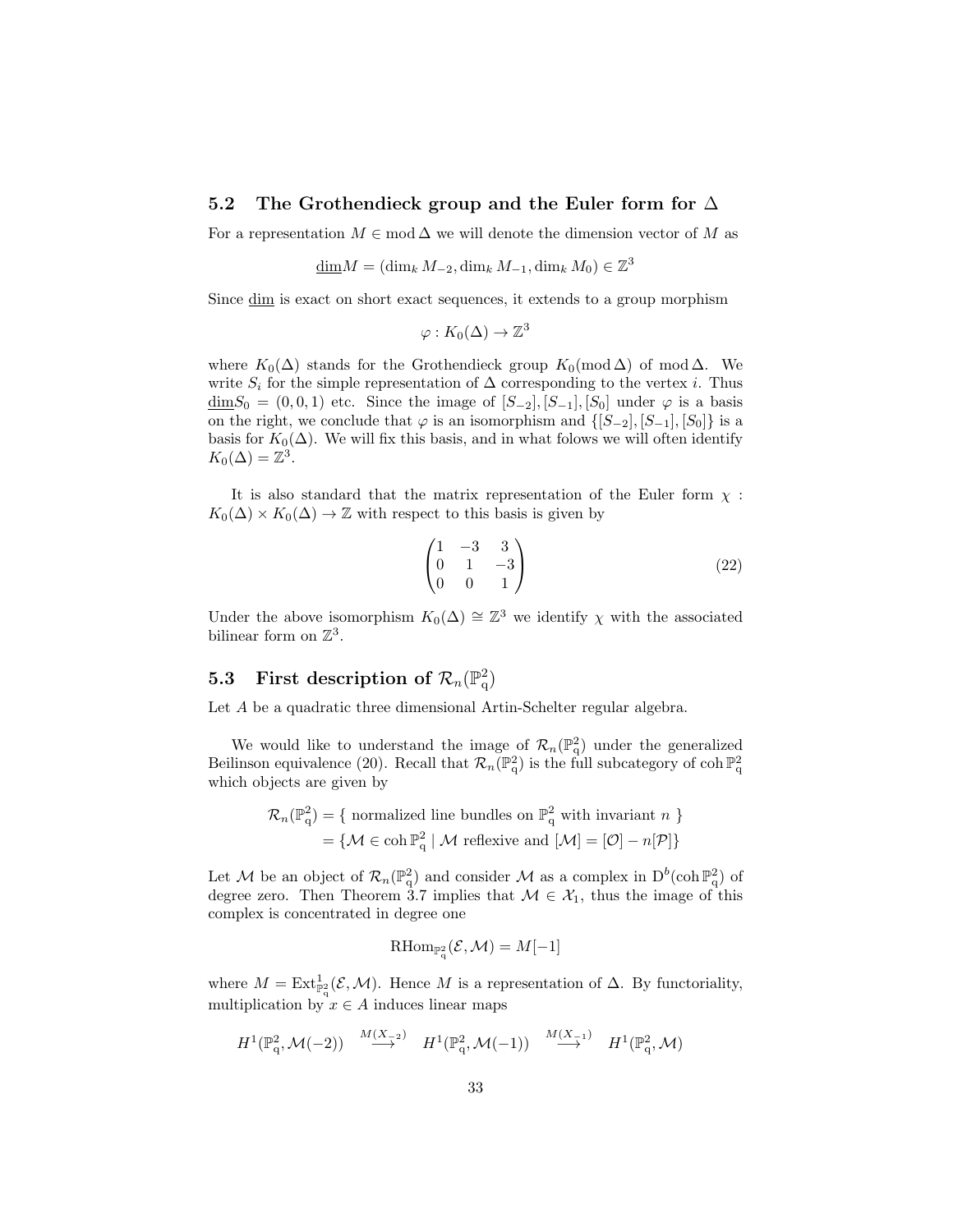and similar for multiplication with  $y, z$  hence  $M$  is determined by the following representation of  $\Delta$ 

$$
\begin{array}{ccccc}\n&\stackrel{M(X_{-2})}{\longrightarrow} &\stackrel{M(X_{-1})}{\longrightarrow} \\
H^1(\mathbb{P}_q^2,\mathcal{M}(-2))&\stackrel{M(Y_{-2})}{\longrightarrow}&H^1(\mathbb{P}_q^2,\mathcal{M}(-1))&\stackrel{M(Y_{-1})}{\longrightarrow}&H^1(\mathbb{P}_q^2,\mathcal{M})\\
&\stackrel{M(Z_{-2})}{\longrightarrow}&\stackrel{M(Z_{-1})}{\longrightarrow}&\stackrel{M(Z_{-1})}{\longrightarrow}&\n\end{array}
$$

Theorem 3.7 implies that  $\dim M = (n, n, n-1)$ . We now investigate how the reflexivity of  $M$  is translated through the derived equivalence (20). By Lemma 3.2, we have

$$
\operatorname{Ext}_{\mathbb{P}_q}^i(\mathcal{N},\mathcal{M}) = 0 \text{ for } i \le 1 \text{ and all } \mathcal{N} \in \coth \mathbb{P}_q^2, \dim \mathcal{N} = 0 \tag{23}
$$

Point objects on  $\mathbb{P}^2_q$  are simple zero-dimensional objects in coh $\mathbb{P}^2_q$ . Note that if the automorphism  $\sigma$  has infinite order, the converse is also true (see [4]). Hence (23) implies (and if order( $\sigma$ ) =  $\infty$ , is equivalent with)

$$
\operatorname{Ext}_{\mathbb{P}_q^2}^i(\mathcal{P},\mathcal{M})=0 \text{ for } i\leq 1 \text{ and all point objects } \mathcal{P} \text{ on } \mathbb{P}_q^2
$$

Using the Euler form on  $\mathbb{P}^2_q$ , we obtain  $\chi(\mathcal{M}, \mathcal{P}) = 1$  for all point objects  $\mathcal P$  on  $\mathbb{P}^2_q$ . Thus

$$
k[-2] = \mathrm{RHom}_{\mathbb{P}^2_{q}}(\mathcal{P}, \mathcal{M}) \cong \mathrm{RHom}_{\Delta}(\mathrm{RHom}_{\mathbb{P}^2_{q}}(\mathcal{E}, \mathcal{P}), M[-1])
$$

Now  $\mathcal O$  is reflexive and therefore  $\mathcal P \in \mathcal X_0$ . Thus if we consider  $\mathcal P$  as a complex in  $D^b(\text{coh } \mathbb{P}^2_q)$  of degree zero then the image of this complex is concentrated in degree zero

$$
\mathrm{RHom}_{\mathbb{P}^2_{q}}(\mathcal{E}, \mathcal{P}) = P
$$

where  $P = \text{Hom}_{\mathbb{P}_q^2}(\mathcal{E}, \mathcal{P})$ . If we denote  $\mathcal{P} = \mathcal{N}_p = \pi N_p$  where  $p^{\sigma^i} = (\alpha_i, \beta_i, \gamma_i) \in$ E then the representation of  $\Delta$  corresponding to P (hence P) is given by

$$
\begin{array}{ccc}\n & \xrightarrow{\alpha_{-2}} & \xrightarrow{\alpha_{-1}} \\
 k & \xrightarrow{\beta_{-2}} & k & \xrightarrow{\beta_{-1}} & k \\
 & \xrightarrow{\gamma_{-2}} & & \xrightarrow{\gamma_{-1}} & \n\end{array}
$$

We will denote this diagram also by p, thus we write  $P = p$ . We have found

$$
\operatorname{RHom}_{\Delta}(p, M) = k[-1] \text{ for all } p \in E
$$

which implies  $\text{Hom}_{\Delta}(p, M) = 0$  and  $\text{Ext}^2_D(p, M) = 0$  for all  $p \in E$ . By Corollary 2.12 one obtains

$$
\operatorname{Ext}^2_D(p, M) = H^2(\operatorname{RHom}_D(p, M)) = H^2(\operatorname{RHom}_{\mathbb{P}_q^2}(\mathcal{P}, \mathcal{M}[1]))
$$
  
\n
$$
\cong H^0(\operatorname{RHom}_{\mathbb{P}_q^2}(\mathcal{M}[1], \mathcal{P}'))^* = \operatorname{Hom}_{\Delta}(M, p^{\sigma^3})^*
$$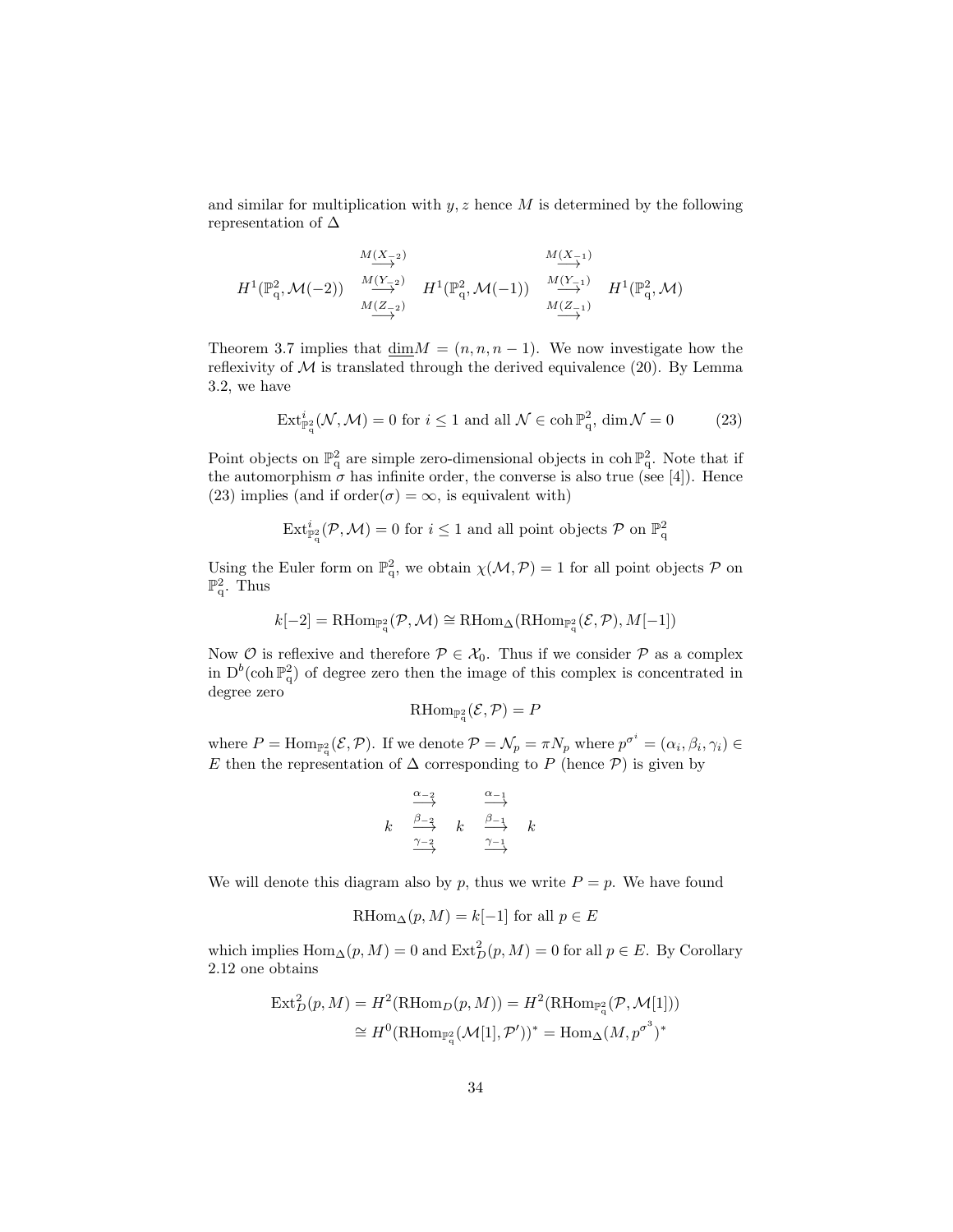hence Hom<sub>△</sub> $(M, p) = 0$  for all  $p \in E$ . Thus if we let  $C_n(\Delta)$  be the image of  $\mathcal{R}_n(\mathbb{P}^2_q)$  under the equivalence  $\mathcal{X}_1 \cong \mathcal{Y}_1$  then

$$
\mathcal{M} \in \mathcal{R}_n(\mathbb{P}_q^2) \Rightarrow M \in \mathcal{C}_n(\Delta)
$$

where

$$
M = \text{Ext}_{\mathbb{P}^2_q}^1(\mathcal{E}, \mathcal{M}) \in \text{mod}\,\Delta, \, \underline{\text{dim}}M = (n, n, n-1)
$$
  
and 
$$
\text{Hom}_{\Delta}(M, p) = 0, \text{Hom}_{\Delta}(p, M) = 0 \text{ for all } p \in E
$$

As we have more or less indicated, there is hope that these properties characterise normalized line bundles on  $\mathbb{P}^2_q$  in case  $\sigma$  has infinite order. The following theorem shows that this is true in the Sklyanin case. We conjecture that Theorem 5.1 is true for all quadratic Artin-Schelter regular algebras where  $\sigma$  has infinite order.

**Theorem 5.1.** Let A be a three dimensional Sklyanin algebra where  $\sigma$  has infinite order. Let  $n > 0$ . Then there is an equivalence of categories

$$
\mathcal{R}_n(\mathbb{P}_\mathbf{q}^2) \underset{\substack{\longrightarrow \\ \mathrm{Tor}_1^\Delta(-,\mathcal{E})}}{\overset{\mathrm{Ext}_{\mathbb{P}_\mathbf{q}^2}^1(\mathcal{E},-)}} \mathcal{C}_n(\Delta)
$$

where

$$
C_n(\Delta) = \{ M \in \text{mod } \Delta \mid \underline{\dim} M = (n, n, n-1) \text{ and}
$$
  
 
$$
\text{Hom}_{\Delta}(M, p) = 0, \text{Hom}_{\Delta}(p, M) = 0 \text{ for all } p \in E \}.
$$

Proof. The part has already been shown above. Conversely by Corollary 2.12

$$
H^2(\mathrm{RHom}_{\Delta}(M, p)) = H^2(\mathrm{RHom}_{\mathbb{P}_q^2}(M \overset{\mathbf{L}}{\otimes}_{\Delta} \mathcal{E}, \mathcal{P}))
$$
  

$$
\cong H^0(\mathrm{RHom}_{\mathbb{P}_q^2}(\mathcal{P}', M \overset{\mathbf{L}}{\otimes}_{\Delta} \mathcal{E})) = H^0(\mathrm{RHom}_{\Delta}(p', M))
$$

where  $p' = p^{\sigma^3}$ . Thus  $\text{Hom}_{\Delta}(M, p) = \text{Ext}^2_{\Delta}(M, p) = 0$  for all  $p \in E$ . Now gl dim  $D = 2$  so we may compute  $\dim_k \text{Ext}_{\Delta}^{\mathcal{T}}(M, p)$  using the Euler form on mod  $\Delta$ . We obtain  $\chi(p,M) = -1$  hence  $\text{Ext}^1_{\Delta}(M,p) = k$ . In other words  $\label{eq:RHom} \text{RHom}_{\Delta}(M[-1],p)=k.$ 

Put  $\mathcal{M} = M[-1] \otimes_{\Delta} \mathcal{E}$ . By the category equivalence (20) between  $D^b(\text{coh } \mathbb{P}^2_q)$ and  $D^b(\text{mod }\Delta)$  we obtain RHom<sub>P<sub>4</sub></sub> ( $\mathcal{M}, \mathcal{P}$ ) = k, giving (by adjointness) RHom<sub>E</sub> $(L_i^*M, \mathcal{O}_p) = k$ . Since E is a smooth elliptic curve it is easy to see that this implies that  $Li^*\mathcal{M}$  is a line bundle on E. Hence by Theorem 4.2 the same is true for M. In particular,  $M \in \mathcal{Y}_1$ . We only have to check that M is normalized. The derived equivalence gives rise to inverse group isomorphisms

$$
\mu: K_0(\mathbb{P}_q^2) \to K_0(\Delta)
$$

$$
[\mathcal{N}] \mapsto \sum_i (-1)^i [\text{Ext}_{\mathbb{P}_q^2}^i(\mathcal{E}, \mathcal{N})]
$$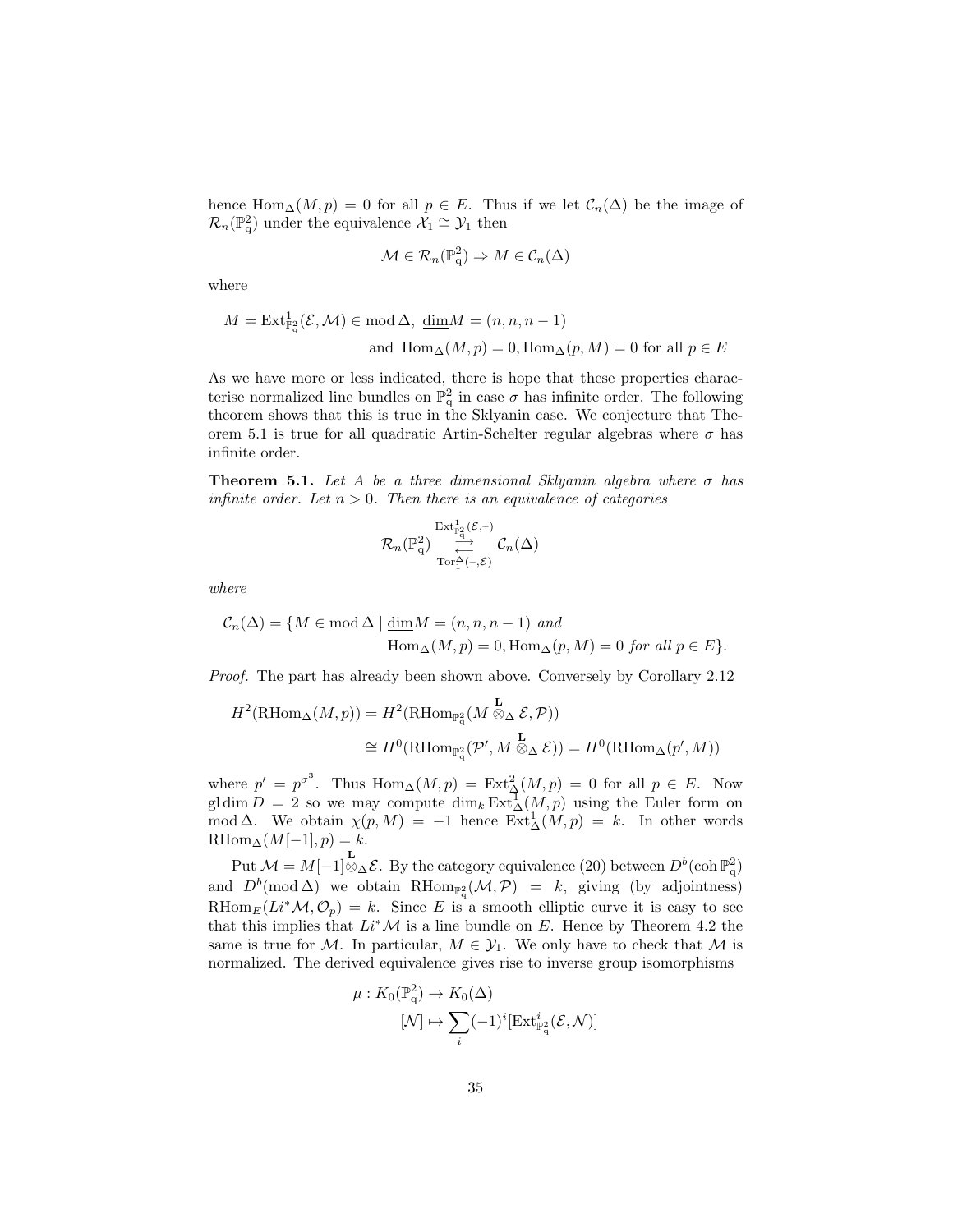$$
\nu: K_0(\Delta) \to K_0(\mathbb{P}_q^2)
$$

$$
[N] \mapsto \sum_i (-1)^i [\operatorname{Tor}_i^{\Delta}(N, \mathcal{E})]
$$

The basis  $\{[\mathcal{O}], [\mathcal{S}], [\mathcal{P}]\}$  for  $\mathbb{P}^2_q$  now corresponds to the Z-basis  $\{[S_0], -2[S_{-2}]$  –  $[S_{-1}], [S_{-2}] + [S_{-1}] + [S_0]$  for  $K_0(\Delta)$ . And since  $M \in \mathcal{Y}_1$  we have  $\nu[M] = -[\mathcal{M}]$ . It is easy to check that  $[\mathcal{M}] = [\mathcal{O}] - n[\mathcal{P}]$ . We conclude that M is a normalized line bundle on  $\mathbb{P}^2$ .  $\Box$ 

## 5.4 Line bundles with invariant one

Using the material from the previous section it is now easy to parametrize the line bundles on  $\mathbb{P}^2_q$  with invariant one in case  $A = Skl_3(a, b, c)$ .

**Corollary 5.2.** Let  $A = Skl_3(a, b, c)$  be a three dimensional Sklyanin algebra for which  $\sigma$  has infinite order. The representations in  $\mathcal{C}_1(\Delta)$  are the representations

$$
k \xrightarrow{\alpha} \begin{array}{c} \xrightarrow{\alpha} \\ \hline \beta \\ \hline \gamma \\ \end{array} \begin{array}{c} 0 \\ \hline \gamma \\ \end{array} \begin{array}{c} 0 \\ \hline 0 \\ \end{array} \end{array} \tag{24}
$$

for some  $(\alpha, \beta, \gamma) \in \mathbb{P}^2 - E$ 

*Proof.* Follows from Theorem 5.1 and the description of  $C_n(\Delta)$ .  $\Box$ 

## 5.5 Analogy with the homogenized Weyl algebra

In order to point the analogy with the first Weyl algebra, we recall some results from [11]. Some of them were already discussed in the introduction. Below, H is the homogenized Weyl algebra.

Let  $R(A_1)$  be the category of right ideals of the first Weyl algebra  $A_1$ , with maps given by isomorphisms. As before, let  $R(H)$  be the category of normalized rank one reflexive graded right H-modules, with maps given by isomorphisms. Then there is an equivalence between these two groupoids

$$
R(A_0) \cong R(H)
$$

As in §3.3 if we write  $R_n(H)$  resp.  $\mathcal{R}_n(\mathbb{P}^2_q)$  for the full subcategory of grmod $(H)$ resp.  $\coh \mathbb{P}_{q}^{2}$  in which the objects are

 $R_n(H) = \{$  normalized reflexive rank one graded right H-modules with invariant n }

and

$$
\mathcal{R}_n(\mathbb{P}_q^2) = \{ \text{ normalized line bundles on } \mathbb{P}_q^2 \}
$$

and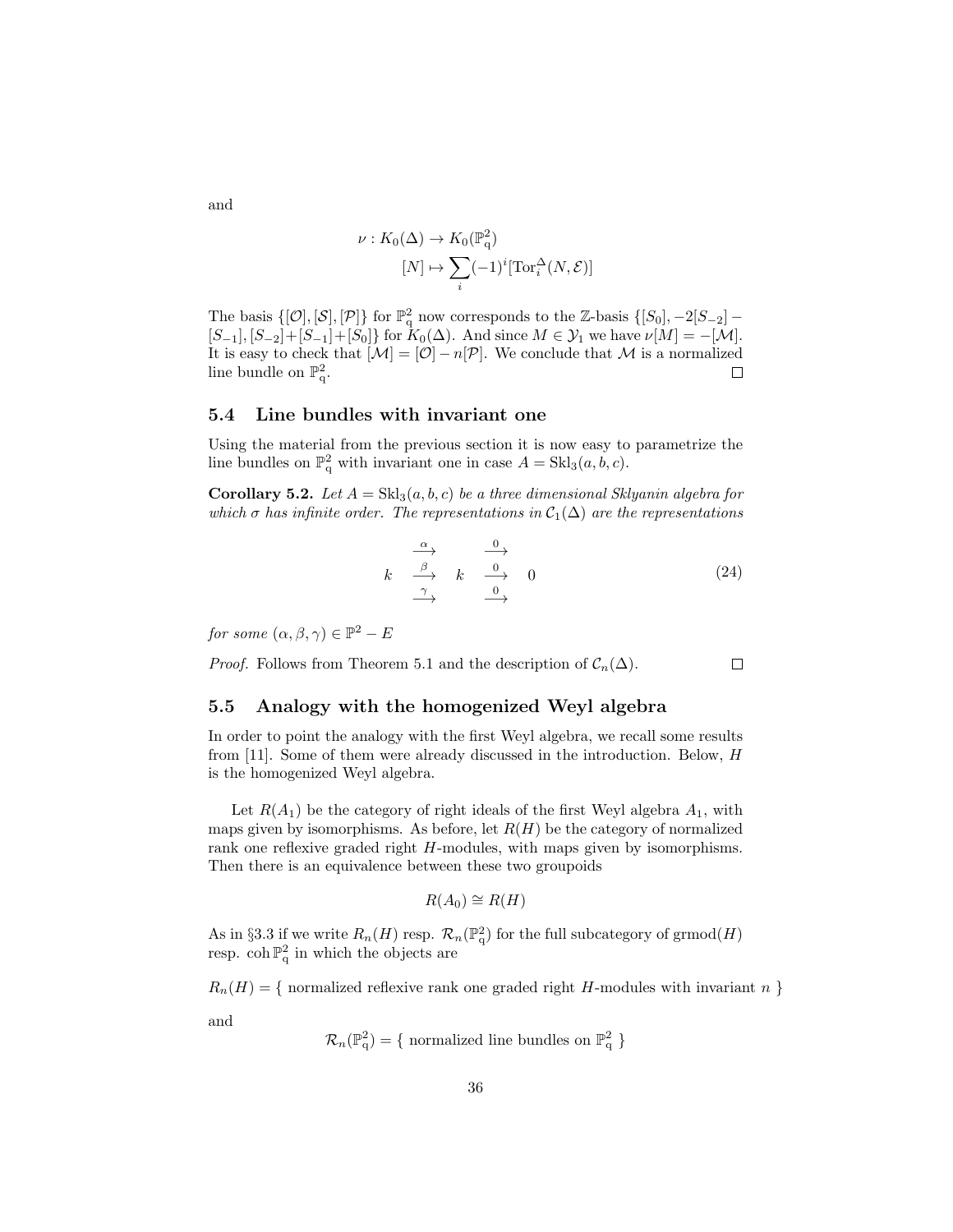then the functors  $\pi$  and  $\omega$  define inverse equivalences between these categories (which are in fact groupoids)

$$
R_n(H) \cong \mathcal{R}_n(\mathbb{P}^2_q)
$$

Thus

$$
R(A_0) \cong R(H) \cong \coprod_n R_n(H) \cong \coprod_n \mathcal{R}_n(\mathbb{P}_q^2)
$$

Using the generalized Beilinson equivalence (20) it was then shown in [11] that there is an equivalence of categories (for  $n > 0$ )

$$
\mathcal{R}_n(\mathbb{P}_\mathrm{q}^2)\underset{\substack{\longrightarrow \\ \mathrm{Tor}_1^\mathrm{c}(-,\mathcal{E})}}{\overset{\mathrm{Ext}^1_{\mathbb{P}_\mathrm{q}^2}(\mathcal{E},-)}{\underset{\longrightarrow}{\longleftarrow}}}\mathcal{C}_n(\Delta)
$$

where

$$
C_n(\Delta) = \{ M \in \text{mod } \Delta \mid \underline{\dim} M = (n, n, n-1) \text{ and}
$$
  

$$
M(Z_{-2}) \text{ isomorphism }, M(Z_{-1}) \text{ surjective }\}
$$

Now put  $\mathbb{X} = M(X_{-2})M(Z_{-2})^{-1}$  and  $\mathbb{Y} = M(Y_{-2})M(Z_{-2})^{-1}$ . Thus  $\mathbb{X}, \mathbb{Y} \in$ End $(M_{-1})$ . Using the relations on the quiver  $\Delta$  it follows that

$$
\left\{\begin{array}{l} M(Z_{-1})M(X_{-2})=M(X_{-1})M(Z_{-2})\\ M(Z_{-1})M(Y_{-2})=M(Y_{-1})M(Z_{-2})\\ M(Y_{-1})M(X_{-2})-M(X_{-1})M(Y_{-2})=M(Z_{-1})M(Z_{-2})\end{array}\right.
$$

from which one easily deduces

$$
M(Z_{-1})(\mathbb{Y}\mathbb{X}-\mathbb{X}\mathbb{Y}-\mathbb{I})=0
$$

thus rank( $[\mathbb{Y}, \mathbb{X}] - \mathbb{I}$ ) = 1. It is clear that this procedure is reversible and this defines an equivalence (for  $n > 0$ )

$$
\mathcal{C}_n \cong \{ (\mathbb{X}, \mathbb{Y}) \in M_n \times M_n \mid \text{rank}([\mathbb{Y}, \mathbb{X}] - \mathbb{I}) = 1 \}
$$

Taking  $Gl_n$ -orbits one obtains the *n*-th Calogero-Moser space  $C_n$ .

It is not hard to prove that there is an alternative description of  $C_n$ , from which we obtain an analogous result as Theorem 5.1:

$$
\mathcal{C}_n(\Delta) = \{ M \in \text{mod} \,\Delta \mid \underline{\dim} M = (n, n, n-1) \text{ and}
$$

$$
\text{Hom}_{\Delta}(M, p) = 0, \text{Hom}_{\Delta}(p, M) = 0 \text{ for all } p \in \mathbb{P}^1 \}.
$$

Let us now return to Sklyanin algebras. Although the category  $\mathcal{C}_n(\Delta)$  has a fairly elementary description in Theorem 5.1 it is not so easy to handle. One may ask if one can simplify the description of  $C_n(\Delta)$  in the Sklyanin case as done in the Weyl algebra situation. At this point we mention the insight of Le Bruyn [17] that the representations  $M \in \mathcal{C}_n(\Delta)$  in the Weyl case are actually determined by the three most left maps. We will try to mimic this idea.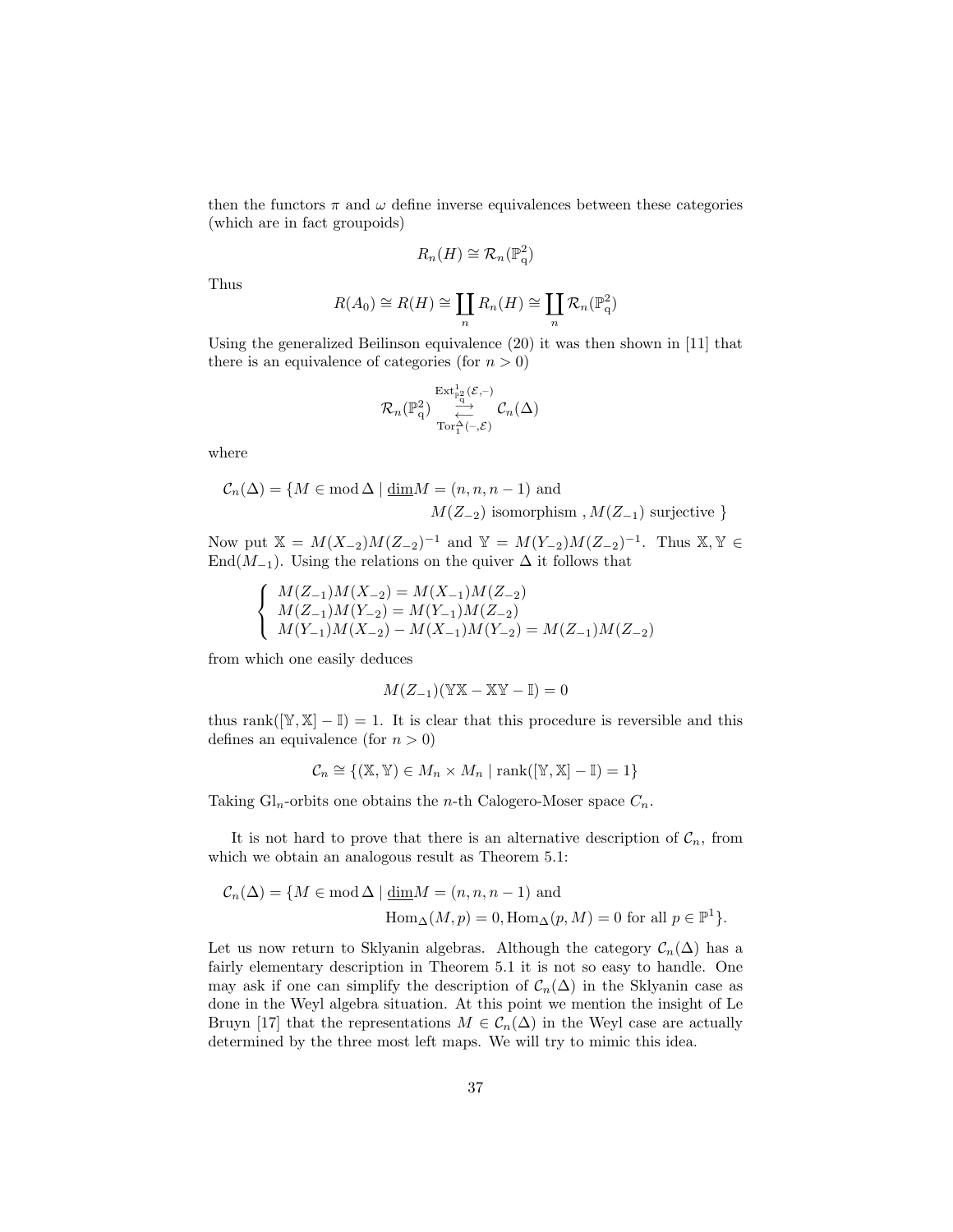## 5.6 Induced Kronecker quiver representations

Let A be a quadratic three dimensional Artin-Schelter regular algebra.

Let  $\Delta^0$  be the full subquiver of  $\Delta$  consisting of the vertices  $-2$ ,  $-1$  and let Res : Mod $\Delta \to \text{Mod}\Delta^0$  be the obvious restriction functor. Res has a left adjoint which we denote by Ind. If e is the sum of the vertices of  $\Delta^0$  then Ind =  $-\otimes_{k\Delta^0} e_k\Delta$ . Note that Res ∘ Ind = id. If  $M \in Mod \Delta$  we will denote  $\operatorname{Res} M$  by  $M^0$ .

In general, we say that two objects  $A, B$  in an abelian category  $C$  are orthogonal  $(A \perp B)$  if  $\text{Hom}_{\mathcal{C}}(A, B) = \text{Ext}^1_{\mathcal{C}}(A, B) = 0$ . For an object  $B \in \mathcal{C}_f$ where  $C_f$  denotes the full subcategory of C consisting of the noetherian objects, define  $\perp B$  as the full subcategory of  $\mathcal{C}_f$  which objects are

$$
{}^{\perp}B = \{ A \in \mathcal{C}_f \mid A \perp B \}
$$

By an argument of Bear [7], the functors Res and Ind define inverse equivalences

$$
\operatorname{mod} \Delta \supset {}^{\perp}S_0 \underset{\operatorname{Ind}}{\underset{\longleftarrow}{\longrightarrow}} \operatorname{mod} \Delta^0
$$

In particular, if  $M \in {}^{\perp}S_0$  then  $M = \text{Ind} \text{Res } M$ . This means that M is totally determined by Res M.

The following was already observed by Le Bruyn in the case of the homogenized Weyl algebra.

Lemma 5.3. Let A be a quadratic three dimensional Artin-Schelter regular algebra. If  $\mathcal{M} \in \mathcal{R}_n$ ,  $n > 0$  and  $M = \text{Ext}^1_{\mathbb{P}^2_q}(\mathcal{E}, \mathcal{M})$  then  $M \in {}^{\perp}S_0$ .

*Proof.* We have  $\text{RHom}_{\mathbb{P}_q^2}(\mathcal{E},\mathcal{M})=M[-1], \text{RHom}_{\mathbb{P}_q^2}(\mathcal{E},\mathcal{O})=S_0.$  Thus

$$
\operatorname{Ext}\nolimits^i_{{\mathbb P}^2_\mathsf{q}}(\mathcal{M},\mathcal{O})=\operatorname{Ext}\nolimits^i_\Delta(M[-1],S_0)=\operatorname{Ext}\nolimits^{i+1}_\Delta(M,S_0)
$$

In particular Hom<sub>∆</sub> $(M, S_0) = 0$  and

$$
\operatorname{Ext}_{\Delta}^{1}(M, S_{0}) = \operatorname{Hom}_{\mathbb{P}_{q}^{2}}(\mathcal{M}, \mathcal{O}) \cong H^{2}(\mathbb{P}_{q}^{2}, \mathcal{M}(-3))^{*} = 0
$$

 $\Box$ 

where we have used Serre duality and Theorem 3.7.

In particular the previous lemma translates into

$$
\mathcal{C}_n(\Delta) \subset {}^{\perp}S_0
$$
 for  $n > 0$ .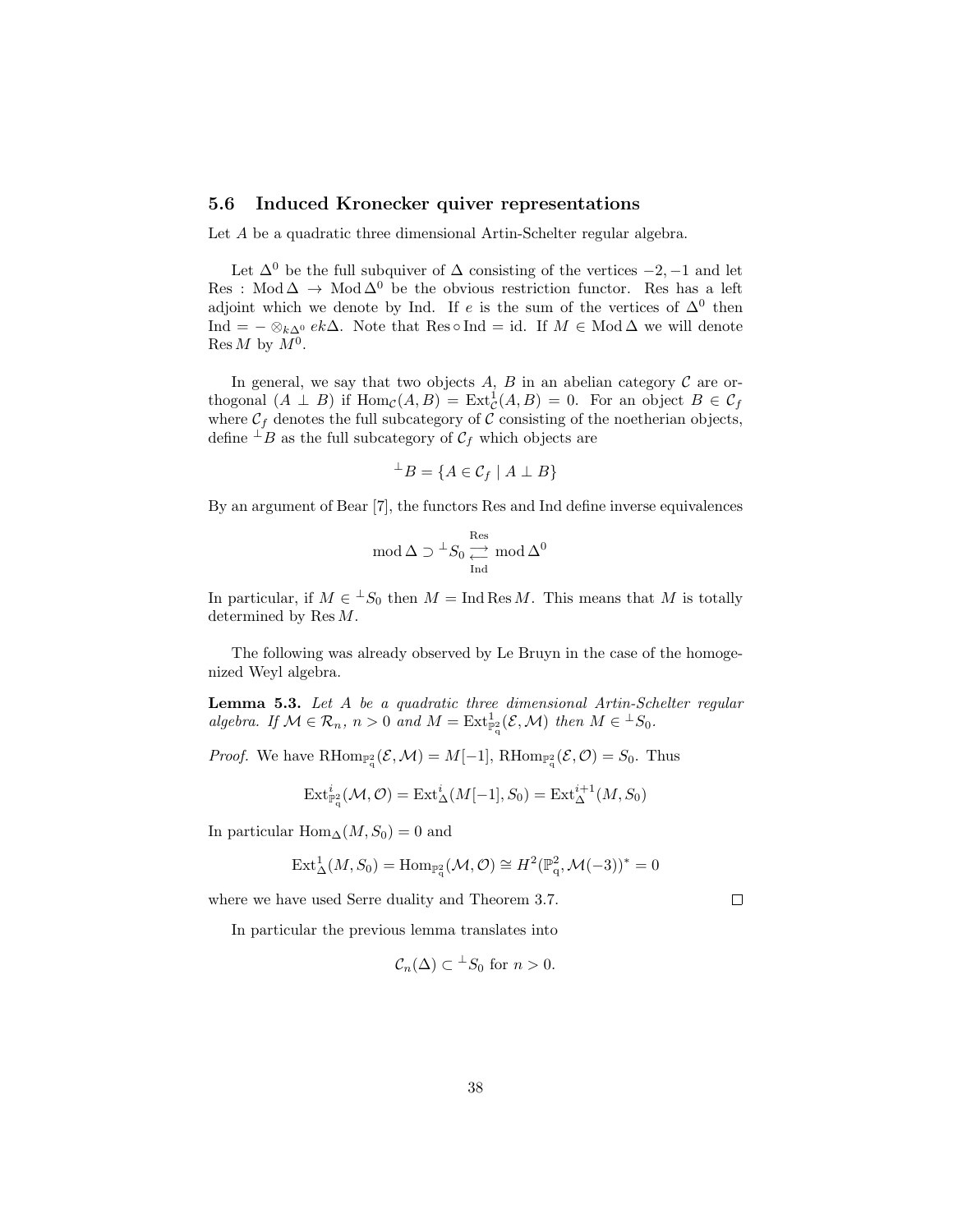## 5.7 Semistable representations

Let us first recall the notion of a (semi)stable representation. In general, let Q be a quiver without oriented cycles and write  $Q_0$ ,  $Q_1$  for respectively the set of vertices and edges of Q. Let  $\theta \in \mathbb{Z}^{Q_0}$  be a dimension vector. A representation F of Q is called  $\theta$ -semistable (resp. stable) if  $\theta \cdot \dim F = 0$  and  $\theta \cdot \dim N \ge 0$ (resp.  $> 0$ ) for every non-trivial subrepresentation N of F. Here we denote "." for the standard scalar product on  $\mathbb{Z}^{\overline{Q_0}}$ :  $(\alpha_v)_v \cdot (\beta_v)_v = \sum_v \alpha_v \beta_v$ .

It is a fundamental fact [23] that F is semistable for some  $\theta$  if and only there exists  $G \in \text{mod}(Q)$  such that  $F \perp G$ . The relation between  $\theta$  and  $\dim G$  is such that the forms  $- \cdot \theta$  and  $\chi(-, \underline{\text{dim}}G)$  are proportional.

Fix a dimension vector  $\alpha \in \mathbb{Z}^{\overline{Q}_0}$  and let  $\text{Rep}_{\alpha}(Q)$  be the corresponding representation space, i.e.

$$
\text{Rep}_{\alpha}(Q) = \prod_{i \in Q_1} M_{\alpha_{h(i)} \times \alpha_{t(i)}}(k)
$$

where the maps  $h, t : Q_1 \rightarrow Q_0$  associate to an arrow its begin and end vertex. It is a fundamental result that the isomorphism class of representations of dimension vector  $\alpha$  are in one-one correspondence with the orbits of the group  $\mathrm{Gl}(\alpha) = \prod_{v \in Q_0} \mathrm{Gl}_{\alpha_v}(k)$  acting on  $\mathrm{Rep}_{\alpha}(Q)$  by conjugation.

Associated to  $G \in \text{mod}(Q)$  there is a semi-invariant function  $\phi_G$  on  $\text{Rep}_{\alpha}(Q)$ such that

$$
\{F \in \text{Rep}_{\alpha}(Q) \mid F \perp G\} = \{\phi_G \neq 0\} \tag{25}
$$

In particular (25) is affine.

Let A be a quadratic three dimensional Artin-Schelter regular algebra. We have seen that if  $\mathcal{M} \in \mathcal{R}_n$ ,  $M = \text{Ext}_{\mathbb{P}_q}^1(\mathcal{E}, \mathcal{M})$  then  $M = \text{Ind} \operatorname{Res} M$ , which means that M is completely determined by its restriction  $M^0 = \text{Res } M \in$ mod  $\Delta^{0}$ . In case  $A = H$  is the homogenized Weyl algebra, we furthermore have that  $M^0(Z_{-2})$  is an isomorphism (see §5.5). For this insight we have to consider line objects on  $\mathbb{P}^2_q$ .

It is easy to see that for a line object S on  $\mathbb{P}^2_q$  we have  $\mathcal{S}(-1) \in \mathcal{X}_1$ ,  $S =$  $\text{Ext}_{\mathbb{P}_q^2}^1(\mathcal{E}, \mathcal{S}(-1)) \in {}^{\perp}S_0$  and  $\underline{\dim}S = (2, 1, 0)$ . We have the following proposition

Proposition 5.4. Let A be a quadratic three dimensional Artin-Schelter regular algebra. Let  $S = \pi(A/uA)$  be a line object on  $\mathbb{P}^2_q$  where  $u = \alpha x + \beta y + \gamma z \in$  $A_1$ . Write  $S = \text{Ext}^1_{\mathbb{P}^2_q}(\mathcal{E}, \mathcal{S}(-1)) \in \text{mod } \Delta$ . Let  $\mathcal{M} \in \mathcal{R}_n(\mathbb{P}^2_q)$  and write  $M =$  $\text{Ext}_{\mathbb{P}^2_\mathsf{q}}^1(\mathcal{E},\mathcal{M}) \in \text{mod }\Delta$ . Then the following are equivalent:

- 1.  $M^0 \perp S^0$  (where  $M^0 = \text{Res } M, S^0 = \text{Res } S$ )
- 2. Hom<sub>∆</sub> $(M^0, S^0) = 0$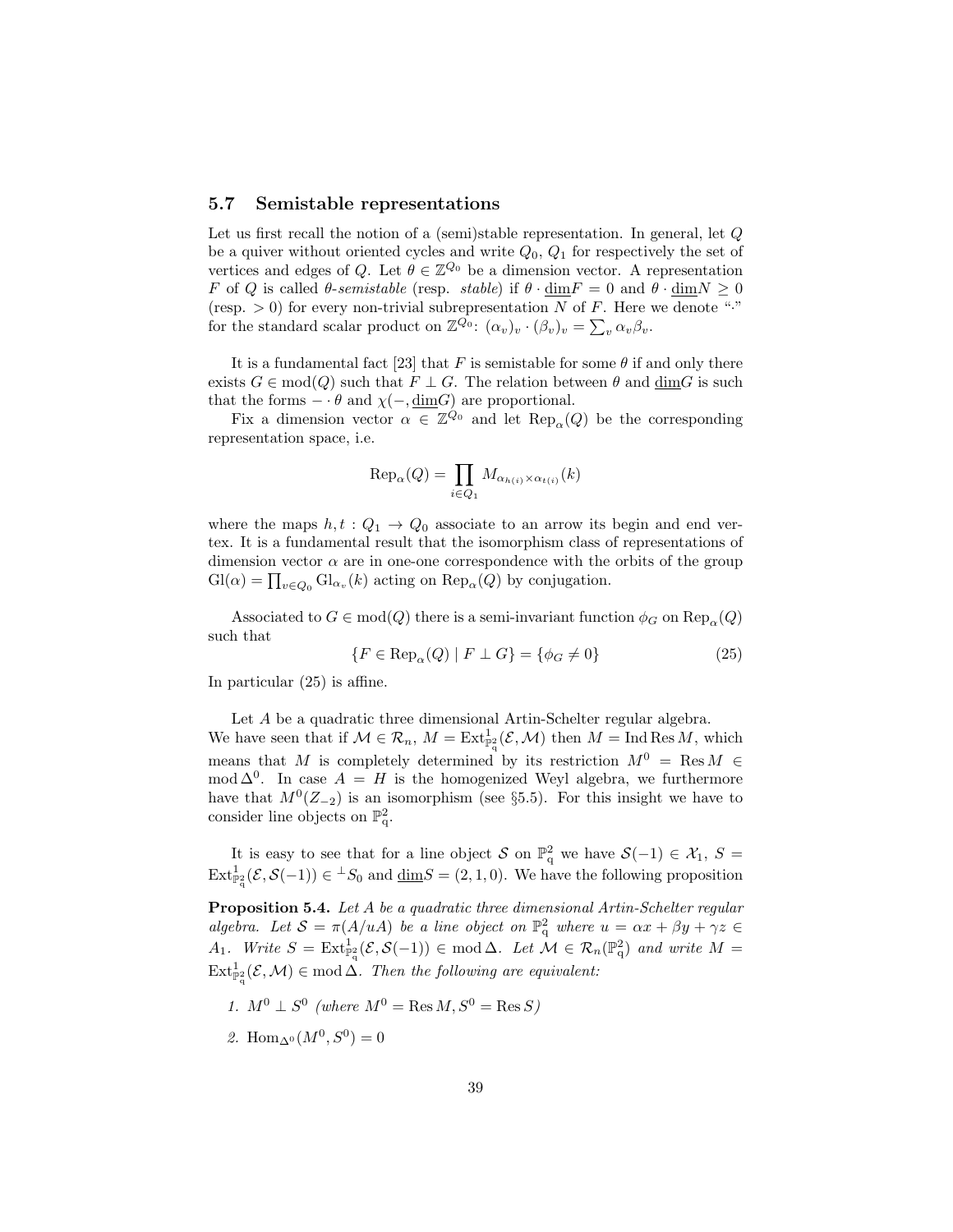- 3. Hom<sub> $\mathbb{P}^2_q(M, \mathcal{S}(-1)) = 0$ </sub>
- 4.  $M \perp S(-1)$
- 5. The following linear map is an isomorphism

$$
\alpha M^0(X_{-2}) + \beta M^0(Y_{-2}) + \gamma M^0(Z_{-2}) : M_{-2} \to M_{-1}
$$

*Proof.* Equivalence of (1) and (2):  $M^0 \perp S^0$  implies  $\text{Hom}_{\Delta^0}(M^0, S^0) = 0$ . Conversely, if  $\text{Hom}_{\Delta^0}(M^0, S^0) = 0$  then by computing  $\chi(M^0, S^0) = 0$  we also have  $Ext^1_{\Delta^0}(M^0, S^0) = 0.$ 

Equivalence of (2) and (3): By

$$
\begin{aligned} \text{Hom}_{\Delta^0}(M^0, S^0) &= \text{Hom}_{\Delta^0}(M^0, \text{Res } S) \\ &= \text{Hom}_{\Delta}(\text{Ind } M^0, S) = \text{Hom}_{\Delta}(M, S) \\ &= H^0(\text{RHom}_{\Delta}(M, S)) \cong H^0(\text{RHom}_{\mathbb{P}_q^2}(\mathcal{M}, \mathcal{S}(-1))) \\ &= \text{Hom}_{\mathbb{P}_q^2}(\mathcal{M}, \mathcal{S}(-1)) \end{aligned}
$$

Equivalence of (3) and (4): We have  $[\mathcal{M}] = [\mathcal{O}] - n[\mathcal{P}]$  and  $[\mathcal{S}(-1)] = [\mathcal{S}] - [\mathcal{P}]$ . An easy computation shows  $\chi(\mathcal{M}, \mathcal{S}(-1)) = 0$ . And by Serre duality

$$
\operatorname{Ext}\nolimits^2_{{\mathbb F}_q^2}({\mathcal M}, {\mathcal S}(-1)) \cong \operatorname{Hom}\nolimits_{{\mathbb F}_q^2}({\mathcal S}(2), {\mathcal M})^* = 0
$$

since M is reflexive hence torsion free. We conclude that  $M \perp S(-1)$  if and only if  $\text{Hom}_{\mathbb{P}^2_q}(\mathcal{M}, \mathcal{S}(-1)) = 0.$ 

Equivalence of (4) and (5): Applying  $\text{Hom}_{\mathbb{P}_q^2}(, \mathcal{M})$  on the resolution of  $\mathcal{S}(2)$ 

$$
0 \to \mathcal{O}(1) \to \mathcal{O}(2) \to \mathcal{S}(2) \to 0
$$

gives

$$
0 \to \mathrm{Ext}^1_{\mathbb{P}^2_\mathsf{q}}(\mathcal{S}(2),\mathcal{M}) \to M_{-2} \xrightarrow{f} M_{-1} \to \mathrm{Ext}^2_{\mathbb{P}^2_\mathsf{q}}(\mathcal{S}(2),\mathcal{M}) \to 0
$$

where we have used Theorem 3.7. It is clear that the map  $f$  is given by  $\alpha M^0(X_{-2}) + \beta M^0(Y_{-2}) + \gamma M^0(Z_{-2})$ . Thus f is an isomorphism if and only if  $\text{Ext}_{\mathbb{P}_q^2}^1(\mathcal{S}(2),\mathcal{M})=0$  and  $\text{Ext}_{\mathbb{P}_q^2}^2(\mathcal{S}(2),\mathcal{M})=0$ . Again using Serre duality this is equivalent with  $\mathcal{M} \perp \mathcal{S}(-1)$ .

In case  $A = H$  is the homogenized Weyl algebra we immediately find that  $M<sup>0</sup>(Z<sub>-2</sub>)$  is an isomorphism. Indeed, let  $S = \pi(H/zH)$  then

$$
\mathrm{RHom}_{\mathbb{P}^2_q}(\mathcal{M},\mathcal{S}(-1))=\mathrm{RHom}_{\mathbb{P}^2_q}(\mathcal{M},i_*\mathcal{O}_{\mathbb{P}^1}(-1))\cong\mathrm{RHom}_{\mathbb{P}^1}(Li^*\mathcal{M},\mathcal{O}_{\mathbb{P}^1}(-1))
$$

and since  $Li^*\mathcal{M} = \mathcal{O}_{\mathbb{P}^1}$ 

$$
\mathrm{Hom}_{\mathbb{P}^2_q}(\mathcal{M},\mathcal{S}(-1))\cong \mathrm{Hom}_{\mathbb{P}^1}(\mathcal{O}_{\mathbb{P}^1},\mathcal{O}_{\mathbb{P}^1}(-1))=0
$$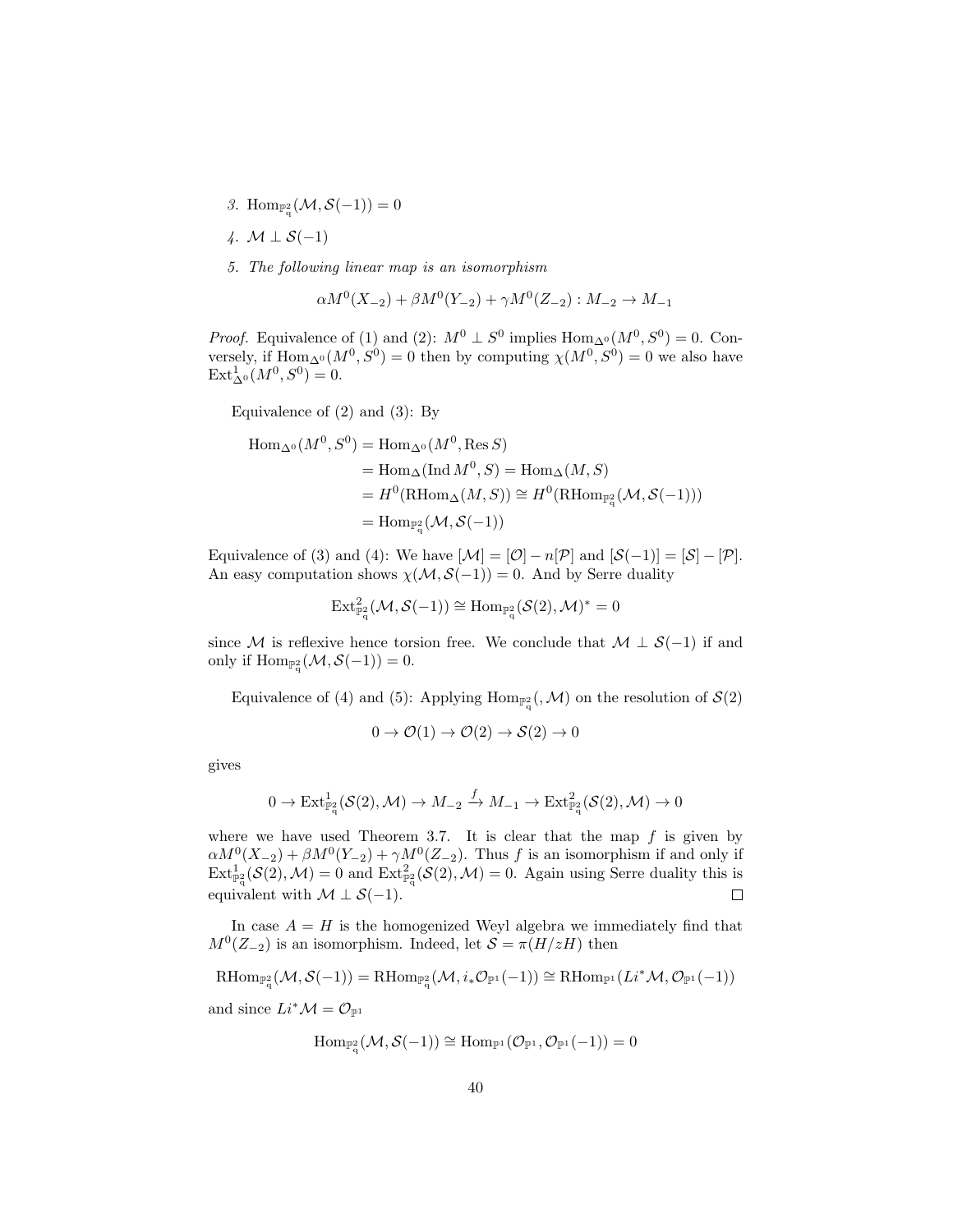In particular, the representations in  $\mathcal{C}_n$  are  $\theta$ -semistable for some  $\theta \in \mathbb{Z}^2$ . To see that  $\theta = (-1, 1)$ , compute that  $\chi(-, \underline{\text{dim}} S^0) = - \cdot (-1, 1)$ .

Now assume that  $A = Skl_3(a, b, c)$  is a three dimensional Sklyanin algebra. Then one might also try to find a line object S on  $\mathbb{P}^2_q$  such that  $\text{Hom}_{\mathbb{P}^2}(\mathcal{M}, \mathcal{S}(-1))$ is zero for all  $M \in \mathcal{R}_n(\mathbb{P}_q^2)$ . We did not manage to find such a (general) line object, however we were able to prove that for a fixed normalized line bundle  $\mathcal{M} \in \mathcal{R}_n(\mathbb{P}^2_q)$  there is a line object (which depends on  $\mathcal{M}$ ) such that Hom<sub>P2</sub> (M, S(-1))  $\neq$  0. In particular it follows that all representations in  $\mathcal{C}_n$ are semistable.

However, there is another interpretation. In case of the Weyl algebra we considered the structure sheaf  $\mathcal{O}_{\mathbb{P}^1}$  of  $E_{\text{red}} = \mathbb{P}^1$ . We then observed that  $i^*\mathcal{M} =$  $\mathcal{O}_{\mathbb{P}^1}$  which translated into  $M^0 \perp S$ .

Now for the Sklyanin case, consider the structure sheaf  $\mathcal{O}_E$  on the smooth elliptic curve E. Let  $\mathcal{M} \in \mathcal{R}_n(\mathbb{P}^2_q)$  be a normalized line bundle on  $\mathbb{P}^2_q$ . Assuming that  $n > 0$  we find

$$
\operatorname{Hom}_E(i^*\mathcal{M}, \mathcal{O}_E) = \operatorname{Ext}_E^1(i^*\mathcal{M}, \mathcal{O}_E) = 0
$$

In fact, since  $E$  is hereditary, we have by adjointness

$$
\mathrm{RHom}_{\mathbb{P}^2_{q}}(\mathcal{M}, i_*\mathcal{O}_E) \cong \mathrm{RHom}_E(i^*\mathcal{M}, \mathcal{O}_E) = 0
$$

It is easy to see that  $i_*\mathcal{O}_E = \pi(A/gA)$ . But unfortunately,  $\text{RHom}_{\mathbb{P}_q^2}(\mathcal{E}, i_*\mathcal{O}_E)$  is not concentrated in a single degree. So the image of  $i_*\mathcal{O}_E$  under the generalized Beilinson equivalence cannot be identified with an object in mod  $\Delta$ . In order to see this, again by adjointness we have

$$
\mathrm{RHom}_{\mathbb{P}^2_{q}}(\mathcal{E}, i_*\mathcal{O}_E) \cong \mathrm{RHom}_E(Li^*\mathcal{E}, \mathcal{O}_E)
$$

and an easy verification shows that

$$
Li^*{\mathcal E}=\left(\sigma_*^2({\mathcal L})\otimes\sigma_*( {\mathcal L})\right)\oplus\sigma_*{\mathcal L}\oplus{\mathcal O}_E\in\operatorname{coh} E
$$

Indeed:

$$
Li^*\mathcal{E} = i^*\mathcal{O}(2) \oplus i^*\mathcal{O}(1) \oplus i^*\mathcal{O}
$$

$$
= B(2)\oplus B(1)\oplus \widetilde{B}
$$

so it is sufficient to show that

$$
(\Gamma_*(\mathcal{O}_E))_{\geq 0} = B, \ (\Gamma_*(\sigma_* \mathcal{L}))_{\geq 0} = B(1)_{\geq 0}, \ (\Gamma_*(\sigma^2_*(\mathcal{L}) \otimes \sigma_*(\mathcal{L})))_{\geq 0} = B(2)_{\geq 0}.
$$

The first equality is by definition of  $B$ , while for example

$$
(\Gamma_*(\sigma_* \mathcal{L}))_{\geq 0} = \bigoplus_{n \geq 0} H^0(E, \sigma_* \mathcal{L} \otimes \mathcal{L}_n) = \bigoplus_{n \geq 0} H^0(E, \mathcal{L}^{\sigma^{-1}} \otimes \mathcal{L}_n)
$$
  
= 
$$
\bigoplus_{n \geq 0} H^0(E, \mathcal{L}^{\sigma^{-1}}_{n+1}) = \bigoplus_{n \geq 0} H^0(E, \sigma_* \mathcal{L}_{n+1}) = \bigoplus_{n \geq 0} H^0(E, \mathcal{L}_{n+1})
$$
  
= 
$$
\bigoplus_{n \geq 0} B_{n+1} = B(1)_{\geq 0}
$$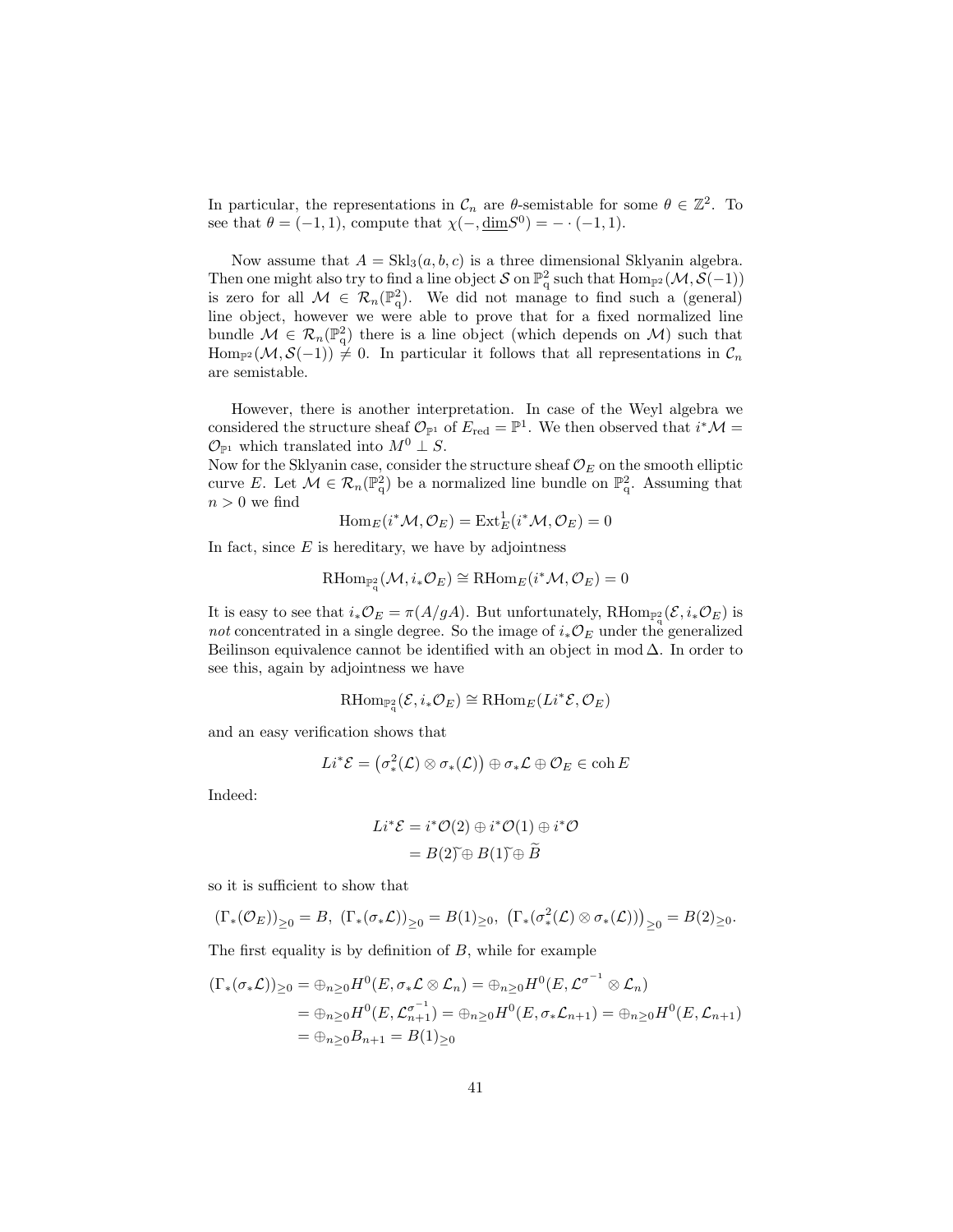Since E is hereditary we immediately have  $\text{Ext}_{\mathbb{P}_q^2}^2(\mathcal{E}, i_*\mathcal{O}_E) = 0$ . And for example from the exact sequence

$$
0 \to A(-3) \xrightarrow{g} A \to A/gA \to 0
$$

one computes

|                                                         | $\vert \ldots -2 \vert -1 \vert 0 \ldots$ |  |  |
|---------------------------------------------------------|-------------------------------------------|--|--|
| $H^0(\mathbb{P}^2, i_*\mathcal{O}_E(l)) \Big  \ldots 0$ |                                           |  |  |
| $H^1(\mathbb{P}^2, i_*\mathcal{O}_E(l))$ 6              |                                           |  |  |
| $H^2(\mathbb{P}^2, i_*\mathcal{O}_E(l)) \Big  \ldots 0$ |                                           |  |  |

However, if we pick a degree zero line bundle  $U$  on E which is not of the form  $\mathcal{O}((o)-(3n\xi))$  for  $n \in \mathbb{N}$  (In particular  $\mathcal{U} \not\cong \mathcal{O}_E$ ) then we do have  $H^0(\mathbb{P}_q^2, i_*\mathcal{U}) =$ 0. One obtains that  $\text{RHom}_{\mathbb{P}^2_q}(\mathcal{E}, i_*\mathcal{U})$  is concentrated in degree one, say  $U[-1]$ . We have dim  $U = (6, 3, 0)$  and putting  $V = \text{Res } U$  the following lemma is proved

**Lemma 5.5.** Let A be a three dimensional Sklyanin algebra where  $\sigma$  has infinite order. Consider a representation  $V \in \text{mod } \Delta^0$  as above. Then

- 1. for all  $M \in \mathcal{C}_n(\Delta)$  we have  $M^0 \perp V$ , and
- 2. if  $p \in E$  then  $\mathrm{RHom}_{\Delta^0}(\mathrm{Res}\, p, V) \neq 0$ .

In particular, we (again) obtain that if  $M \in \mathcal{C}_n(\Delta)$  then  $M^0$  is  $\theta$ -semistable for  $\theta = (-1, 1)$ . The advantage now is that the representation V does not depend on M.

# 5.8 Second description of  $\mathcal{R}_n(\mathbb{P}^2_q)$

Let  $A = Skl<sub>3</sub>(a, b, c)$  be a three dimensional Sklyanin algebra where  $\sigma$  has infinite order.

We have shown that, given an object M in  $C_n(\Delta)$ , then the restriction  $M^0 =$ Res M of M to the Kronecker quiver  $\Delta^0$  satisfies

- $\underline{\dim}M^0 = (n, n) = \alpha$
- dim(Ind  $M^0$ ) =  $n-1$
- $M^0 \perp V$

and since  $\chi(M^0, V) = 0$  we have

$$
M^{0} \in \mathcal{D}_{n}(\Delta^{0}) = \{ F \in \text{Rep}_{\alpha}(\Delta^{0}) \mid \dim(\text{Ind } M^{0}) = n - 1 \text{ and } \text{Hom}_{\Delta^{0}}(F, V) = 0 \}
$$
  

$$
\subset \{ F \in \text{Rep}_{\alpha}(\Delta^{0}) \mid \text{Hom}_{\Delta^{0}}(F, V) = 0 \} = \{ \phi_{V} \neq 0 \}
$$
  

$$
\subset \{ F \in \text{Rep}_{\alpha}(\Delta^{0}) \mid F \text{ is semistable } \}
$$

Now  $\mathcal{D}_n(\Delta^0)$  a subset of a closed subset of an open subset of an affine space. This is because the condition dim(Ind  $M^0$ ) =  $n-1$  is a closed condition while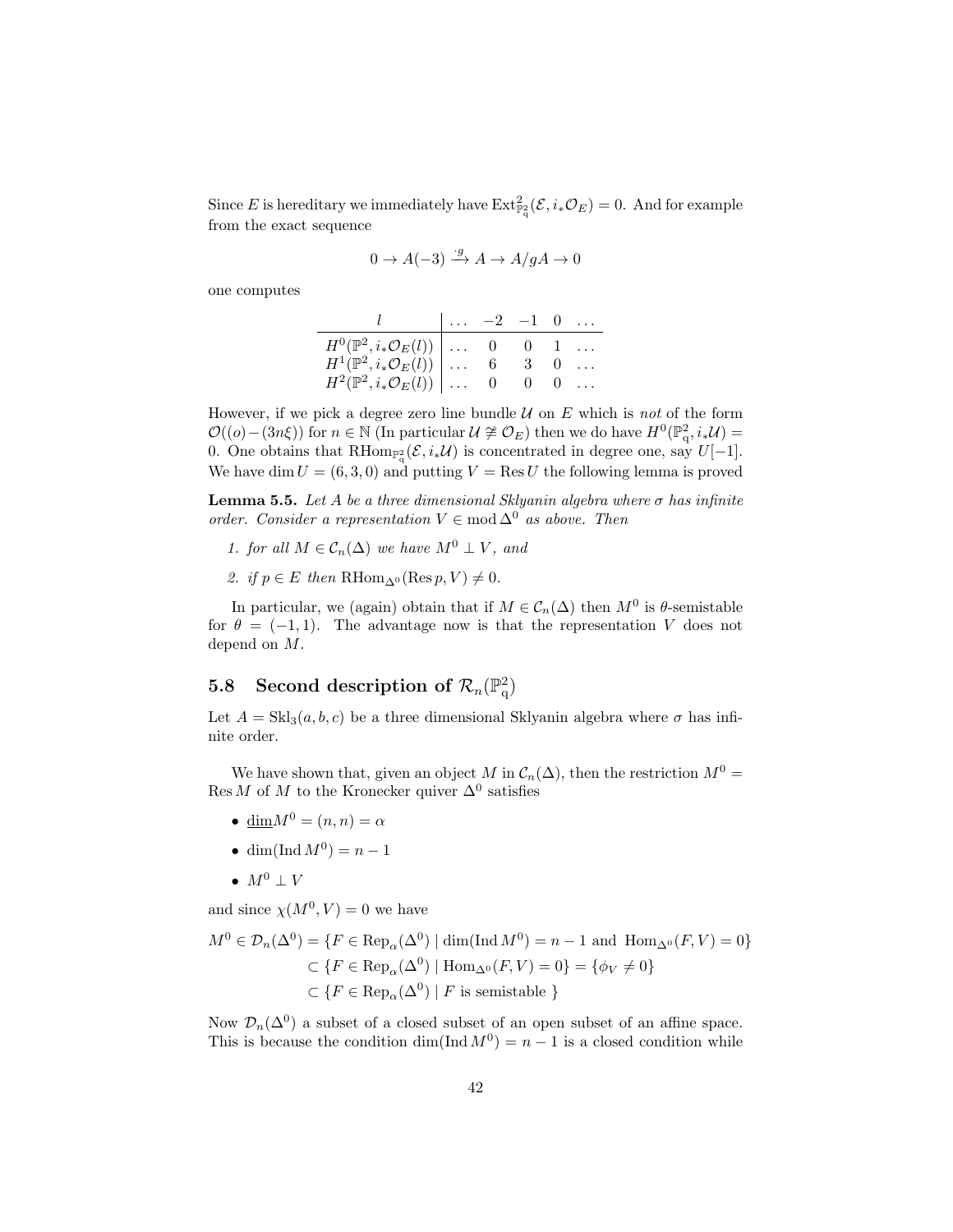Hom $(F, V) = 0$  is an open condition. Thus  $\mathcal{D}_n(\Delta^0)$  is an affine space. And actually, we can show that the above properties characterise the image of  $C_n(\mathbb{P}^2_q)$ under Res:

**Theorem 5.6.** Let  $A = \text{Skl}_3(a, b, c)$  be a three dimensional Sklyanin algebra where  $\sigma$  has infinite order.

Then the functors Res and Ind define inverse equivalences between  $\mathcal{C}_n(\Delta)$  and  $\mathcal{D}_n(\Delta^0)$ . Furthermore, if  $F \in \mathcal{D}_n(\Delta^0)$  then F is  $\theta$ -stable.

and we finaly come to the main theorem

**Theorem 5.7.** Let  $A = Skl_3(a, b, c)$  be a three dimensional Sklyanin algebra where  $\sigma$  has infinite order.

The affine variety  $D_n = \mathcal{D}_n(\Delta^0)/\mathrm{Gl}(\alpha)$  is smooth and connected of dimension 2n. The isomorphism classes in  $\mathcal{D}_n(\Delta^0)$  (and hence in  $\mathcal{C}_n(\Delta)$  and  $\mathcal{R}_n(\mathbb{P}^2_q)$  and  $R_n(A)$  are in natural bijection with the points in  $D_n$ .

Sketch of the proof. As pointed out above,  $\mathcal{D}_n(\Delta^0)$  is affine so the orbit space  $D_n = \mathcal{D}_n(\Delta^0)/\!\!/ \operatorname{Gl}(\alpha)$  is also affine. By Theorem 5.6 all representations in  $\mathcal{D}_n(\Delta^0)$  are  $\theta$ -stable. This means that all Gl( $\alpha$ )-orbits on  $\mathcal{D}_n(\Delta^0)$  are closed and so  $D_n$  is really the orbit space for the Gl( $\alpha$ ) action on  $\mathcal{D}_n(\Delta^0)$ . Therefore we may write  $D_n = \mathcal{D}_n(\Delta^0)/\mathrm{Gl}(\alpha)$ . And this also proves that the isomorphism classes in  $\mathcal{D}_n(\Delta^0)$  are in natural bijection with the points in  $D_n$ .

To prove that  $D_n$  is smooth, it suffices to show that  $\mathcal{D}_n(\Delta^0)$  is smooth. This follows for example by using the Luna slice theorem [19].

To extend  $F \in \mathcal{D}_n(\Delta^0)$  to a point in  $\mathcal{C}_n(\Delta)$  we need to choose a basis in  $(\text{Ind } F)_0$ . Thus  $\mathcal{C}_n(\Delta)$  is a principal  $\mathrm{Gl}_{n-1}(k)$  fiber bundle over  $\mathcal{D}_n(\Delta^0)$ . In particular  $C_n(\Delta)$  is smooth if and only  $\mathcal{D}_n(\Delta^0)$  is smooth.

Let  $x \in \mathcal{C}_n(\Delta)$ . Now x corresponds to some normalized line bundle M on  $\mathbb{P}^2_q$  and we have

$$
\operatorname{Ext}\nolimits_{\Delta}^{1}(x,x)=\operatorname{Ext}\nolimits_{\mathbb{P}_{q}^{2}}^{1}(\mathcal{M},\mathcal{M})
$$

An easy computation shows  $\chi(\mathcal{M}, \mathcal{M}) = \chi(x, x) = 1 - 2n$ . We have  $\text{Hom}_{\mathbb{P}^2_\mathbf{q}}(\mathcal{M},\mathcal{M})=k$  and by Serre duality

$$
\operatorname{Ext}\nolimits^2_{{\mathbb F}_q^2}({\mathcal M},{\mathcal M})\cong \operatorname{Hom}\nolimits_{{\mathbb F}_q^2}({\mathcal M},{\mathcal M}(-3))^*=0
$$

Thus

$$
\dim_k \operatorname{Ext}_{\mathbb{P}_q^2}^1(\mathcal{M},\mathcal{M}) = 2n = \dim_k \operatorname{Ext}_\Delta^1(x,x)
$$

This proves that  $T_x(\mathcal{C}_n(\Delta))$  is constant and hence  $\mathcal{C}_n(\Delta)$  is smooth. Further dimension computations show that dim  $D_n = 2n$ .

Finally we say a few words how to prove the connectedness of  $D_n$ . To every point  $x \in D_n$  one may attach the Hilbert series  $h_I(t)$  of a corresponding reflexive normalized rank one module  $I \in R_n(A)$ . This induces a stratification on  $D_n$ . Of course all strata have dimension  $\leq 2n$ . We then show that there is precisely one statum which has maximal dimension  $2n$ . This implies that  $D_n$  is connected.  $\Box$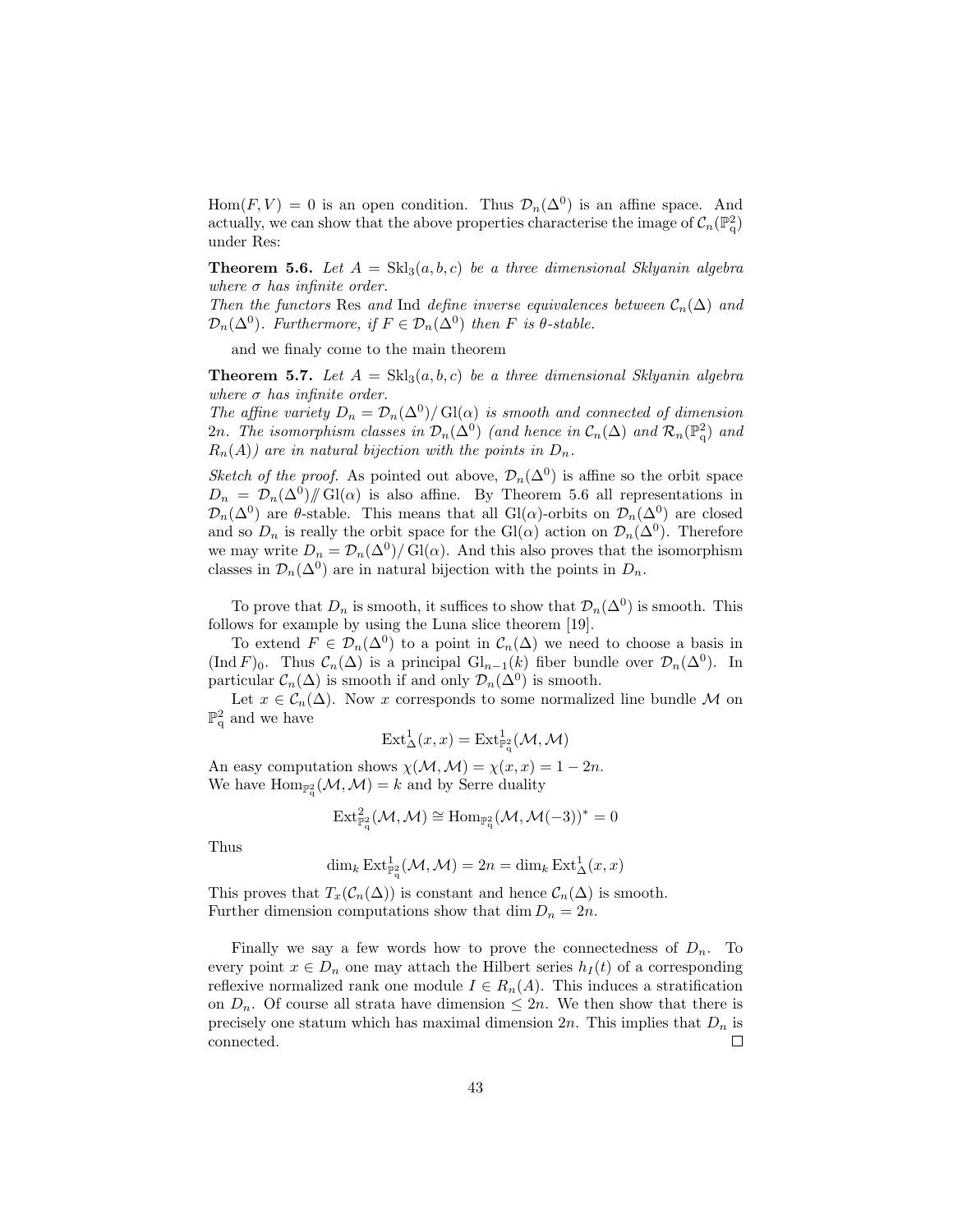# References

- [1] K. Ajitabh, Modules over elliptic algebras and quantum planes, Proc. Lond. Math. Soc. **72** (1996), no. 3, 567–587.
- [2] M. Artin and W. Schelter, Graded algebras of global dimension 3, Adv. in Math. 66 (1987), 171–216.
- [3] M. Artin, J. Tate, and M. Van den Bergh, Some algebras associated to automorphisms of elliptic curves, The Grothendieck Festschrift, vol. 1, Birkhäuser, 1990, pp. 33-85.
- $[4]$   $\_\_\_\_\_\$ , Modules over regular algebras of dimension 3, Invent. Math. 106 (1991), 335–388.
- [5] M. Artin and M. Van den Bergh, Twisted homogeneous coordinate rings, J. Algebra 133 (1990), 249–271.
- [6] M. Artin and J. J. Zhang, Noncommutative projective schemes, Adv. in Math. 109 (1994), no. 2, 228–287.
- [7] D. Baer, Tilting sheaves in representation theory of algebras, Manuscripta Math. 60 (1988), no. 3, 323–347.
- [8] A. A. Beilinson, Coherent sheaves on  $\mathbb{P}^n$  and problems of linear algebra, Funct. Anal. Appl. 12 (1979), 214–216.
- [9] A. I. Bondal, Helices, representions of quivers and Koszul algebras, Helices and Vector bundles, 75–95, London Math. Soc. Lecture Note Ser., 148, Cambridge Univ. Press, Cambridge, (1990).
- [10] A. I. Bondal and A. E. Polishchuk, Homological properties of associative algebras: the method of helices, Russian Acad. Sci. Izv. Math 42 (1994), 219–260.
- [11] Y. Berest and G. Wilson, Ideal classes of the Weyl algebra and noncommutative projective geometry (with an appendix by Michel Van den Bergh), Int. Math. Res. Not. (2002), no. 26, 1347–1396.
- [12] R. C. Cannings and M. P. Holland, Right ideals of rings of differential operators, J. Algebra 167 (1994), no. 1, 116–141.
- [13] K. De Naeghel and M. Van den Bergh, Ideal classes of three dimensional Sklyanin algebras, J. Algebra 276(2) (2004) 515–551.
- [14] \_\_\_\_\_\_, Ideal classes of three dimensional Artin-Schelter regular algebras, J. Algebra 283 (2005) 399–429.
- [15] R. Hartshorne, Algebraic geometry, Springer-Verlag, 1977.